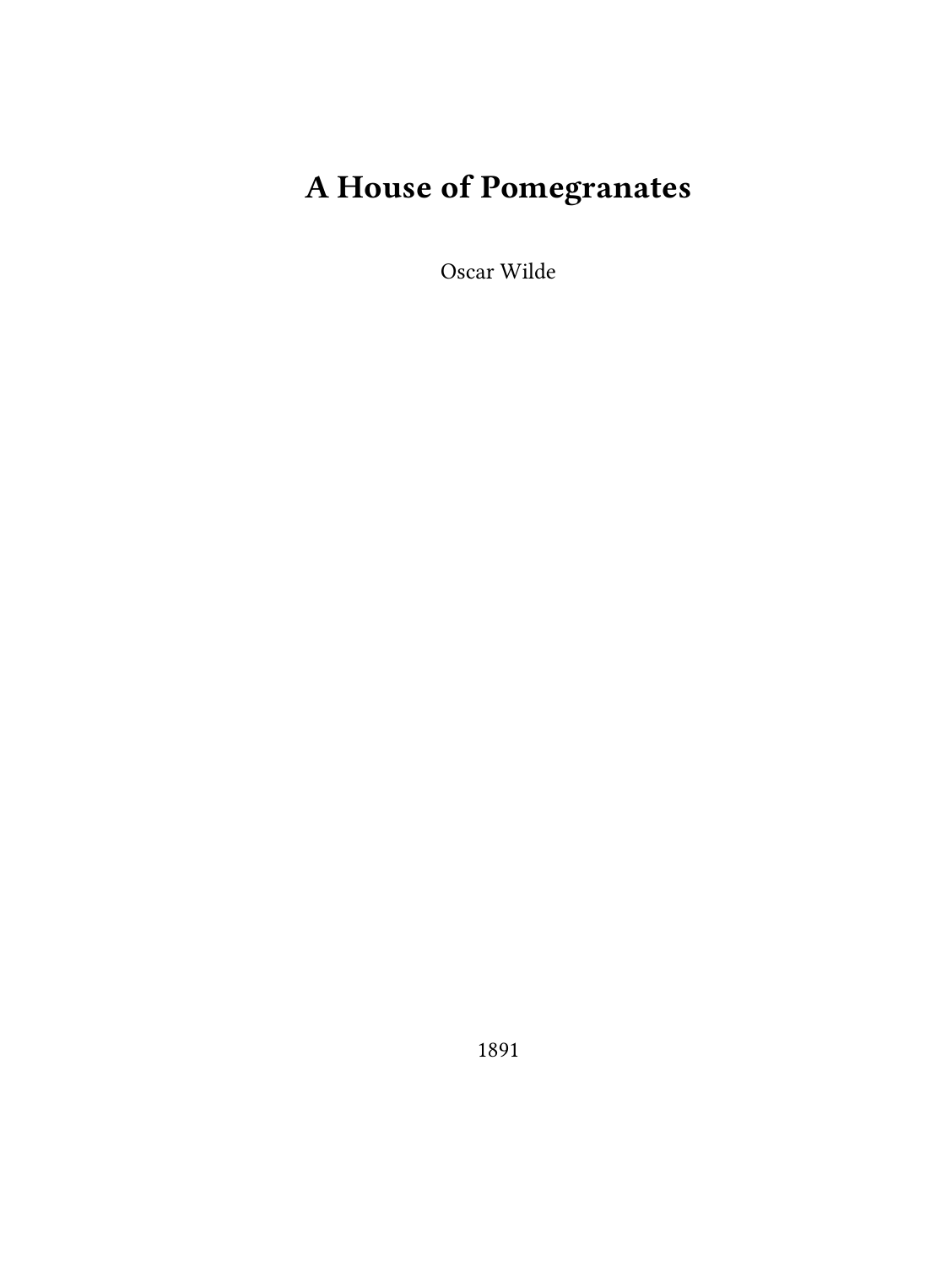# **Contents**

| The Young King              | 3  |
|-----------------------------|----|
| The Birthday of the Infanta | 11 |
| The Fisherman and His Soul  | 22 |
| The Star-Child              | 42 |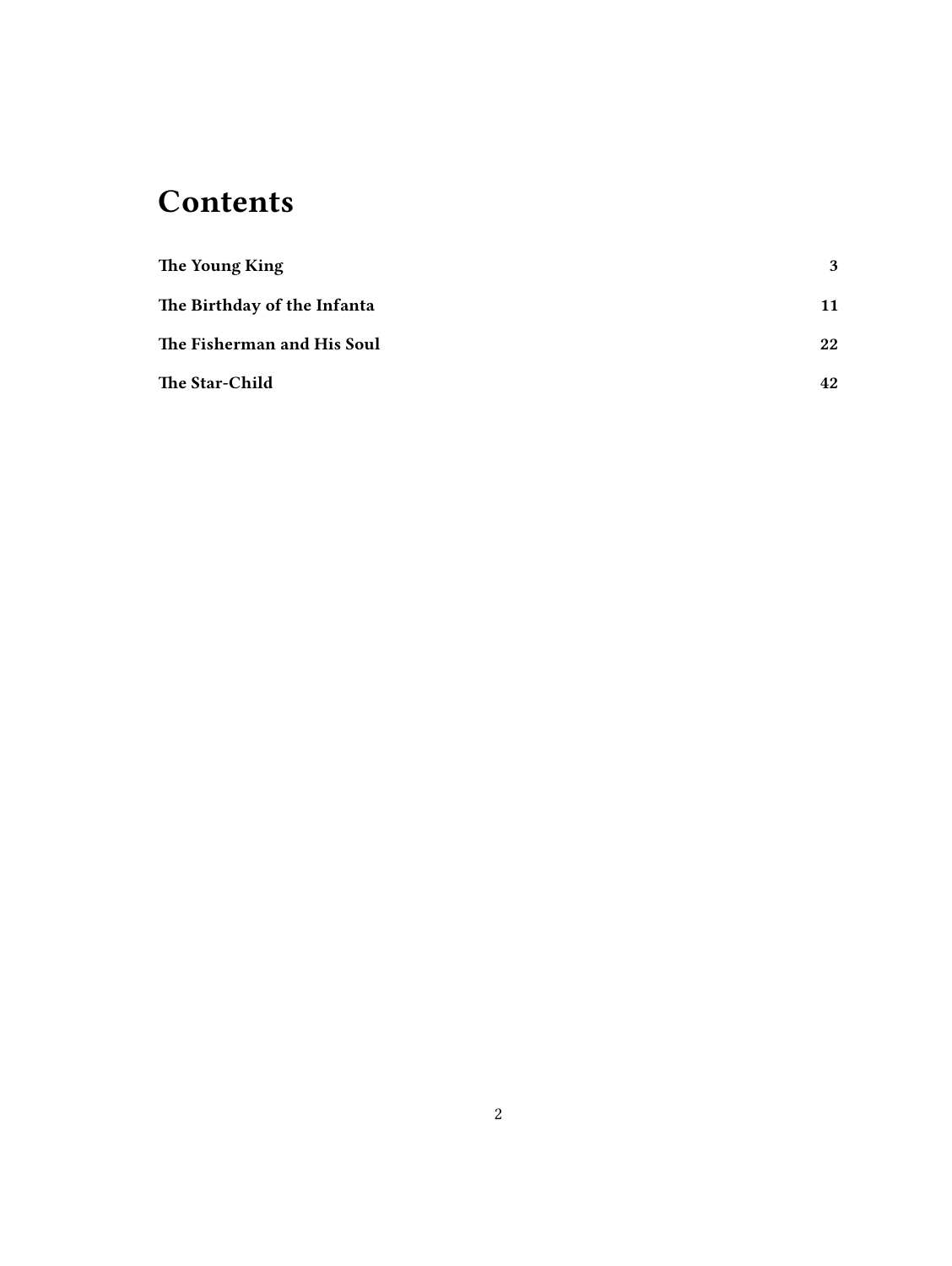### <span id="page-2-0"></span>**The Young King**

TO

#### MARGARET LADY BROOKE [THE RANEE OF SARAWAK]

It was the night before the day fixed for his coronation, and the young King was sitting alone in his beautiful chamber. His courtiers had all taken their leave of him, bowing their heads to the ground, according to the ceremonious usage of the day, and had retired to the Great Hall of the Palace, to receive a few last lessons from the Professor of Etiquette; there being some of them who had still quite natural manners, which in a courtier is, I need hardly say, a very grave offence.

The lad—for he was only a lad, being but sixteen years of age—was not sorry at their departure, and had flung himself back with a deep sigh of relief on the soft cushions of his embroidered couch, lying there, wild-eyed and open-mouthed, like a brown woodland Faun, or some young animal of the forest newly snared by the hunters.

And, indeed, it was the hunters who had found him, coming upon him almost by chance as, bare-limbed and pipe in hand, he was following the flock of the poor goatherd who had brought him up, and whose son he had always fancied himself to be. The child of the old King's only daughter by a secret marriage with one much beneath her in station—a stranger, some said, who, by the wonderful magic of his lute-playing, had made the young Princess love him; while others spoke of an artist from Rimini, to whom the Princess had shown much, perhaps too much honour, and who had suddenly disappeared from the city, leaving his work in the Cathedral unfinished he had been, when but a week old, stolen away from his mother's side, as she slept, and given into the charge of a common peasant and his wife, who were without children of their own, and lived in a remote part of the forest, more than a day's ride from the town. Grief, or the plague, as the court physician stated, or, as some suggested, a swift Italian poison administered in a cup of spiced wine, slew, within an hour of her wakening, the white girl who had given him birth, and as the trusty messenger who bare the child across his saddle-bow stooped from his weary horse and knocked at the rude door of the goatherd's hut, the body of the Princess was being lowered into an open grave that had been dug in a deserted churchyard, beyond the city gates, a grave where it was said that another body was also lying, that of a young man of marvellous and foreign beauty, whose hands were tied behind him with a knotted cord, and whose breast was stabbed with many red wounds.

Such, at least, was the story that men whispered to each other. Certain it was that the old King, when on his deathbed, whether moved by remorse for his great sin, or merely desiring that the kingdom should not pass away from his line, had had the lad sent for, and, in the presence of the Council, had acknowledged him as his heir.

And it seems that from the very first moment of his recognition he had shown signs of that strange passion for beauty that was destined to have so great an influence over his life. Those who accompanied him to the suite of rooms set apart for his service, often spoke of the cry of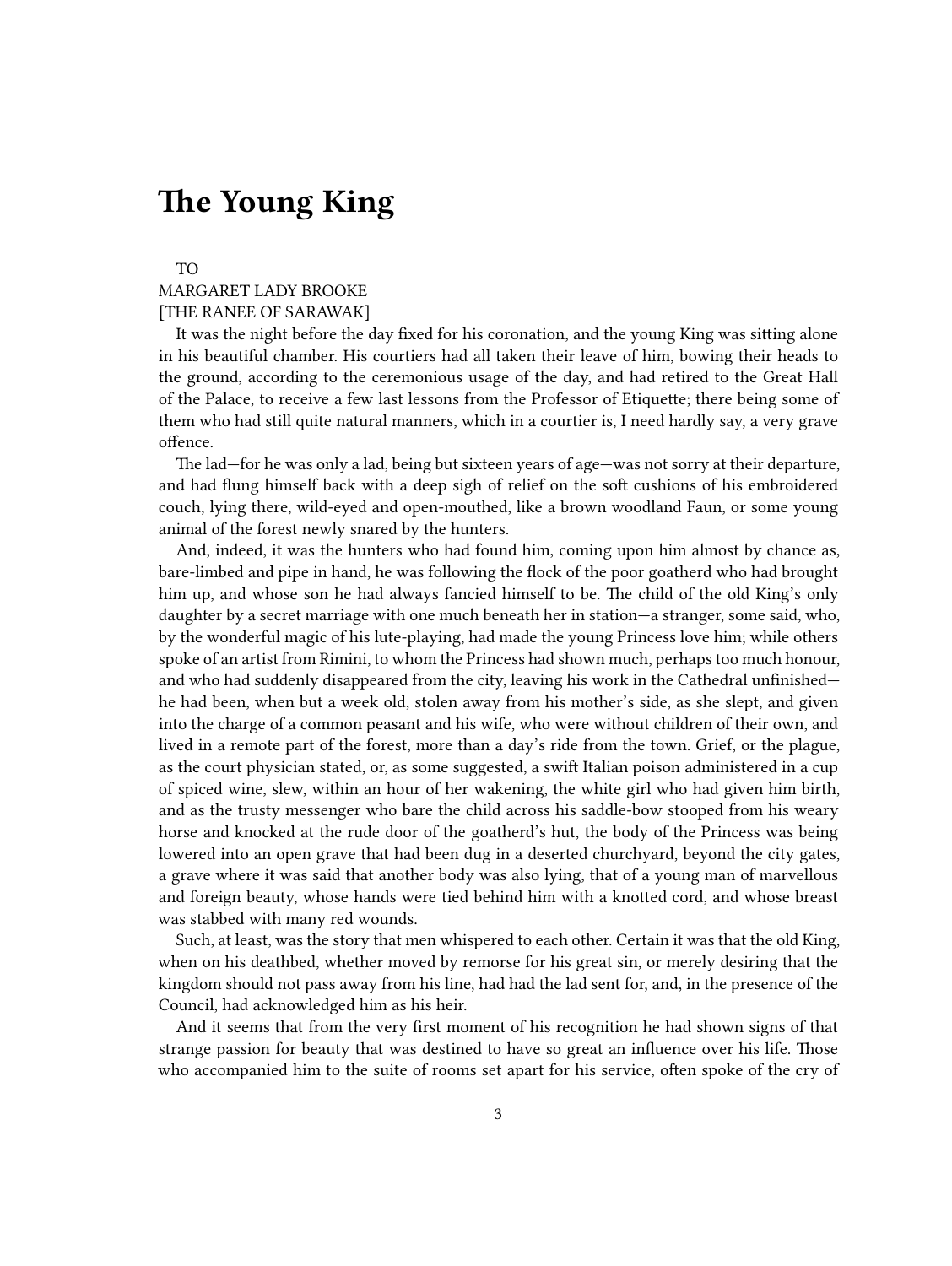pleasure that broke from his lips when he saw the delicate raiment and rich jewels that had been prepared for him, and of the almost fierce joy with which he flung aside his rough leathern tunic and coarse sheepskin cloak. He missed, indeed, at times the fine freedom of his forest life, and was always apt to chafe at the tedious Court ceremonies that occupied so much of each day, but the wonderful palace—*Joyeuse*, as they called it—of which he now found himself lord, seemed to him to be a new world fresh-fashioned for his delight; and as soon as he could escape from the council-board or audience-chamber, he would run down the great staircase, with its lions of gilt bronze and its steps of bright porphyry, and wander from room to room, and from corridor to corridor, like one who was seeking to find in beauty an anodyne from pain, a sort of restoration from sickness.

Upon these journeys of discovery, as he would call them—and, indeed, they were to him real voyages through a marvellous land, he would sometimes be accompanied by the slim, fair-haired Court pages, with their floating mantles, and gay fluttering ribands; but more often he would be alone, feeling through a certain quick instinct, which was almost a divination, that the secrets of art are best learned in secret, and that Beauty, like Wisdom, loves the lonely worshipper.

Many curious stories were related about him at this period. It was said that a stout Burgomaster, who had come to deliver a florid oratorical address on behalf of the citizens of the town, had caught sight of him kneeling in real adoration before a great picture that had just been brought from Venice, and that seemed to herald the worship of some new gods. On another occasion he had been missed for several hours, and after a lengthened search had been discovered in a little chamber in one of the northern turrets of the palace gazing, as one in a trance, at a Greek gem carved with the figure of Adonis. He had been seen, so the tale ran, pressing his warm lips to the marble brow of an antique statue that had been discovered in the bed of the river on the occasion of the building of the stone bridge, and was inscribed with the name of the Bithynian slave of Hadrian. He had passed a whole night in noting the effect of the moonlight on a silver image of Endymion.

All rare and costly materials had certainly a great fascination for him, and in his eagerness to procure them he had sent away many merchants, some to traffic for amber with the rough fisherfolk of the north seas, some to Egypt to look for that curious green turquoise which is found only in the tombs of kings, and is said to possess magical properties, some to Persia for silken carpets and painted pottery, and others to India to buy gauze and stained ivory, moonstones and bracelets of jade, sandal-wood and blue enamel and shawls of fine wool.

But what had occupied him most was the robe he was to wear at his coronation, the robe of tissued gold, and the ruby-studded crown, and the sceptre with its rows and rings of pearls. Indeed, it was of this that he was thinking to-night, as he lay back on his luxurious couch, watching the great pinewood log that was burning itself out on the open hearth. The designs, which were from the hands of the most famous artists of the time, had been submitted to him many months before, and he had given orders that the artificers were to toil night and day to carry them out, and that the whole world was to be searched for jewels that would be worthy of their work. He saw himself in fancy standing at the high altar of the cathedral in the fair raiment of a King, and a smile played and lingered about his boyish lips, and lit up with a bright lustre his dark woodland eyes.

After some time he rose from his seat, and leaning against the carved penthouse of the chimney, looked round at the dimly-lit room. The walls were hung with rich tapestries representing the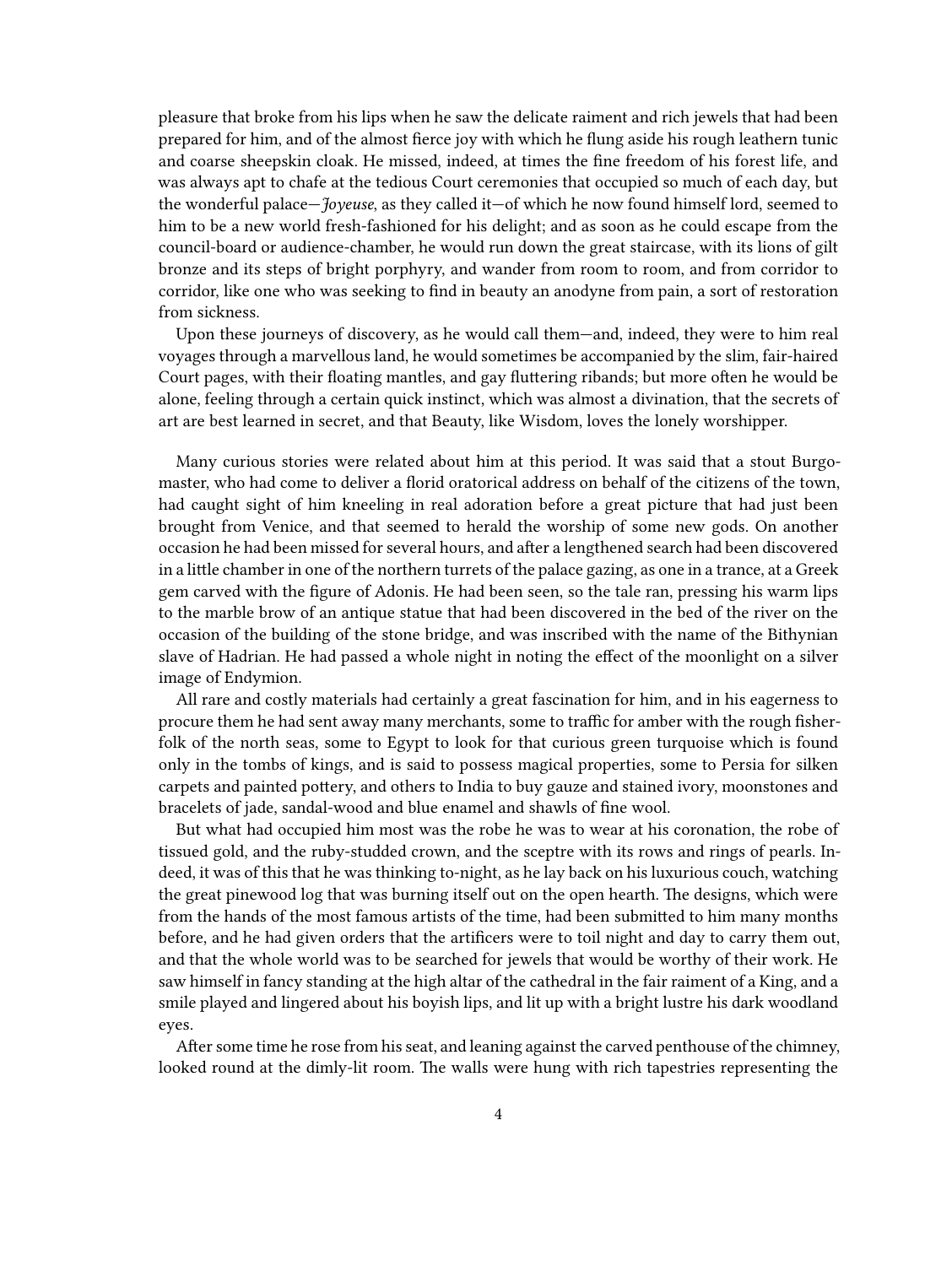Triumph of Beauty. A large press, inlaid with agate and lapis-lazuli, filled one corner, and facing the window stood a curiously wrought cabinet with lacquer panels of powdered and mosaiced gold, on which were placed some delicate goblets of Venetian glass, and a cup of dark-veined onyx. Pale poppies were broidered on the silk coverlet of the bed, as though they had fallen from the tired hands of sleep, and tall reeds of fluted ivory bare up the velvet canopy, from which great tufts of ostrich plumes sprang, like white foam, to the pallid silver of the fretted ceiling. A laughing Narcissus in green bronze held a polished mirror above its head. On the table stood a flat bowl of amethyst.

Outside he could see the huge dome of the cathedral, looming like a bubble over the shadowy houses, and the weary sentinels pacing up and down on the misty terrace by the river. Far away, in an orchard, a nightingale was singing. A faint perfume of jasmine came through the open window. He brushed his brown curls back from his forehead, and taking up a lute, let his fingers stray across the cords. His heavy eyelids drooped, and a strange languor came over him. Never before had he felt so keenly, or with such exquisite joy, the magic and the mystery of beautiful things.

When midnight sounded from the clock-tower he touched a bell, and his pages entered and disrobed him with much ceremony, pouring rose-water over his hands, and strewing flowers on his pillow. A few moments after that they had left the room, he fell asleep.

And as he slept he dreamed a dream, and this was his dream.

He thought that he was standing in a long, low attic, amidst the whir and clatter of many looms. The meagre daylight peered in through the grated windows, and showed him the gaunt figures of the weavers bending over their cases. Pale, sickly-looking children were crouched on the huge crossbeams. As the shuttles dashed through the warp they lifted up the heavy battens, and when the shuttles stopped they let the battens fall and pressed the threads together. Their faces were pinched with famine, and their thin hands shook and trembled. Some haggard women were seated at a table sewing. A horrible odour filled the place. The air was foul and heavy, and the walls dripped and streamed with damp.

The young King went over to one of the weavers, and stood by him and watched him.

And the weaver looked at him angrily, and said, 'Why art thou watching me? Art thou a spy set on us by our master?'

'Who is thy master?' asked the young King.

'Our master!' cried the weaver, bitterly. 'He is a man like myself. Indeed, there is but this difference between us—that he wears fine clothes while I go in rags, and that while I am weak from hunger he suffers not a little from overfeeding.'

'The land is free,' said the young King, 'and thou art no man's slave.'

'In war,' answered the weaver, 'the strong make slaves of the weak, and in peace the rich make slaves of the poor. We must work to live, and they give us such mean wages that we die. We toil for them all day long, and they heap up gold in their coffers, and our children fade away before their time, and the faces of those we love become hard and evil. We tread out the grapes, and another drinks the wine. We sow the corn, and our own board is empty. We have chains, though no eye beholds them; and are slaves, though men call us free.'

'Is it so with all?' he asked,

'It is so with all,' answered the weaver, 'with the young as well as with the old, with the women as well as with the men, with the little children as well as with those who are stricken in years.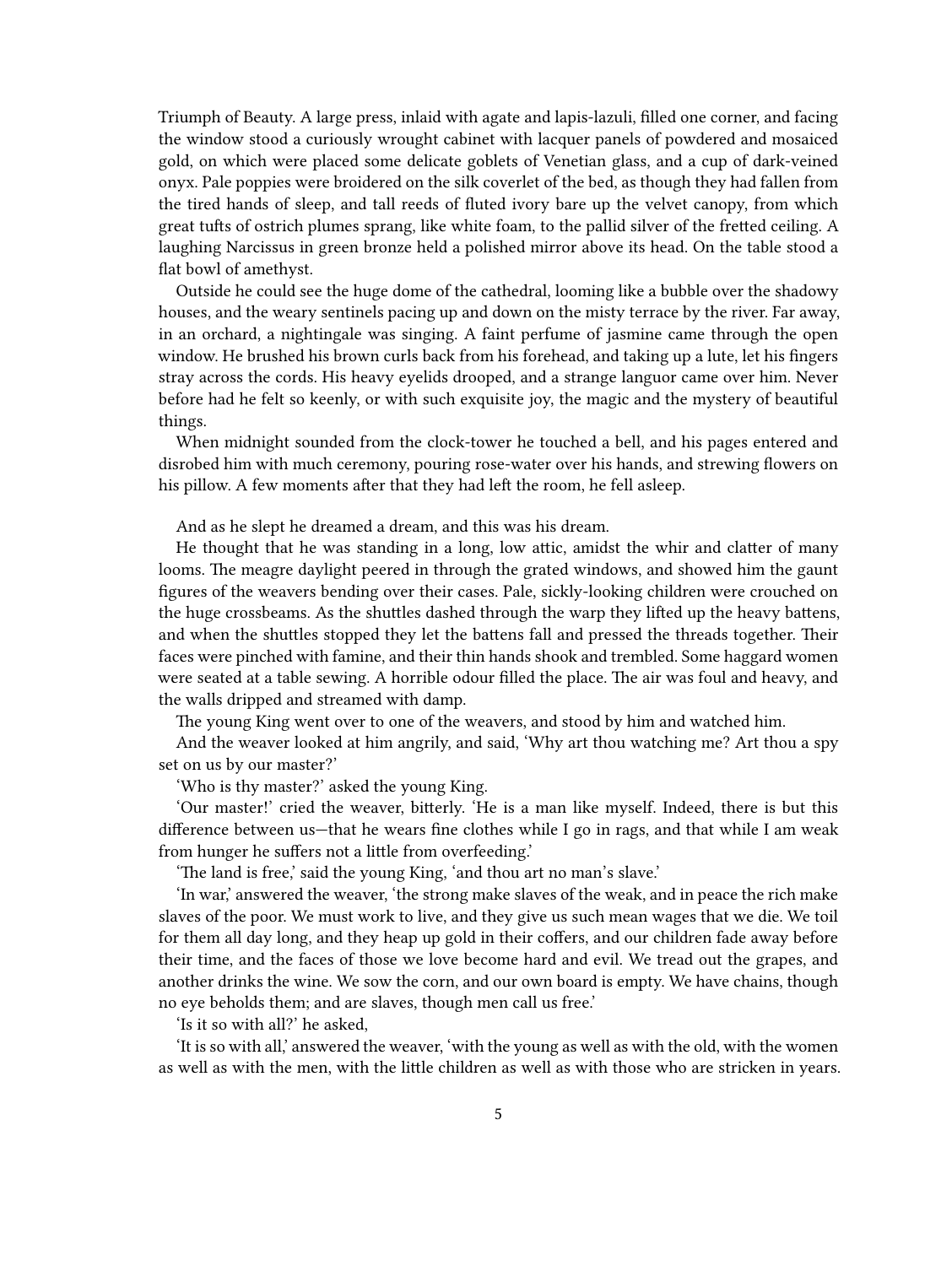The merchants grind us down, and we must needs do their bidding. The priest rides by and tells his beads, and no man has care of us. Through our sunless lanes creeps Poverty with her hungry eyes, and Sin with his sodden face follows close behind her. Misery wakes us in the morning, and Shame sits with us at night. But what are these things to thee? Thou art not one of us. Thy face is too happy.' And he turned away scowling, and threw the shuttle across the loom, and the young King saw that it was threaded with a thread of gold.

And a great terror seized upon him, and he said to the weaver, 'What robe is this that thou art weaving?'

'It is the robe for the coronation of the young King,' he answered; 'what is that to thee?'

And the young King gave a loud cry and woke, and lo! he was in his own chamber, and through the window he saw the great honey-coloured moon hanging in the dusky air.

And he fell asleep again and dreamed, and this was his dream.

He thought that he was lying on the deck of a huge galley that was being rowed by a hundred slaves. On a carpet by his side the master of the galley was seated. He was black as ebony, and his turban was of crimson silk. Great earrings of silver dragged down the thick lobes of his ears, and in his hands he had a pair of ivory scales.

The slaves were naked, but for a ragged loin-cloth, and each man was chained to his neighbour. The hot sun beat brightly upon them, and the negroes ran up and down the gangway and lashed them with whips of hide. They stretched out their lean arms and pulled the heavy oars through the water. The salt spray flew from the blades.

At last they reached a little bay, and began to take soundings. A light wind blew from the shore, and covered the deck and the great lateen sail with a fine red dust. Three Arabs mounted on wild asses rode out and threw spears at them. The master of the galley took a painted bow in his hand and shot one of them in the throat. He fell heavily into the surf, and his companions galloped away. A woman wrapped in a yellow veil followed slowly on a camel, looking back now and then at the dead body.

As soon as they had cast anchor and hauled down the sail, the negroes went into the hold and brought up a long rope-ladder, heavily weighted with lead. The master of the galley threw it over the side, making the ends fast to two iron stanchions. Then the negroes seized the youngest of the slaves and knocked his gyves off, and filled his nostrils and his ears with wax, and tied a big stone round his waist. He crept wearily down the ladder, and disappeared into the sea. A few bubbles rose where he sank. Some of the other slaves peered curiously over the side. At the prow of the galley sat a shark-charmer, beating monotonously upon a drum.

After some time the diver rose up out of the water, and clung panting to the ladder with a pearl in his right hand. The negroes seized it from him, and thrust him back. The slaves fell asleep over their oars.

Again and again he came up, and each time that he did so he brought with him a beautiful pearl. The master of the galley weighed them, and put them into a little bag of green leather.

The young King tried to speak, but his tongue seemed to cleave to the roof of his mouth, and his lips refused to move. The negroes chattered to each other, and began to quarrel over a string of bright beads. Two cranes flew round and round the vessel.

Then the diver came up for the last time, and the pearl that he brought with him was fairer than all the pearls of Ormuz, for it was shaped like the full moon, and whiter than the morning star. But his face was strangely pale, and as he fell upon the deck the blood gushed from his ears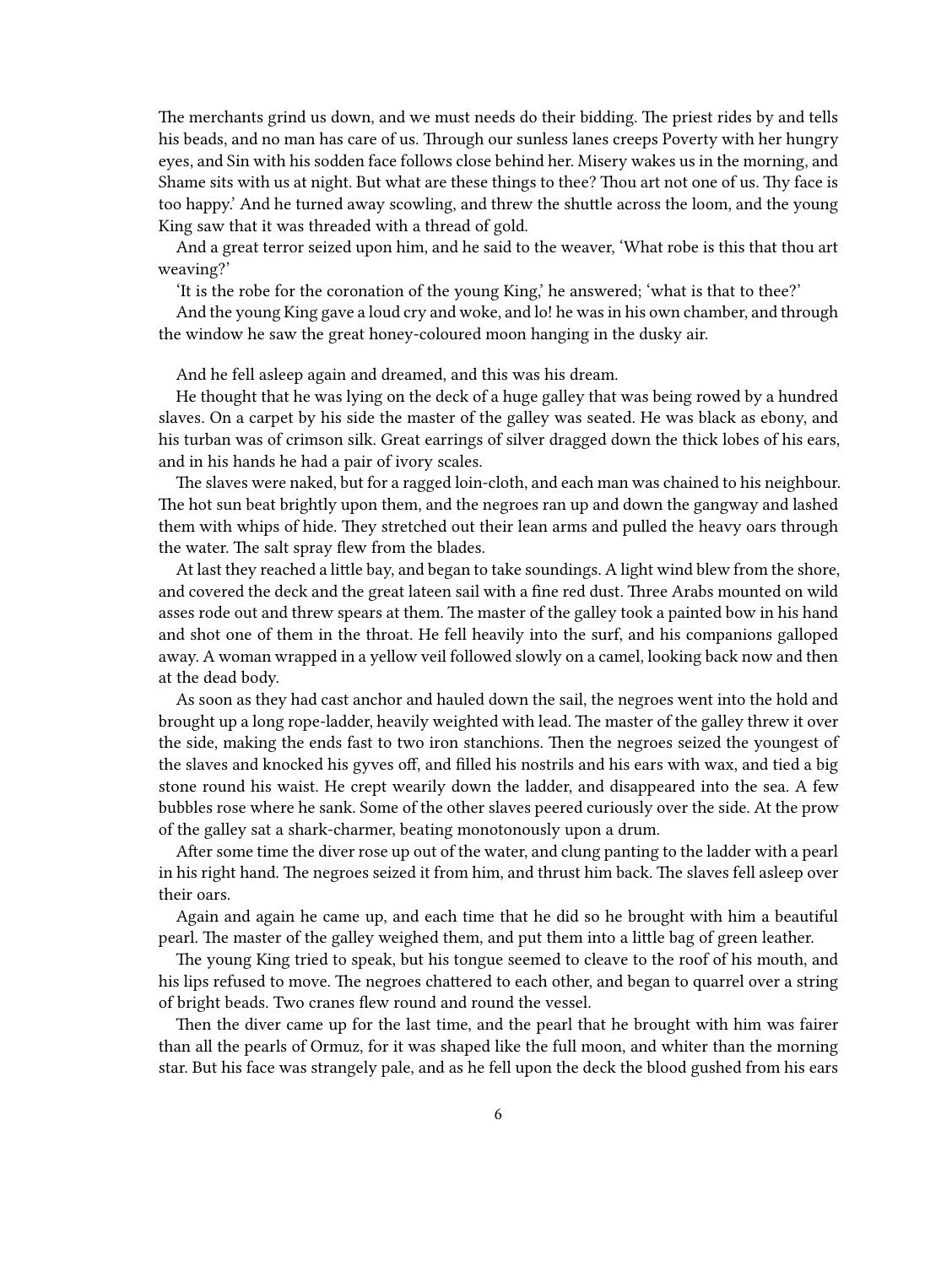and nostrils. He quivered for a little, and then he was still. The negroes shrugged their shoulders, and threw the body overboard.

And the master of the galley laughed, and, reaching out, he took the pearl, and when he saw it he pressed it to his forehead and bowed. 'It shall be,' he said, 'for the sceptre of the young King,' and he made a sign to the negroes to draw up the anchor.

And when the young King heard this he gave a great cry, and woke, and through the window he saw the long grey fingers of the dawn clutching at the fading stars.

And he fell asleep again, and dreamed, and this was his dream.

He thought that he was wandering through a dim wood, hung with strange fruits and with beautiful poisonous flowers. The adders hissed at him as he went by, and the bright parrots flew screaming from branch to branch. Huge tortoises lay asleep upon the hot mud. The trees were full of apes and peacocks.

On and on he went, till he reached the outskirts of the wood, and there he saw an immense multitude of men toiling in the bed of a dried-up river. They swarmed up the crag like ants. They dug deep pits in the ground and went down into them. Some of them cleft the rocks with great axes; others grabbled in the sand.

They tore up the cactus by its roots, and trampled on the scarlet blossoms. They hurried about, calling to each other, and no man was idle.

From the darkness of a cavern Death and Avarice watched them, and Death said, 'I am weary; give me a third of them and let me go.' But Avarice shook her head. 'They are my servants,' she answered.

And Death said to her, 'What hast thou in thy hand?'

'I have three grains of corn,' she answered; 'what is that to thee?'

'Give me one of them,' cried Death, 'to plant in my garden; only one of them, and I will go away.'

'I will not give thee anything,' said Avarice, and she hid her hand in the fold of her raiment.

And Death laughed, and took a cup, and dipped it into a pool of water, and out of the cup rose Ague. She passed through the great multitude, and a third of them lay dead. A cold mist followed her, and the water-snakes ran by her side.

And when Avarice saw that a third of the multitude was dead she beat her breast and wept. She beat her barren bosom, and cried aloud. 'Thou hast slain a third of my servants,' she cried, 'get thee gone. There is war in the mountains of Tartary, and the kings of each side are calling to thee. The Afghans have slain the black ox, and are marching to battle. They have beaten upon their shields with their spears, and have put on their helmets of iron. What is my valley to thee, that thou shouldst tarry in it? Get thee gone, and come here no more.'

'Nay,' answered Death, 'but till thou hast given me a grain of corn I will not go.'

But Avarice shut her hand, and clenched her teeth. 'I will not give thee anything,' she muttered. And Death laughed, and took up a black stone, and threw it into the forest, and out of a thicket of wild hemlock came Fever in a robe of flame. She passed through the multitude, and touched them, and each man that she touched died. The grass withered beneath her feet as she walked.

And Avarice shuddered, and put ashes on her head. 'Thou art cruel,' she cried; 'thou art cruel. There is famine in the walled cities of India, and the cisterns of Samarcand have run dry. There is famine in the walled cities of Egypt, and the locusts have come up from the desert. The Nile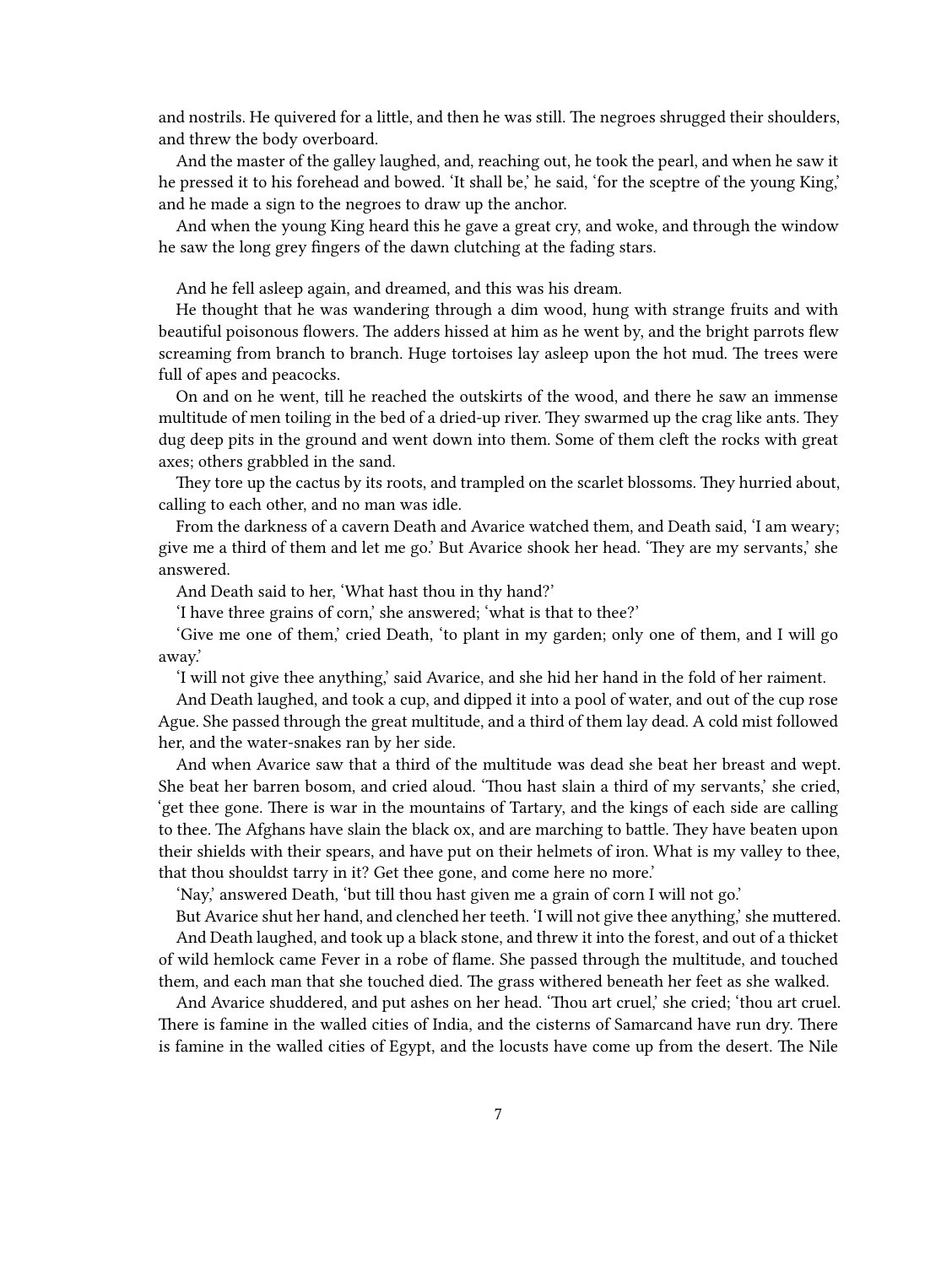has not overflowed its banks, and the priests have cursed Isis and Osiris. Get thee gone to those who need thee, and leave me my servants.'

'Nay,' answered Death, 'but till thou hast given me a grain of corn I will not go.'

'I will not give thee anything,' said Avarice.

And Death laughed again, and he whistled through his fingers, and a woman came flying through the air. Plague was written upon her forehead, and a crowd of lean vultures wheeled round her. She covered the valley with her wings, and no man was left alive.

And Avarice fled shrieking through the forest, and Death leaped upon his red horse and galloped away, and his galloping was faster than the wind.

And out of the slime at the bottom of the valley crept dragons and horrible things with scales, and the jackals came trotting along the sand, sniffing up the air with their nostrils.

And the young King wept, and said: 'Who were these men, and for what were they seeking?' 'For rubies for a king's crown,' answered one who stood behind him.

And the young King started, and, turning round, he saw a man habited as a pilgrim and holding in his hand a mirror of silver.

And he grew pale, and said: 'For what king?'

And the pilgrim answered: 'Look in this mirror, and thou shalt see him.'

And he looked in the mirror, and, seeing his own face, he gave a great cry and woke, and the bright sunlight was streaming into the room, and from the trees of the garden and pleasaunce the birds were singing.

And the Chamberlain and the high officers of State came in and made obeisance to him, and the pages brought him the robe of tissued gold, and set the crown and the sceptre before him.

And the young King looked at them, and they were beautiful. More beautiful were they than aught that he had ever seen. But he remembered his dreams, and he said to his lords: 'Take these things away, for I will not wear them.'

And the courtiers were amazed, and some of them laughed, for they thought that he was jesting.

But he spake sternly to them again, and said: 'Take these things away, and hide them from me. Though it be the day of my coronation, I will not wear them. For on the loom of Sorrow, and by the white hands of Pain, has this my robe been woven. There is Blood in the heart of the ruby, and Death in the heart of the pearl.' And he told them his three dreams.

And when the courtiers heard them they looked at each other and whispered, saying: 'Surely he is mad; for what is a dream but a dream, and a vision but a vision? They are not real things that one should heed them. And what have we to do with the lives of those who toil for us? Shall a man not eat bread till he has seen the sower, nor drink wine till he has talked with the vinedresser?'

And the Chamberlain spake to the young King, and said, 'My lord, I pray thee set aside these black thoughts of thine, and put on this fair robe, and set this crown upon thy head. For how shall the people know that thou art a king, if thou hast not a king's raiment?'

And the young King looked at him. 'Is it so, indeed?' he questioned. 'Will they not know me for a king if I have not a king's raiment?'

'They will not know thee, my lord,' cried the Chamberlain.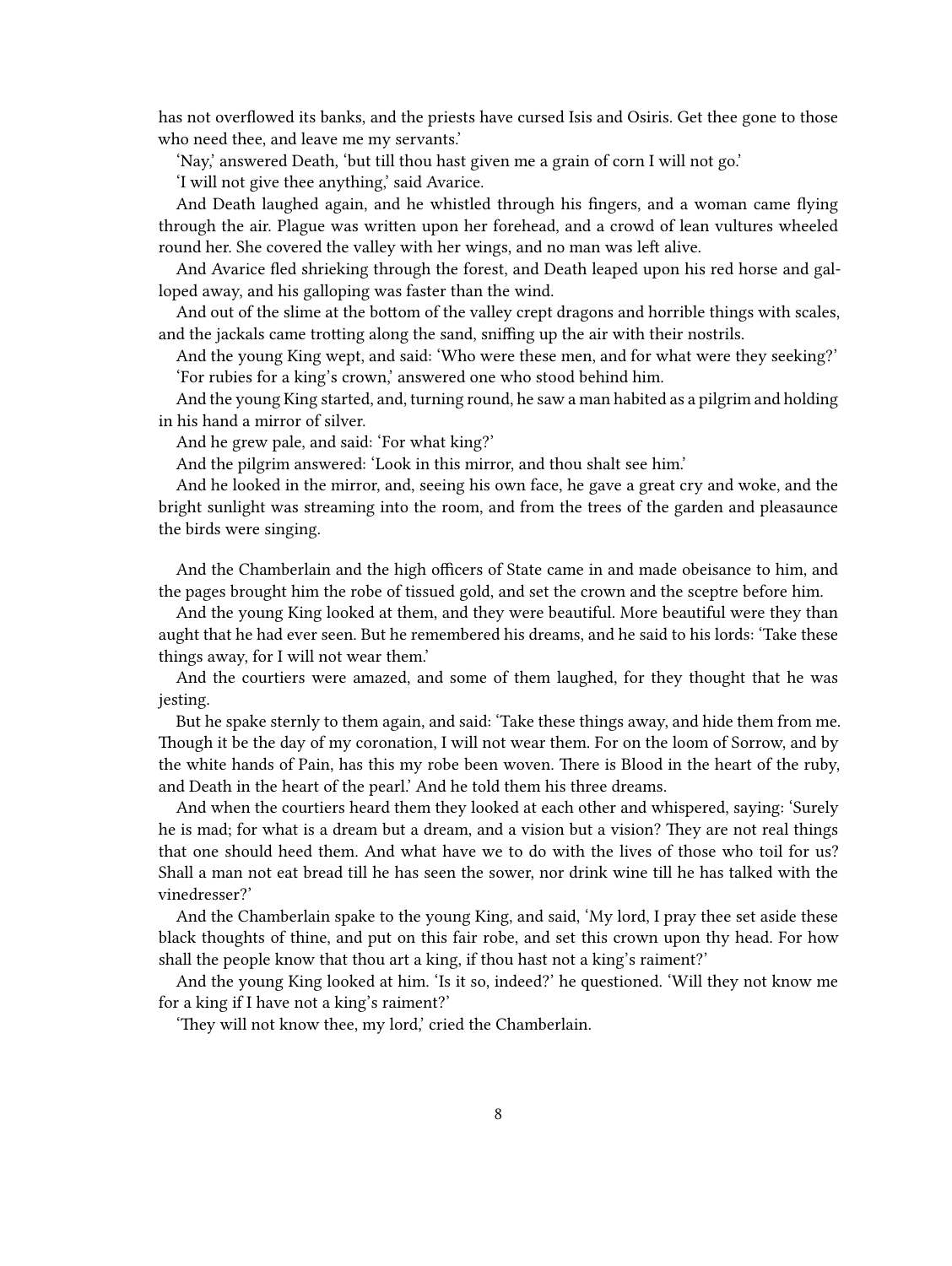'I had thought that there had been men who were kinglike,' he answered, 'but it may be as thou sayest. And yet I will not wear this robe, nor will I be crowned with this crown, but even as I came to the palace so will I go forth from it.'

And he bade them all leave him, save one page whom he kept as his companion, a lad a year younger than himself. Him he kept for his service, and when he had bathed himself in clear water, he opened a great painted chest, and from it he took the leathern tunic and rough sheepskin cloak that he had worn when he had watched on the hillside the shaggy goats of the goatherd. These he put on, and in his hand he took his rude shepherd's staff.

And the little page opened his big blue eyes in wonder, and said smiling to him, 'My lord, I see thy robe and thy sceptre, but where is thy crown?'

And the young King plucked a spray of wild briar that was climbing over the balcony, and bent it, and made a circlet of it, and set it on his own head.

'This shall he my crown,' he answered.

And thus attired he passed out of his chamber into the Great Hall, where the nobles were waiting for him.

And the nobles made merry, and some of them cried out to him, 'My lord, the people wait for their king, and thou showest them a beggar,' and others were wroth and said, 'He brings shame upon our state, and is unworthy to be our master.' But he answered them not a word, but passed on, and went down the bright porphyry staircase, and out through the gates of bronze, and mounted upon his horse, and rode towards the cathedral, the little page running beside him.

And the people laughed and said, 'It is the King's fool who is riding by,' and they mocked him. And he drew rein and said, 'Nay, but I am the King.' And he told them his three dreams.

And a man came out of the crowd and spake bitterly to him, and said, 'Sir, knowest thou not that out of the luxury of the rich cometh the life of the poor? By your pomp we are nurtured, and your vices give us bread. To toil for a hard master is bitter, but to have no master to toil for is more bitter still. Thinkest thou that the ravens will feed us? And what cure hast thou for these things? Wilt thou say to the buyer, "Thou shalt buy for so much," and to the seller, "Thou shalt sell at this price"? I trow not. Therefore go back to thy Palace and put on thy purple and fine linen. What hast thou to do with us, and what we suffer?'

'Are not the rich and the poor brothers?' asked the young King.

'Ay,' answered the man, 'and the name of the rich brother is Cain.'

And the young King's eyes filled with tears, and he rode on through the murmurs of the people, and the little page grew afraid and left him.

And when he reached the great portal of the cathedral, the soldiers thrust their halberts out and said, 'What dost thou seek here? None enters by this door but the King.'

And his face flushed with anger, and he said to them, 'I am the King,' and waved their halberts aside and passed in.

And when the old Bishop saw him coming in his goatherd's dress, he rose up in wonder from his throne, and went to meet him, and said to him, 'My son, is this a king's apparel? And with what crown shall I crown thee, and what sceptre shall I place in thy hand? Surely this should be to thee a day of joy, and not a day of abasement.'

'Shall Joy wear what Grief has fashioned?' said the young King. And he told him his three dreams.

And when the Bishop had heard them he knit his brows, and said, 'My son, I am an old man, and in the winter of my days, and I know that many evil things are done in the wide world. The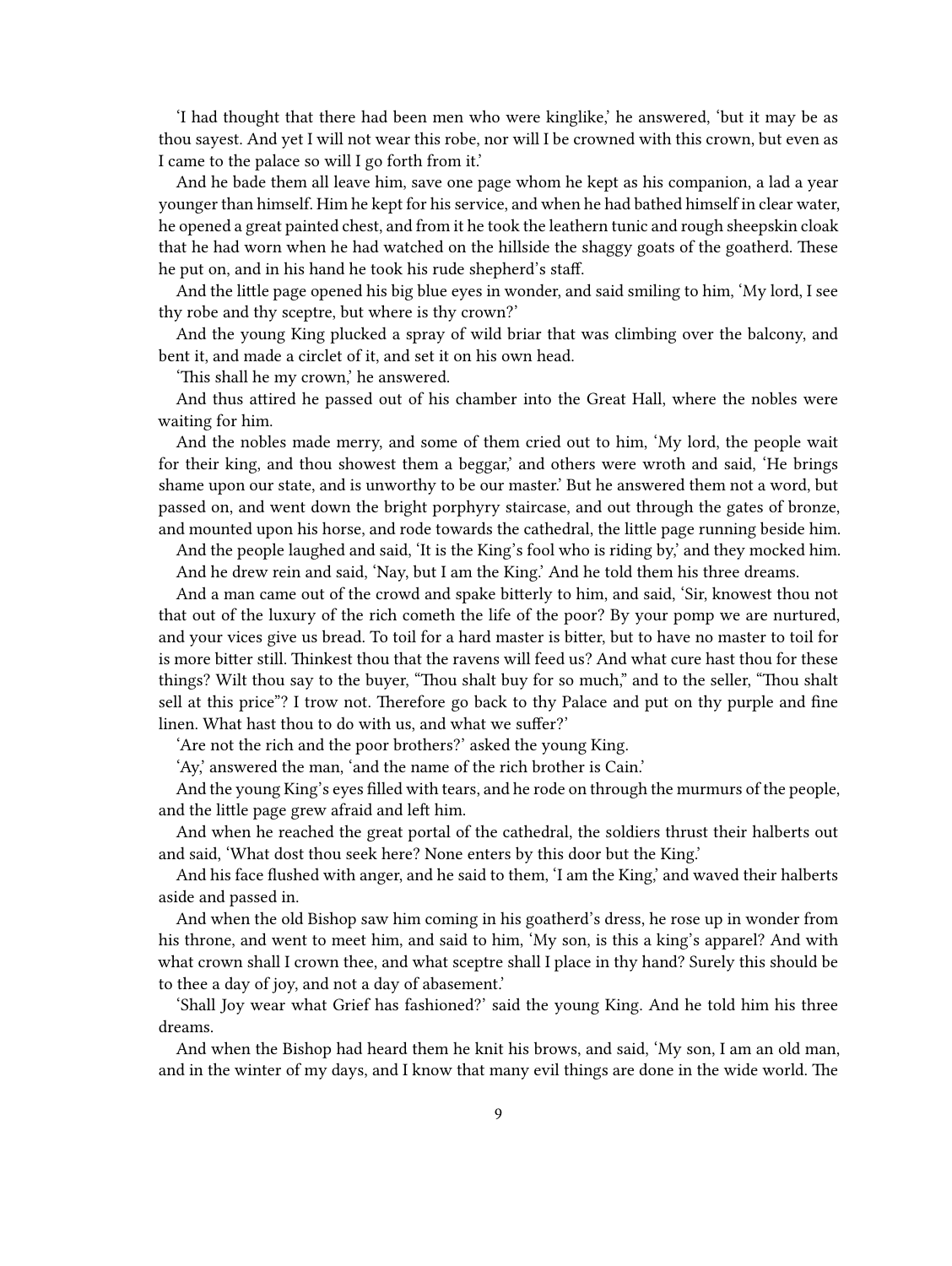fierce robbers come down from the mountains, and carry off the little children, and sell them to the Moors. The lions lie in wait for the caravans, and leap upon the camels. The wild boar roots up the corn in the valley, and the foxes gnaw the vines upon the hill. The pirates lay waste the sea-coast and burn the ships of the fishermen, and take their nets from them. In the salt-marshes live the lepers; they have houses of wattled reeds, and none may come nigh them. The beggars wander through the cities, and eat their food with the dogs. Canst thou make these things not to be? Wilt thou take the leper for thy bedfellow, and set the beggar at thy board? Shall the lion do thy bidding, and the wild boar obey thee? Is not He who made misery wiser than thou art? Wherefore I praise thee not for this that thou hast done, but I bid thee ride back to the Palace and make thy face glad, and put on the raiment that beseemeth a king, and with the crown of gold I will crown thee, and the sceptre of pearl will I place in thy hand. And as for thy dreams, think no more of them. The burden of this world is too great for one man to bear, and the world's sorrow too heavy for one heart to suffer.'

'Sayest thou that in this house?' said the young King, and he strode past the Bishop, and climbed up the steps of the altar, and stood before the image of Christ.

He stood before the image of Christ, and on his right hand and on his left were the marvellous vessels of gold, the chalice with the yellow wine, and the vial with the holy oil. He knelt before the image of Christ, and the great candles burned brightly by the jewelled shrine, and the smoke of the incense curled in thin blue wreaths through the dome. He bowed his head in prayer, and the priests in their stiff copes crept away from the altar.

And suddenly a wild tumult came from the street outside, and in entered the nobles with drawn swords and nodding plumes, and shields of polished steel. 'Where is this dreamer of dreams?' they cried. 'Where is this King who is apparelled like a beggar—this boy who brings shame upon our state? Surely we will slay him, for he is unworthy to rule over us.'

And the young King bowed his head again, and prayed, and when he had finished his prayer he rose up, and turning round he looked at them sadly.

And lo! through the painted windows came the sunlight streaming upon him, and the sunbeams wove round him a tissued robe that was fairer than the robe that had been fashioned for his pleasure. The dead staff blossomed, and bare lilies that were whiter than pearls. The dry thorn blossomed, and bare roses that were redder than rubies. Whiter than fine pearls were the lilies, and their stems were of bright silver. Redder than male rubies were the roses, and their leaves were of beaten gold.

He stood there in the raiment of a king, and the gates of the jewelled shrine flew open, and from the crystal of the many-rayed monstrance shone a marvellous and mystical light. He stood there in a king's raiment, and the Glory of God filled the place, and the saints in their carven niches seemed to move. In the fair raiment of a king he stood before them, and the organ pealed out its music, and the trumpeters blew upon their trumpets, and the singing boys sang.

And the people fell upon their knees in awe, and the nobles sheathed their swords and did homage, and the Bishop's face grew pale, and his hands trembled. 'A greater than I hath crowned thee,' he cried, and he knelt before him.

And the young King came down from the high altar, and passed home through the midst of the people. But no man dared look upon his face, for it was like the face of an angel.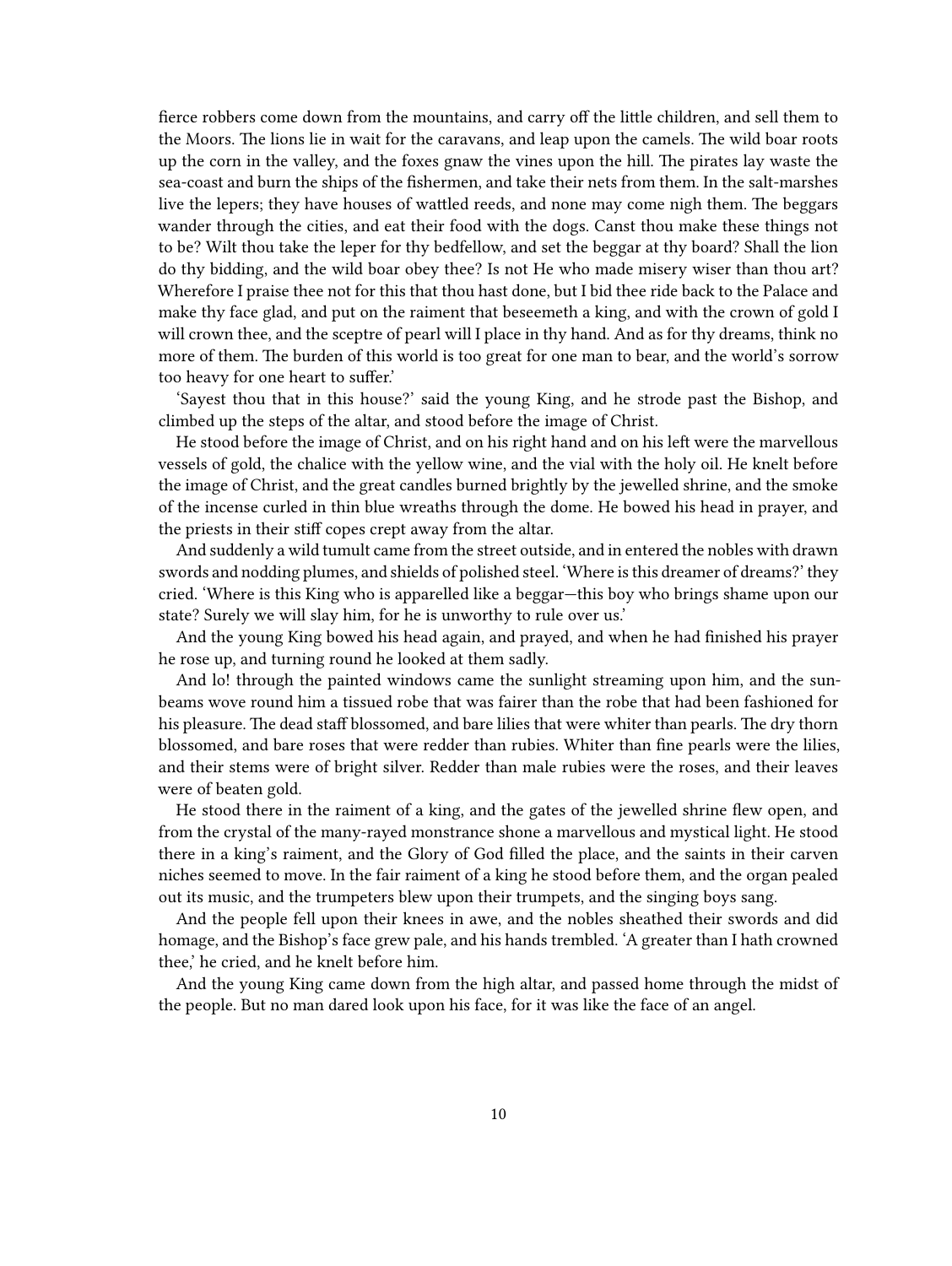## <span id="page-10-0"></span>**The Birthday of the Infanta**

#### TO

### MRS. WILLIAM H. GRENFELL OF TAPLOW COURT [LADY DESBOROUGH]

It was the birthday of the Infanta. She was just twelve years of age, and the sun was shining brightly in the gardens of the palace.

Although she was a real Princess and the Infanta of Spain, she had only one birthday every year, just like the children of quite poor people, so it was naturally a matter of great importance to the whole country that she should have a really fine day for the occasion. And a really fine day it certainly was. The tall striped tulips stood straight up upon their stalks, like long rows of soldiers, and looked defiantly across the grass at the roses, and said: 'We are quite as splendid as you are now.' The purple butterflies fluttered about with gold dust on their wings, visiting each flower in turn; the little lizards crept out of the crevices of the wall, and lay basking in the white glare; and the pomegranates split and cracked with the heat, and showed their bleeding red hearts. Even the pale yellow lemons, that hung in such profusion from the mouldering trellis and along the dim arcades, seemed to have caught a richer colour from the wonderful sunlight, and the magnolia trees opened their great globe-like blossoms of folded ivory, and filled the air with a sweet heavy perfume.

The little Princess herself walked up and down the terrace with her companions, and played at hide and seek round the stone vases and the old moss-grown statues. On ordinary days she was only allowed to play with children of her own rank, so she had always to play alone, but her birthday was an exception, and the King had given orders that she was to invite any of her young friends whom she liked to come and amuse themselves with her. There was a stately grace about these slim Spanish children as they glided about, the boys with their large-plumed hats and short fluttering cloaks, the girls holding up the trains of their long brocaded gowns, and shielding the sun from their eyes with huge fans of black and silver. But the Infanta was the most graceful of all, and the most tastefully attired, after the somewhat cumbrous fashion of the day. Her robe was of grey satin, the skirt and the wide puffed sleeves heavily embroidered with silver, and the stiff corset studded with rows of fine pearls. Two tiny slippers with big pink rosettes peeped out beneath her dress as she walked. Pink and pearl was her great gauze fan, and in her hair, which like an aureole of faded gold stood out stiffly round her pale little face, she had a beautiful white rose.

From a window in the palace the sad melancholy King watched them. Behind him stood his brother, Don Pedro of Aragon, whom he hated, and his confessor, the Grand Inquisitor of Granada, sat by his side. Sadder even than usual was the King, for as he looked at the Infanta bowing with childish gravity to the assembling counters, or laughing behind her fan at the grim Duchess of Albuquerque who always accompanied her, he thought of the young Queen, her mother, who but a short time before—so it seemed to him—had come from the gay country of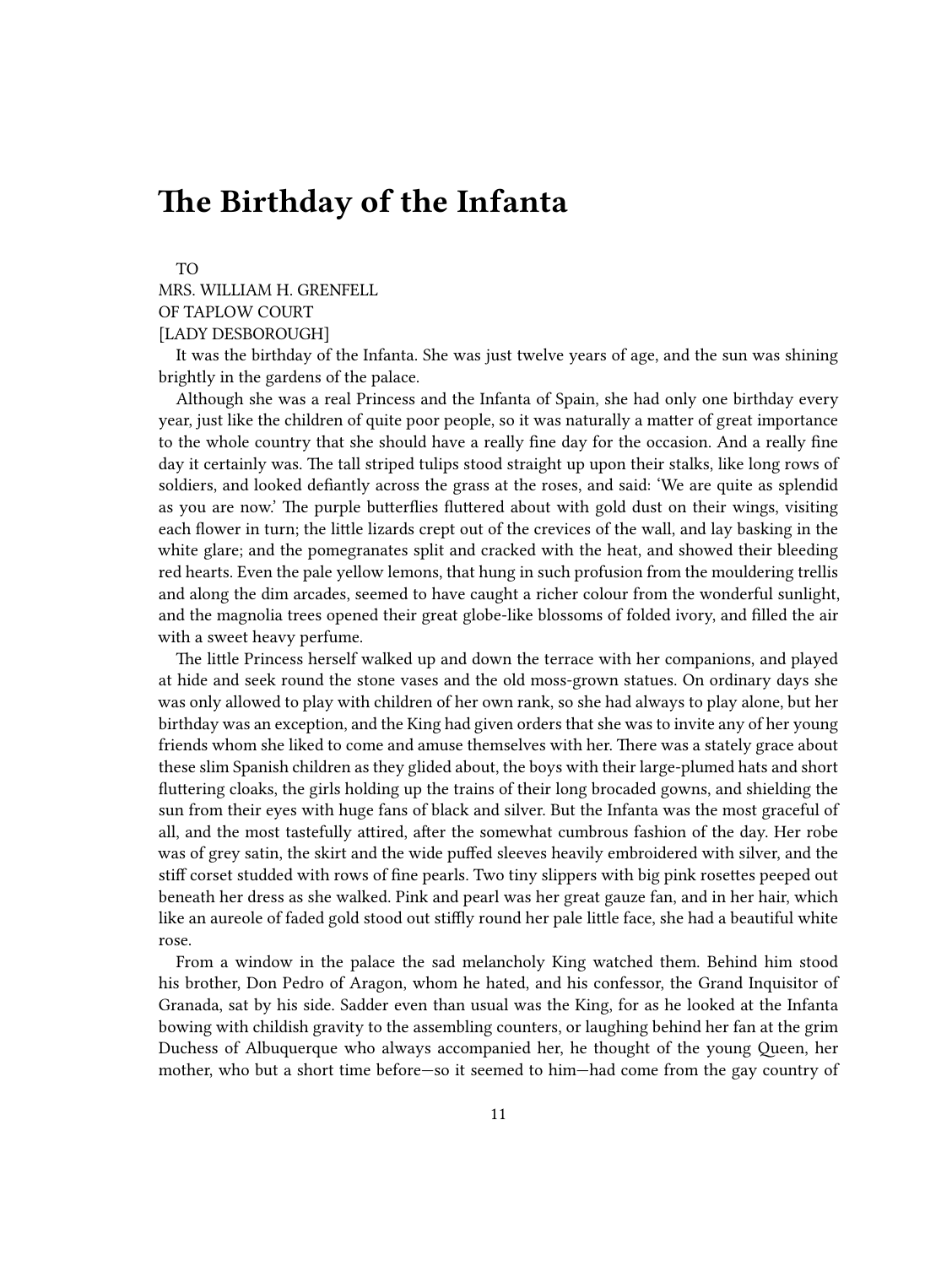France, and had withered away in the sombre splendour of the Spanish court, dying just six months after the birth of her child, and before she had seen the almonds blossom twice in the orchard, or plucked the second year's fruit from the old gnarled fig-tree that stood in the centre of the now grass-grown courtyard. So great had been his love for her that he had not suffered even the grave to hide her from him. She had been embalmed by a Moorish physician, who in return for this service had been granted his life, which for heresy and suspicion of magical practices had been already forfeited, men said, to the Holy Office, and her body was still lying on its tapestried bier in the black marble chapel of the Palace, just as the monks had borne her in on that windy March day nearly twelve years before. Once every month the King, wrapped in a dark cloak and with a muffled lantern in his hand, went in and knelt by her side calling out, '*Mi reina*! *Mi reina*!' and sometimes breaking through the formal etiquette that in Spain governs every separate action of life, and sets limits even to the sorrow of a King, he would clutch at the pale jewelled hands in a wild agony of grief, and try to wake by his mad kisses the cold painted face.

To-day he seemed to see her again, as he had seen her first at the Castle of Fontainebleau, when he was but fifteen years of age, and she still younger. They had been formally betrothed on that occasion by the Papal Nuncio in the presence of the French King and all the Court, and he had returned to the Escurial bearing with him a little ringlet of yellow hair, and the memory of two childish lips bending down to kiss his hand as he stepped into his carriage. Later on had followed the marriage, hastily performed at Burgos, a small town on the frontier between the two countries, and the grand public entry into Madrid with the customary celebration of high mass at the Church of La Atocha, and a more than usually solemn *auto-da-fé*, in which nearly three hundred heretics, amongst whom were many Englishmen, had been delivered over to the secular arm to be burned.

Certainly he had loved her madly, and to the ruin, many thought, of his country, then at war with England for the possession of the empire of the New World. He had hardly ever permitted her to be out of his sight; for her, he had forgotten, or seemed to have forgotten, all grave affairs of State; and, with that terrible blindness that passion brings upon its servants, he had failed to notice that the elaborate ceremonies by which he sought to please her did but aggravate the strange malady from which she suffered. When she died he was, for a time, like one bereft of reason. Indeed, there is no doubt but that he would have formally abdicated and retired to the great Trappist monastery at Granada, of which he was already titular Prior, had he not been afraid to leave the little Infanta at the mercy of his brother, whose cruelty, even in Spain, was notorious, and who was suspected by many of having caused the Queen's death by means of a pair of poisoned gloves that he had presented to her on the occasion of her visiting his castle in Aragon. Even after the expiration of the three years of public mourning that he had ordained throughout his whole dominions by royal edict, he would never suffer his ministers to speak about any new alliance, and when the Emperor himself sent to him, and offered him the hand of the lovely Archduchess of Bohemia, his niece, in marriage, he bade the ambassadors tell their master that the King of Spain was already wedded to Sorrow, and that though she was but a barren bride he loved her better than Beauty; an answer that cost his crown the rich provinces of the Netherlands, which soon after, at the Emperor's instigation, revolted against him under the leadership of some fanatics of the Reformed Church.

His whole married life, with its fierce, fiery-coloured joys and the terrible agony of its sudden ending, seemed to come back to him to-day as he watched the Infanta playing on the terrace. She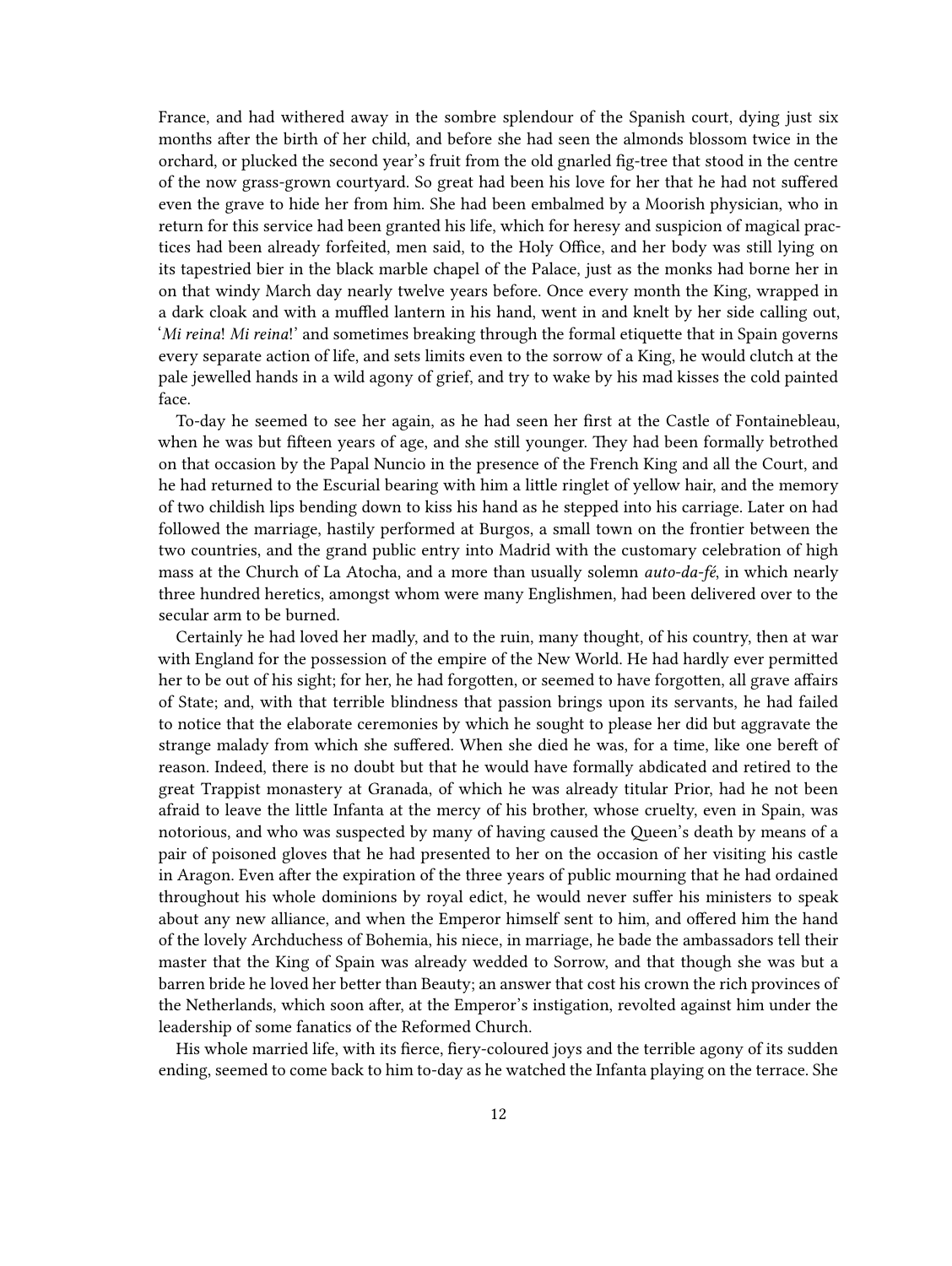had all the Queen's pretty petulance of manner, the same wilful way of tossing her head, the same proud curved beautiful mouth, the same wonderful smile—*vrai sourire de France* indeed—as she glanced up now and then at the window, or stretched out her little hand for the stately Spanish gentlemen to kiss. But the shrill laughter of the children grated on his ears, and the bright pitiless sunlight mocked his sorrow, and a dull odour of strange spices, spices such as embalmers use, seemed to taint—or was it fancy?—the clear morning air. He buried his face in his hands, and when the Infanta looked up again the curtains had been drawn, and the King had retired.

She made a little *moue* of disappointment, and shrugged her shoulders. Surely he might have stayed with her on her birthday. What did the stupid State-affairs matter? Or had he gone to that gloomy chapel, where the candles were always burning, and where she was never allowed to enter? How silly of him, when the sun was shining so brightly, and everybody was so happy! Besides, he would miss the sham bull-fight for which the trumpet was already sounding, to say nothing of the puppet-show and the other wonderful things. Her uncle and the Grand Inquisitor were much more sensible. They had come out on the terrace, and paid her nice compliments. So she tossed her pretty head, and taking Don Pedro by the hand, she walked slowly down the steps towards a long pavilion of purple silk that had been erected at the end of the garden, the other children following in strict order of precedence, those who had the longest names going first.

A procession of noble boys, fantastically dressed as *toreadors*, came out to meet her, and the young Count of Tierra-Nueva, a wonderfully handsome lad of about fourteen years of age, uncovering his head with all the grace of a born hidalgo and grandee of Spain, led her solemnly in to a little gilt and ivory chair that was placed on a raised dais above the arena. The children grouped themselves all round, fluttering their big fans and whispering to each other, and Don Pedro and the Grand Inquisitor stood laughing at the entrance. Even the Duchess—the Camerera-Mayor as she was called—a thin, hard-featured woman with a yellow ruff, did not look quite so badtempered as usual, and something like a chill smile flitted across her wrinkled face and twitched her thin bloodless lips.

It certainly was a marvellous bull-fight, and much nicer, the Infanta thought, than the real bullfight that she had been brought to see at Seville, on the occasion of the visit of the Duke of Parma to her father. Some of the boys pranced about on richly-caparisoned hobby-horses brandishing long javelins with gay streamers of bright ribands attached to them; others went on foot waving their scarlet cloaks before the bull, and vaulting lightly over the barrier when he charged them; and as for the bull himself, he was just like a live bull, though he was only made of wicker-work and stretched hide, and sometimes insisted on running round the arena on his hind legs, which no live bull ever dreams of doing. He made a splendid fight of it too, and the children got so excited that they stood up upon the benches, and waved their lace handkerchiefs and cried out: *Bravo toro*! *Bravo toro*! just as sensibly as if they had been grown-up people. At last, however, after a prolonged combat, during which several of the hobby-horses were gored through and through, and, their riders dismounted, the young Count of Tierra-Nueva brought the bull to his knees, and having obtained permission from the Infanta to give the *coup de grâce*, he plunged his wooden sword into the neck of the animal with such violence that the head came right off, and disclosed the laughing face of little Monsieur de Lorraine, the son of the French Ambassador at Madrid.

The arena was then cleared amidst much applause, and the dead hobby-horses dragged solemnly away by two Moorish pages in yellow and black liveries, and after a short interlude,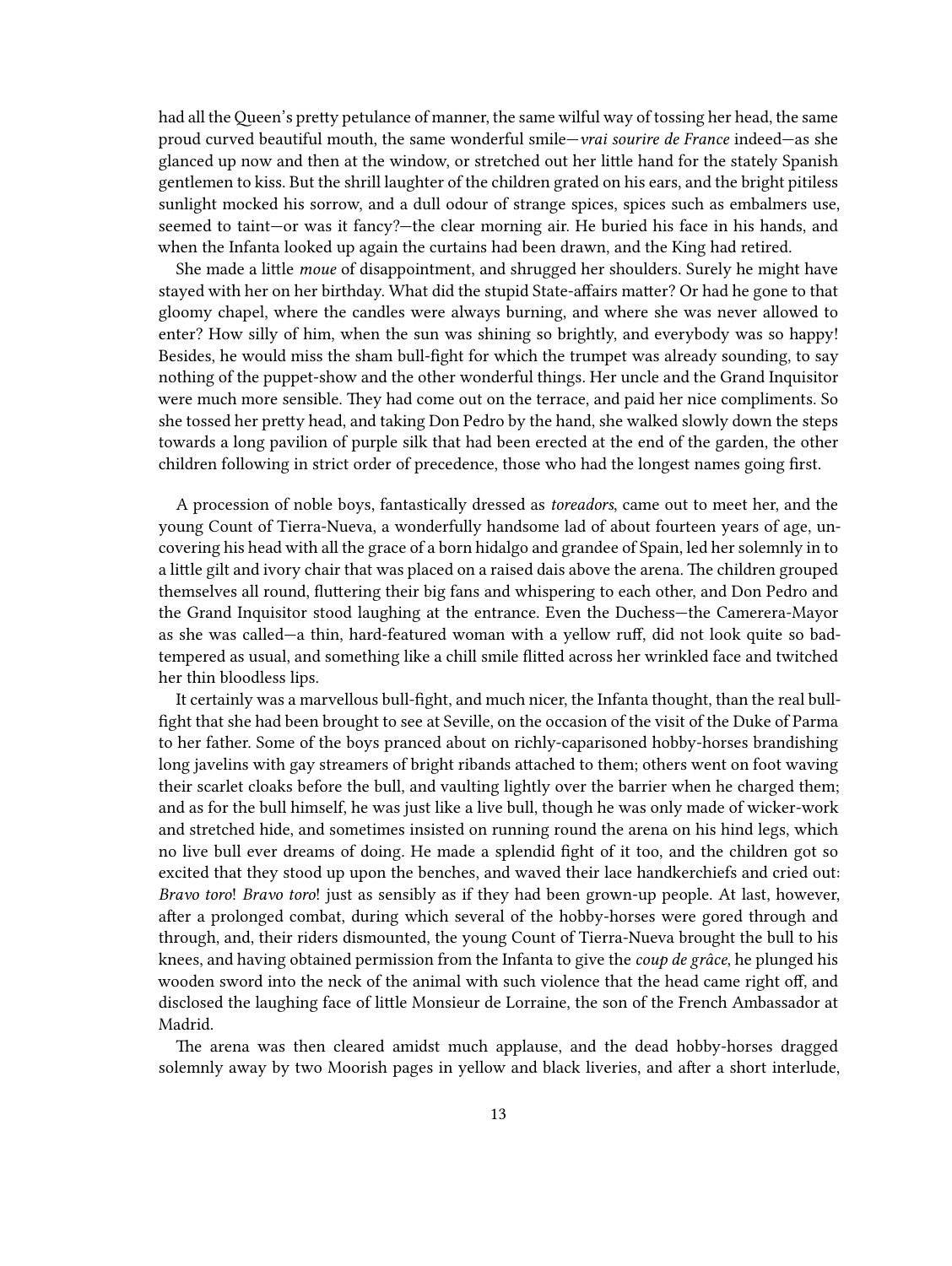during which a French posture-master performed upon the tightrope, some Italian puppets appeared in the semi-classical tragedy of *Sophonisba* on the stage of a small theatre that had been built up for the purpose. They acted so well, and their gestures were so extremely natural, that at the close of the play the eyes of the Infanta were quite dim with tears. Indeed some of the children really cried, and had to be comforted with sweetmeats, and the Grand Inquisitor himself was so affected that he could not help saying to Don Pedro that it seemed to him intolerable that things made simply out of wood and coloured wax, and worked mechanically by wires, should be so unhappy and meet with such terrible misfortunes.

An African juggler followed, who brought in a large flat basket covered with a red cloth, and having placed it in the centre of the arena, he took from his turban a curious reed pipe, and blew through it. In a few moments the cloth began to move, and as the pipe grew shriller and shriller two green and gold snakes put out their strange wedge-shaped heads and rose slowly up, swaying to and fro with the music as a plant sways in the water. The children, however, were rather frightened at their spotted hoods and quick darting tongues, and were much more pleased when the juggler made a tiny orange-tree grow out of the sand and bear pretty white blossoms and clusters of real fruit; and when he took the fan of the little daughter of the Marquess de Las-Torres, and changed it into a blue bird that flew all round the pavilion and sang, their delight and amazement knew no bounds. The solemn minuet, too, performed by the dancing boys from the church of Nuestra Senora Del Pilar, was charming. The Infanta had never before seen this wonderful ceremony which takes place every year at Maytime in front of the high altar of the Virgin, and in her honour; and indeed none of the royal family of Spain had entered the great cathedral of Saragossa since a mad priest, supposed by many to have been in the pay of Elizabeth of England, had tried to administer a poisoned wafer to the Prince of the Asturias. So she had known only by hearsay of 'Our Lady's Dance,' as it was called, and it certainly was a beautiful sight.The boys wore old-fashioned court dresses of white velvet, and their curious three-cornered hats were fringed with silver and surmounted with huge plumes of ostrich feathers, the dazzling whiteness of their costumes, as they moved about in the sunlight, being still more accentuated by their swarthy faces and long black hair. Everybody was fascinated by the grave dignity with which they moved through the intricate figures of the dance, and by the elaborate grace of their slow gestures, and stately bows, and when they had finished their performance and doffed their great plumed hats to the Infanta, she acknowledged their reverence with much courtesy, and made a vow that she would send a large wax candle to the shrine of Our Lady of Pilar in return for the pleasure that she had given her.

A troop of handsome Egyptians—as the gipsies were termed in those days—then advanced into the arena, and sitting down cross-legs, in a circle, began to play softly upon their zithers, moving their bodies to the tune, and humming, almost below their breath, a low dreamy air. When they caught sight of Don Pedro they scowled at him, and some of them looked terrified, for only a few weeks before he had had two of their tribe hanged for sorcery in the marketplace at Seville, but the pretty Infanta charmed them as she leaned back peeping over her fan with her great blue eyes, and they felt sure that one so lovely as she was could never be cruel to anybody. So they played on very gently and just touching the cords of the zithers with their long pointed nails, and their heads began to nod as though they were falling asleep. Suddenly, with a cry so shrill that all the children were startled and Don Pedro's hand clutched at the agate pommel of his dagger, they leapt to their feet and whirled madly round the enclosure beating their tambourines, and chaunting some wild love-song in their strange guttural language. Then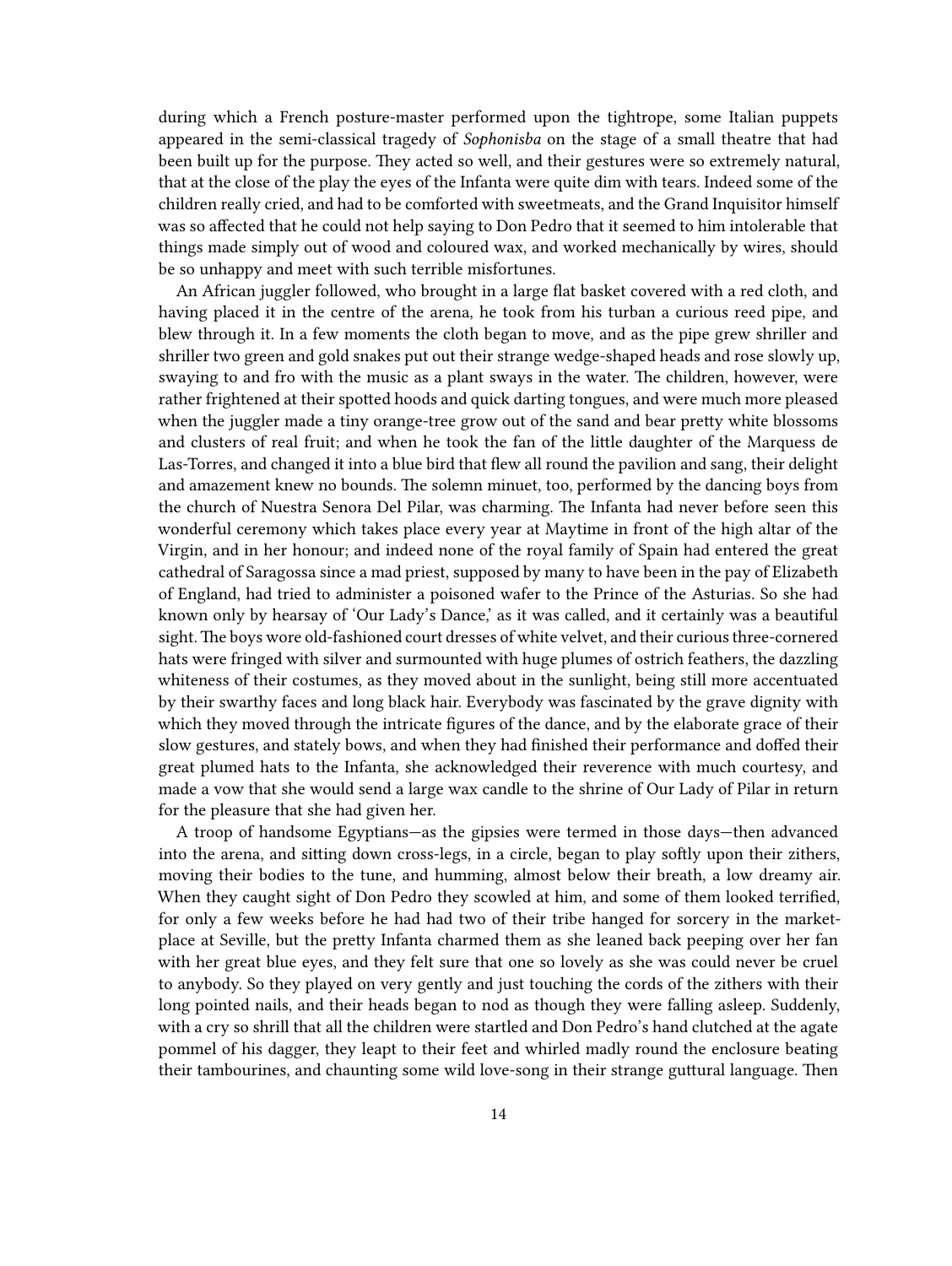at another signal they all flung themselves again to the ground and lay there quite still, the dull strumming of the zithers being the only sound that broke the silence. After that they had done this several times, they disappeared for a moment and came back leading a brown shaggy bear by a chain, and carrying on their shoulders some little Barbary apes. The bear stood upon his head with the utmost gravity, and the wizened apes played all kinds of amusing tricks with two gipsy boys who seemed to be their masters, and fought with tiny swords, and fired off guns, and went through a regular soldier's drill just like the King's own bodyguard. In fact the gipsies were a great success.

But the funniest part of the whole morning's entertainment, was undoubtedly the dancing of the little Dwarf. When he stumbled into the arena, waddling on his crooked legs and wagging his huge misshapen head from side to side, the children went off into a loud shout of delight, and the Infanta herself laughed so much that the Camerera was obliged to remind her that although there were many precedents in Spain for a King's daughter weeping before her equals, there were none for a Princess of the blood royal making so merry before those who were her inferiors in birth. The Dwarf, however, was really quite irresistible, and even at the Spanish Court, always noted for its cultivated passion for the horrible, so fantastic a little monster had never been seen. It was his first appearance, too. He had been discovered only the day before, running wild through the forest, by two of the nobles who happened to have been hunting in a remote part of the great cork-wood that surrounded the town, and had been carried off by them to the Palace as a surprise for the Infanta; his father, who was a poor charcoal-burner, being but too well pleased to get rid of so ugly and useless a child. Perhaps the most amusing thing about him was his complete unconsciousness of his own grotesque appearance. Indeed he seemed quite happy and full of the highest spirits. When the children laughed, he laughed as freely and as joyously as any of them, and at the close of each dance he made them each the funniest of bows, smiling and nodding at them just as if he was really one of themselves, and not a little misshapen thing that Nature, in some humourous mood, had fashioned for others to mock at. As for the Infanta, she absolutely fascinated him. He could not keep his eyes off her, and seemed to dance for her alone, and when at the close of the performance, remembering how she had seen the great ladies of the Court throw bouquets to Caffarelli, the famous Italian treble, whom the Pope had sent from his own chapel to Madrid that he might cure the King's melancholy by the sweetness of his voice, she took out of her hair the beautiful white rose, and partly for a jest and partly to tease the Camerera, threw it to him across the arena with her sweetest smile, he took the whole matter quite seriously, and pressing the flower to his rough coarse lips he put his hand upon his heart, and sank on one knee before her, grinning from ear to ear, and with his little bright eyes sparkling with pleasure.

This so upset the gravity of the Infanta that she kept on laughing long after the little Dwarf had ran out of the arena, and expressed a desire to her uncle that the dance should be immediately repeated. The Camerera, however, on the plea that the sun was too hot, decided that it would be better that her Highness should return without delay to the Palace, where a wonderful feast had been already prepared for her, including a real birthday cake with her own initials worked all over it in painted sugar and a lovely silver flag waving from the top. The Infanta accordingly rose up with much dignity, and having given orders that the little dwarf was to dance again for her after the hour of siesta, and conveyed her thanks to the young Count of Tierra-Nueva for his charming reception, she went back to her apartments, the children following in the same order in which they had entered.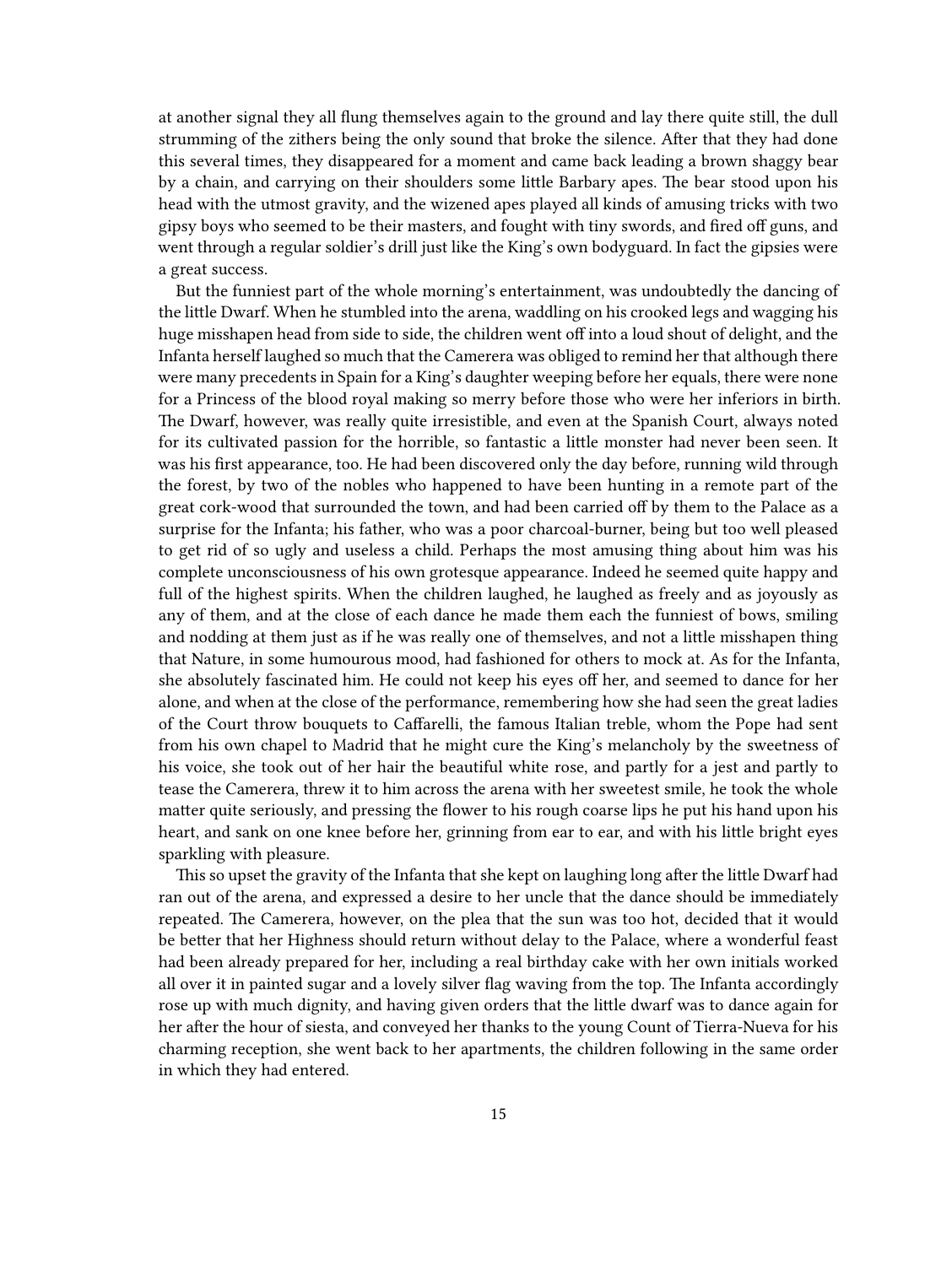Now when the little Dwarf heard that he was to dance a second time before the Infanta, and by her own express command, he was so proud that he ran out into the garden, kissing the white rose in an absurd ecstasy of pleasure, and making the most uncouth and clumsy gestures of delight.

The Flowers were quite indignant at his daring to intrude into their beautiful home, and when they saw him capering up and down the walks, and waving his arms above his head in such a ridiculous manner, they could not restrain their feelings any longer.

'He is really far too ugly to be allowed to play in any place where we are,' cried the Tulips.

'He should drink poppy-juice, and go to sleep for a thousand years,' said the great scarlet Lilies, and they grew quite hot and angry.

'He is a perfect horror!' screamed the Cactus. 'Why, he is twisted and stumpy, and his head is completely out of proportion with his legs. Really he makes me feel prickly all over, and if he comes near me I will sting him with my thorns.'

'And he has actually got one of my best blooms,' exclaimed the White Rose-Tree. 'I gave it to the Infanta this morning myself, as a birthday present, and he has stolen it from her.' And she called out: 'Thief, thief, thief!' at the top of her voice.

Even the red Geraniums, who did not usually give themselves airs, and were known to have a great many poor relations themselves, curled up in disgust when they saw him, and when the Violets meekly remarked that though he was certainly extremely plain, still he could not help it, they retorted with a good deal of justice that that was his chief defect, and that there was no reason why one should admire a person because he was incurable; and, indeed, some of the Violets themselves felt that the ugliness of the little Dwarf was almost ostentatious, and that he would have shown much better taste if he had looked sad, or at least pensive, instead of jumping about merrily, and throwing himself into such grotesque and silly attitudes.

As for the old Sundial, who was an extremely remarkable individual, and had once told the time of day to no less a person than the Emperor Charles V. himself, he was so taken aback by the little Dwarf's appearance, that he almost forgot to mark two whole minutes with his long shadowy finger, and could not help saying to the great milk-white Peacock, who was sunning herself on the balustrade, that every one knew that the children of Kings were Kings, and that the children of charcoal-burners were charcoal-burners, and that it was absurd to pretend that it wasn't so; a statement with which the Peacock entirely agreed, and indeed screamed out, 'Certainly, certainly,' in such a loud, harsh voice, that the gold-fish who lived in the basin of the cool splashing fountain put their heads out of the water, and asked the huge stone Tritons what on earth was the matter.

But somehow the Birds liked him. They had seen him often in the forest, dancing about like an elf after the eddying leaves, or crouched up in the hollow of some old oak-tree, sharing his nuts with the squirrels. They did not mind his being ugly, a bit. Why, even the nightingale herself, who sang so sweetly in the orange groves at night that sometimes the Moon leaned down to listen, was not much to look at after all; and, besides, he had been kind to them, and during that terribly bitter winter, when there were no berries on the trees, and the ground was as hard as iron, and the wolves had come down to the very gates of the city to look for food, he had never once forgotten them, but had always given them crumbs out of his little hunch of black bread, and divided with them whatever poor breakfast he had.

So they flew round and round him, just touching his cheek with their wings as they passed, and chattered to each other, and the little Dwarf was so pleased that he could not help showing them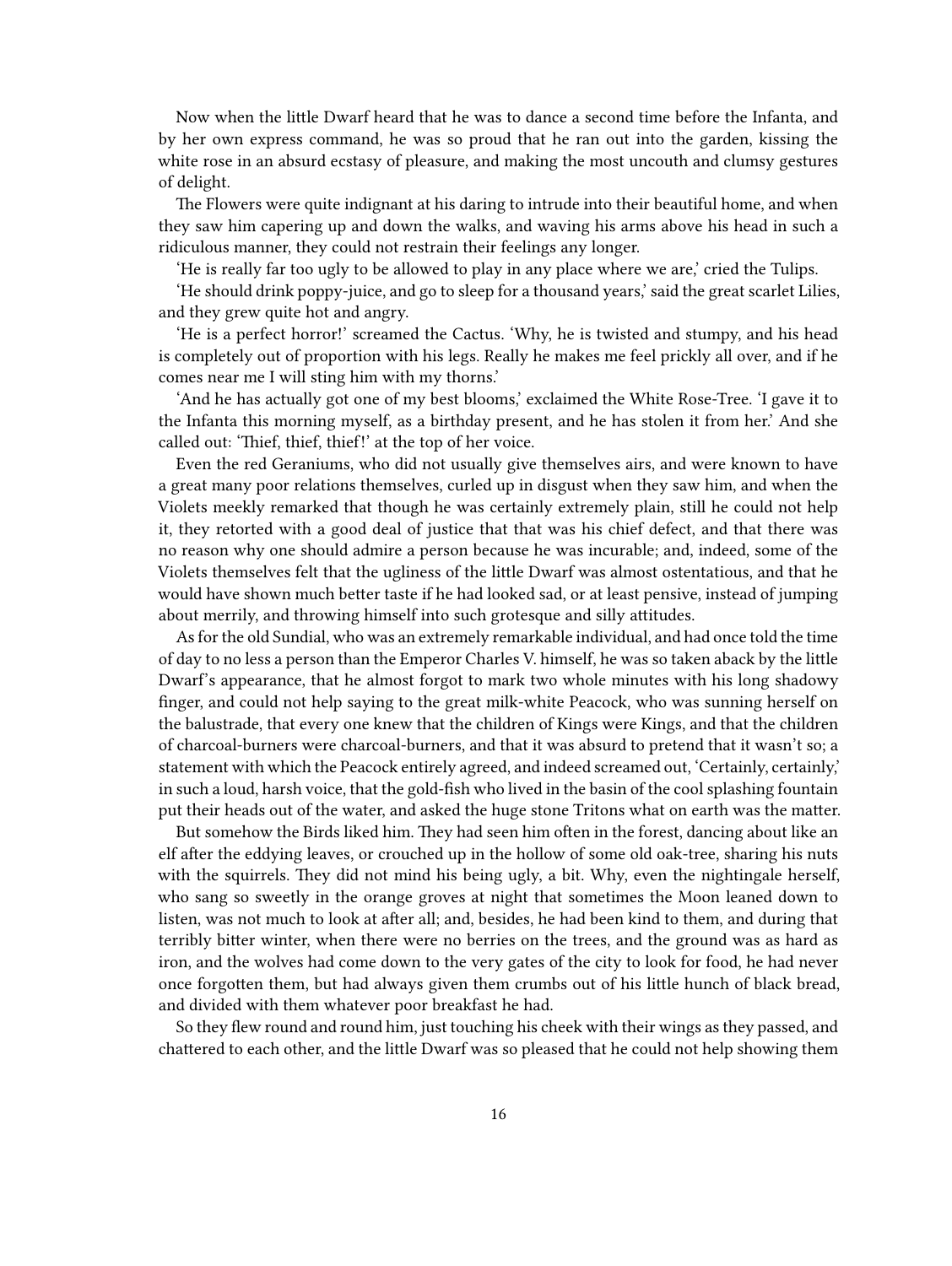the beautiful white rose, and telling them that the Infanta herself had given it to him because she loved him.

They did not understand a single word of what he was saying, but that made no matter, for they put their heads on one side, and looked wise, which is quite as good as understanding a thing, and very much easier.

The Lizards also took an immense fancy to him, and when he grew tired of running about and flung himself down on the grass to rest, they played and romped all over him, and tried to amuse him in the best way they could. 'Every one cannot be as beautiful as a lizard,' they cried; 'that would be too much to expect. And, though it sounds absurd to say so, he is really not so ugly after all, provided, of course, that one shuts one's eyes, and does not look at him.' The Lizards were extremely philosophical by nature, and often sat thinking for hours and hours together, when there was nothing else to do, or when the weather was too rainy for them to go out.

The Flowers, however, were excessively annoyed at their behaviour, and at the behaviour of the birds. 'It only shows,' they said, 'what a vulgarising effect this incessant rushing and flying about has. Well-bred people always stay exactly in the same place, as we do. No one ever saw us hopping up and down the walks, or galloping madly through the grass after dragon-flies. When we do want change of air, we send for the gardener, and he carries us to another bed. This is dignified, and as it should be. But birds and lizards have no sense of repose, and indeed birds have not even a permanent address. They are mere vagrants like the gipsies, and should be treated in exactly the same manner.' So they put their noses in the air, and looked very haughty, and were quite delighted when after some time they saw the little Dwarf scramble up from the grass, and make his way across the terrace to the palace.

'He should certainly be kept indoors for the rest of his natural life,' they said. 'Look at his hunched back, and his crooked legs,' and they began to titter.

But the little Dwarf knew nothing of all this. He liked the birds and the lizards immensely, and thought that the flowers were the most marvellous things in the whole world, except of course the Infanta, but then she had given him the beautiful white rose, and she loved him, and that made a great difference. How he wished that he had gone back with her! She would have put him on her right hand, and smiled at him, and he would have never left her side, but would have made her his playmate, and taught her all kinds of delightful tricks. For though he had never been in a palace before, he knew a great many wonderful things. He could make little cages out of rushes for the grasshoppers to sing in, and fashion the long jointed bamboo into the pipe that Pan loves to hear. He knew the cry of every bird, and could call the starlings from the tree-top, or the heron from the mere. He knew the trail of every animal, and could track the hare by its delicate footprints, and the boar by the trampled leaves. All the wild-dances he knew, the mad dance in red raiment with the autumn, the light dance in blue sandals over the corn, the dance with white snow-wreaths in winter, and the blossom-dance through the orchards in spring. He knew where the wood-pigeons built their nests, and once when a fowler had snared the parent birds, he had brought up the young ones himself, and had built a little dovecot for them in the cleft of a pollard elm. They were quite tame, and used to feed out of his hands every morning. She would like them, and the rabbits that scurried about in the long fern, and the jays with their steely feathers and black bills, and the hedgehogs that could curl themselves up into prickly balls, and the great wise tortoises that crawled slowly about, shaking their heads and nibbling at the young leaves. Yes, she must certainly come to the forest and play with him. He would give her his own little bed, and would watch outside the window till dawn, to see that the wild horned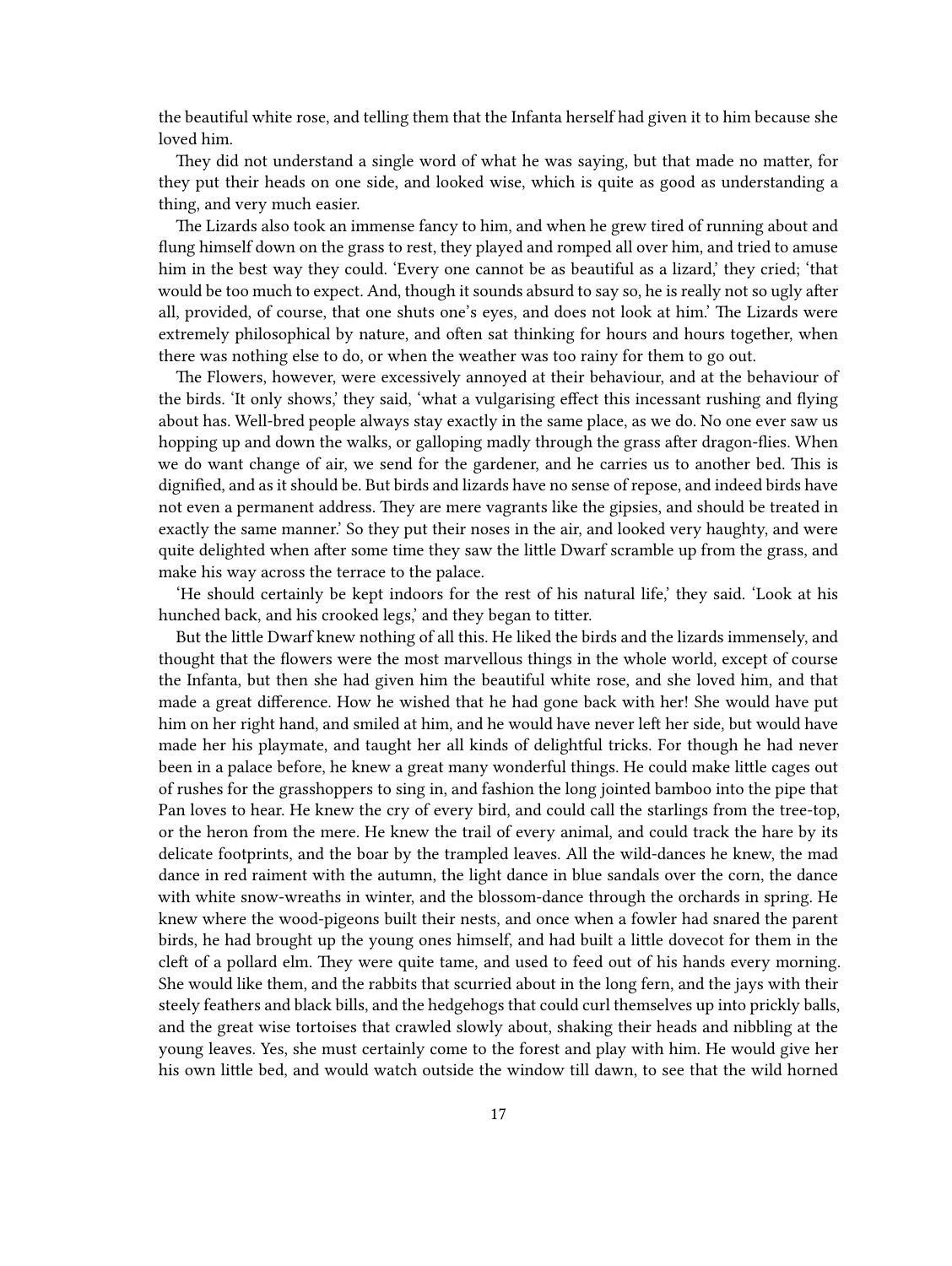cattle did not harm her, nor the gaunt wolves creep too near the hut. And at dawn he would tap at the shutters and wake her, and they would go out and dance together all the day long. It was really not a bit lonely in the forest. Sometimes a Bishop rode through on his white mule, reading out of a painted book. Sometimes in their green velvet caps, and their jerkins of tanned deerskin, the falconers passed by, with hooded hawks on their wrists. At vintage-time came the grape-treaders, with purple hands and feet, wreathed with glossy ivy and carrying dripping skins of wine; and the charcoal-burners sat round their huge braziers at night, watching the dry logs charring slowly in the fire, and roasting chestnuts in the ashes, and the robbers came out of their caves and made merry with them. Once, too, he had seen a beautiful procession winding up the long dusty road to Toledo. The monks went in front singing sweetly, and carrying bright banners and crosses of gold, and then, in silver armour, with matchlocks and pikes, came the soldiers, and in their midst walked three barefooted men, in strange yellow dresses painted all over with wonderful figures, and carrying lighted candles in their hands. Certainly there was a great deal to look at in the forest, and when she was tired he would find a soft bank of moss for her, or carry her in his arms, for he was very strong, though he knew that he was not tall. He would make her a necklace of red bryony berries, that would be quite as pretty as the white berries that she wore on her dress, and when she was tired of them, she could throw them away, and he would find her others. He would bring her acorn-cups and dew-drenched anemones, and tiny glow-worms to be stars in the pale gold of her hair.

But where was she? He asked the white rose, and it made him no answer. The whole palace seemed asleep, and even where the shutters had not been closed, heavy curtains had been drawn across the windows to keep out the glare. He wandered all round looking for some place through which he might gain an entrance, and at last he caught sight of a little private door that was lying open. He slipped through, and found himself in a splendid hall, far more splendid, he feared, than the forest, there was so much more gilding everywhere, and even the floor was made of great coloured stones, fitted together into a sort of geometrical pattern. But the little Infanta was not there, only some wonderful white statues that looked down on him from their jasper pedestals, with sad blank eyes and strangely smiling lips.

At the end of the hall hung a richly embroidered curtain of black velvet, powdered with suns and stars, the King's favourite devices, and broidered on the colour he loved best. Perhaps she was hiding behind that? He would try at any rate.

So he stole quietly across, and drew it aside. No; there was only another room, though a prettier room, he thought, than the one he had just left. The walls were hung with a many-figured green arras of needle-wrought tapestry representing a hunt, the work of some Flemish artists who had spent more than seven years in its composition. It had once been the chamber of *Jean le Fou*, as he was called, that mad King who was so enamoured of the chase, that he had often tried in his delirium to mount the huge rearing horses, and to drag down the stag on which the great hounds were leaping, sounding his hunting horn, and stabbing with his dagger at the pale flying deer. It was now used as the council-room, and on the centre table were lying the red portfolios of the ministers, stamped with the gold tulips of Spain, and with the arms and emblems of the house of Hapsburg.

The little Dwarf looked in wonder all round him, and was half-afraid to go on.The strange silent horsemen that galloped so swiftly through the long glades without making any noise, seemed to him like those terrible phantoms of whom he had heard the charcoal-burners speaking—the Comprachos, who hunt only at night, and if they meet a man, turn him into a hind, and chase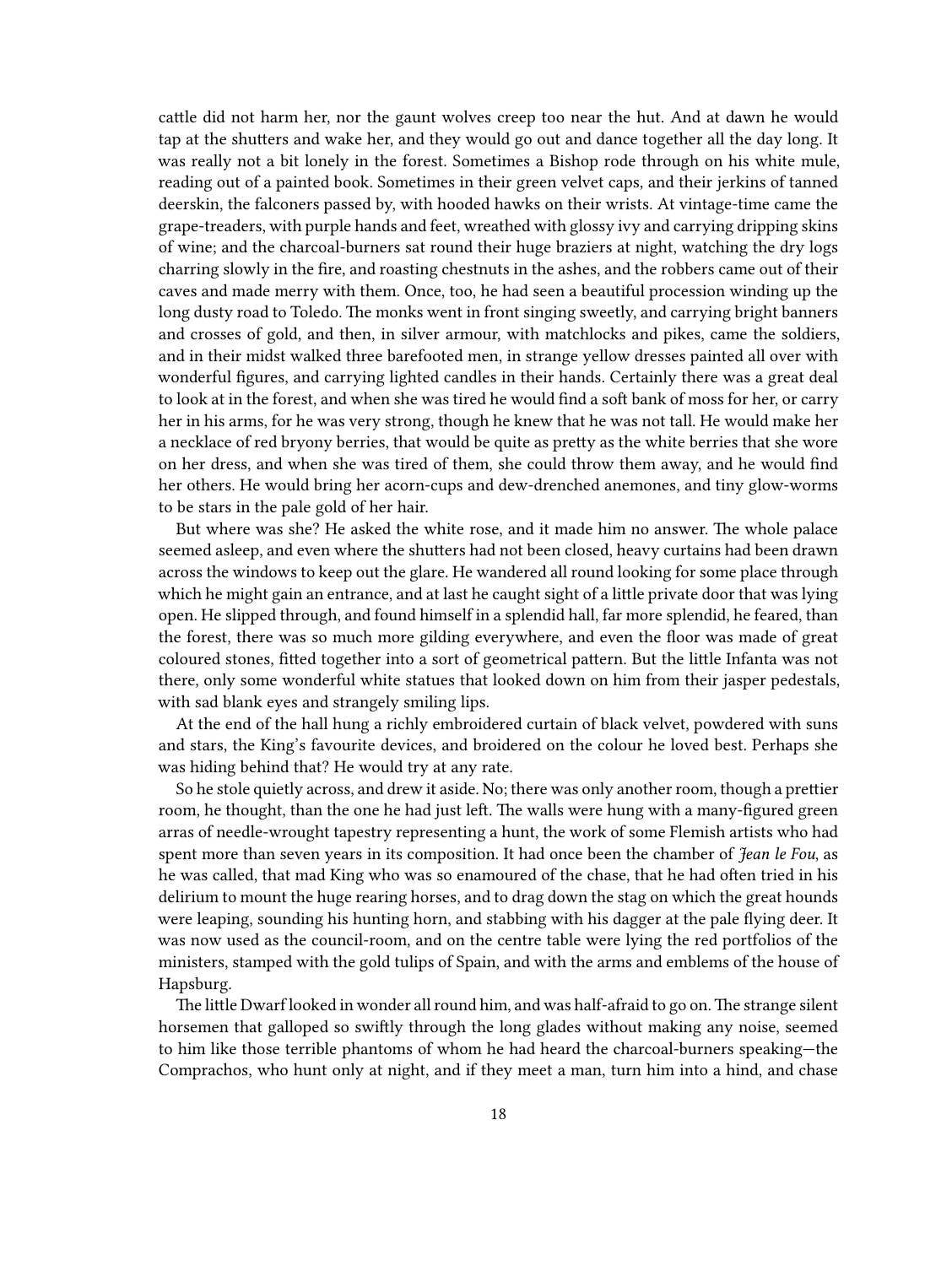him. But he thought of the pretty Infanta, and took courage. He wanted to find her alone, and to tell her that he too loved her. Perhaps she was in the room beyond.

He ran across the soft Moorish carpets, and opened the door. No! She was not here either. The room was quite empty.

It was a throne-room, used for the reception of foreign ambassadors, when the King, which of late had not been often, consented to give them a personal audience; the same room in which, many years before, envoys had appeared from England to make arrangements for the marriage of their Queen, then one of the Catholic sovereigns of Europe, with the Emperor's eldest son. The hangings were of gilt Cordovan leather, and a heavy gilt chandelier with branches for three hundred wax lights hung down from the black and white ceiling. Underneath a great canopy of gold cloth, on which the lions and towers of Castile were broidered in seed pearls, stood the throne itself, covered with a rich pall of black velvet studded with silver tulips and elaborately fringed with silver and pearls. On the second step of the throne was placed the kneeling-stool of the Infanta, with its cushion of cloth of silver tissue, and below that again, and beyond the limit of the canopy, stood the chair for the Papal Nuncio, who alone had the right to be seated in the King's presence on the occasion of any public ceremonial, and whose Cardinal's hat, with its tangled scarlet tassels, lay on a purple *tabouret* in front. On the wall, facing the throne, hung a life-sized portrait of Charles V. in hunting dress, with a great mastiff by his side, and a picture of Philip II. receiving the homage of the Netherlands occupied the centre of the other wall. Between the windows stood a black ebony cabinet, inlaid with plates of ivory, on which the figures from Holbein's Dance of Death had been graved—by the hand, some said, of that famous master himself.

But the little Dwarf cared nothing for all this magnificence. He would not have given his rose for all the pearls on the canopy, nor one white petal of his rose for the throne itself. What he wanted was to see the Infanta before she went down to the pavilion, and to ask her to come away with him when he had finished his dance. Here, in the Palace, the air was close and heavy, but in the forest the wind blew free, and the sunlight with wandering hands of gold moved the tremulous leaves aside. There were flowers, too, in the forest, not so splendid, perhaps, as the flowers in the garden, but more sweetly scented for all that; hyacinths in early spring that flooded with waving purple the cool glens, and grassy knolls; yellow primroses that nestled in little clumps round the gnarled roots of the oak-trees; bright celandine, and blue speedwell, and irises lilac and gold. There were grey catkins on the hazels, and the foxgloves drooped with the weight of their dappled bee-haunted cells. The chestnut had its spires of white stars, and the hawthorn its pallid moons of beauty. Yes: surely she would come if he could only find her! She would come with him to the fair forest, and all day long he would dance for her delight. A smile lit up his eyes at the thought, and he passed into the next room.

Of all the rooms this was the brightest and the most beautiful. The walls were covered with a pink-flowered Lucca damask, patterned with birds and dotted with dainty blossoms of silver; the furniture was of massive silver, festooned with florid wreaths, and swinging Cupids; in front of the two large fire-places stood great screens broidered with parrots and peacocks, and the floor, which was of sea-green onyx, seemed to stretch far away into the distance. Nor was he alone. Standing under the shadow of the doorway, at the extreme end of the room, he saw a little figure watching him. His heart trembled, a cry of joy broke from his lips, and he moved out into the sunlight. As he did so, the figure moved out also, and he saw it plainly.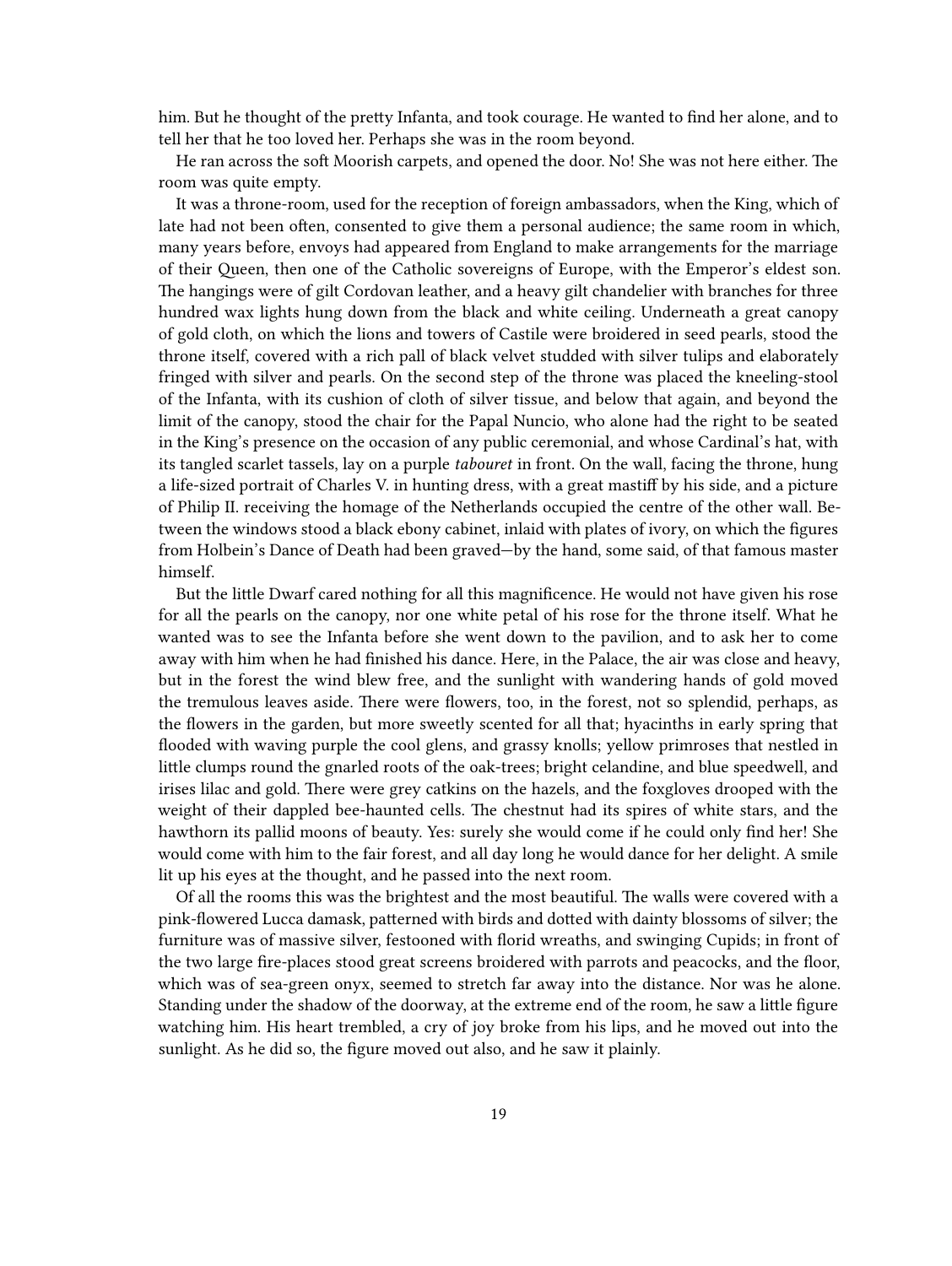The Infanta! It was a monster, the most grotesque monster he had ever beheld. Not properly shaped, as all other people were, but hunchbacked, and crooked-limbed, with huge lolling head and mane of black hair. The little Dwarf frowned, and the monster frowned also. He laughed, and it laughed with him, and held its hands to its sides, just as he himself was doing. He made it a mocking bow, and it returned him a low reverence. He went towards it, and it came to meet him, copying each step that he made, and stopping when he stopped himself. He shouted with amusement, and ran forward, and reached out his hand, and the hand of the monster touched his, and it was as cold as ice. He grew afraid, and moved his hand across, and the monster's hand followed it quickly. He tried to press on, but something smooth and hard stopped him. The face of the monster was now close to his own, and seemed full of terror. He brushed his hair off his eyes. It imitated him. He struck at it, and it returned blow for blow. He loathed it, and it made hideous faces at him. He drew back, and it retreated.

What is it? He thought for a moment, and looked round at the rest of the room. It was strange, but everything seemed to have its double in this invisible wall of clear water. Yes, picture for picture was repeated, and couch for couch. The sleeping Faun that lay in the alcove by the doorway had its twin brother that slumbered, and the silver Venus that stood in the sunlight held out her arms to a Venus as lovely as herself.

Was it Echo? He had called to her once in the valley, and she had answered him word for word. Could she mock the eye, as she mocked the voice? Could she make a mimic world just like the real world? Could the shadows of things have colour and life and movement? Could it be that—?

He started, and taking from his breast the beautiful white rose, he turned round, and kissed it. The monster had a rose of its own, petal for petal the same! It kissed it with like kisses, and pressed it to its heart with horrible gestures.

When the truth dawned upon him, he gave a wild cry of despair, and fell sobbing to the ground. So it was he who was misshapen and hunchbacked, foul to look at and grotesque. He himself was the monster, and it was at him that all the children had been laughing, and the little Princess who he had thought loved him—she too had been merely mocking at his ugliness, and making merry over his twisted limbs. Why had they not left him in the forest, where there was no mirror to tell him how loathsome he was? Why had his father not killed him, rather than sell him to his shame? The hot tears poured down his cheeks, and he tore the white rose to pieces. The sprawling monster did the same, and scattered the faint petals in the air. It grovelled on the ground, and, when he looked at it, it watched him with a face drawn with pain. He crept away, lest he should see it, and covered his eyes with his hands. He crawled, like some wounded thing, into the shadow, and lay there moaning.

And at that moment the Infanta herself came in with her companions through the open window, and when they saw the ugly little dwarf lying on the ground and beating the floor with his clenched hands, in the most fantastic and exaggerated manner, they went off into shouts of happy laughter, and stood all round him and watched him.

'His dancing was funny,' said the Infanta; 'but his acting is funnier still. Indeed he is almost as good as the puppets, only of course not quite so natural.' And she fluttered her big fan, and applauded.

But the little Dwarf never looked up, and his sobs grew fainter and fainter, and suddenly he gave a curious gasp, and clutched his side. And then he fell back again, and lay quite still.

'That is capital,' said the Infanta, after a pause; 'but now you must dance for me.'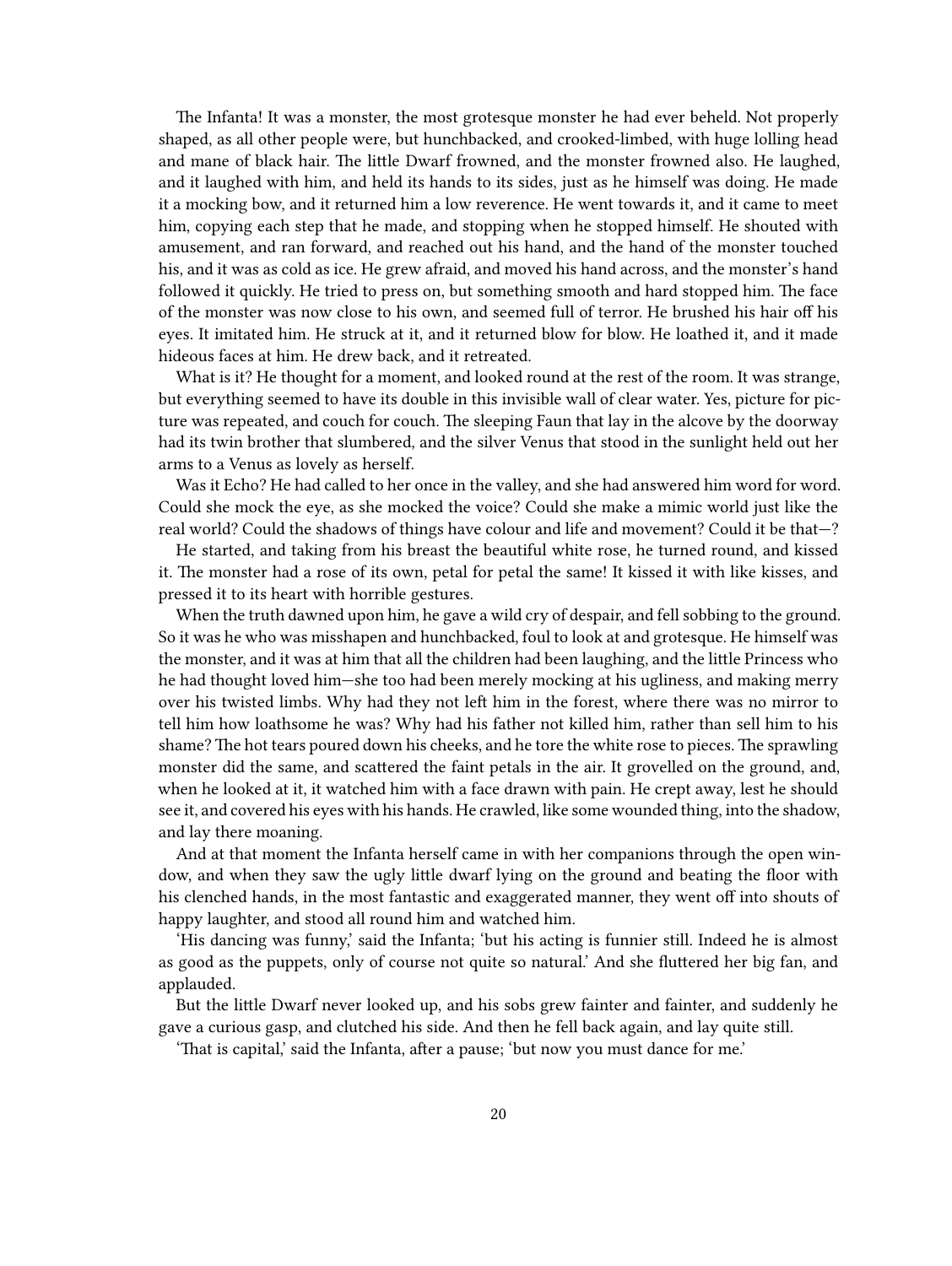'Yes,' cried all the children, 'you must get up and dance, for you are as clever as the Barbary apes, and much more ridiculous.' But the little Dwarf made no answer.

And the Infanta stamped her foot, and called out to her uncle, who was walking on the terrace with the Chamberlain, reading some despatches that had just arrived from Mexico, where the Holy Office had recently been established. 'My funny little dwarf is sulking,' she cried, 'you must wake him up, and tell him to dance for me.'

They smiled at each other, and sauntered in, and Don Pedro stooped down, and slapped the Dwarf on the cheek with his embroidered glove. 'You must dance,' he said, '*petit monsire*. You must dance. The Infanta of Spain and the Indies wishes to be amused.'

But the little Dwarf never moved.

'A whipping master should be sent for,' said Don Pedro wearily, and he went back to the terrace. But the Chamberlain looked grave, and he knelt beside the little dwarf, and put his hand upon his heart. And after a few moments he shrugged his shoulders, and rose up, and having made a low bow to the Infanta, he said—

'*Mi bella Princesa*, your funny little dwarf will never dance again. It is a pity, for he is so ugly that he might have made the King smile.'

'But why will he not dance again?' asked the Infanta, laughing.

'Because his heart is broken,' answered the Chamberlain.

And the Infanta frowned, and her dainty rose-leaf lips curled in pretty disdain. 'For the future let those who come to play with me have no hearts,' she cried, and she ran out into the garden.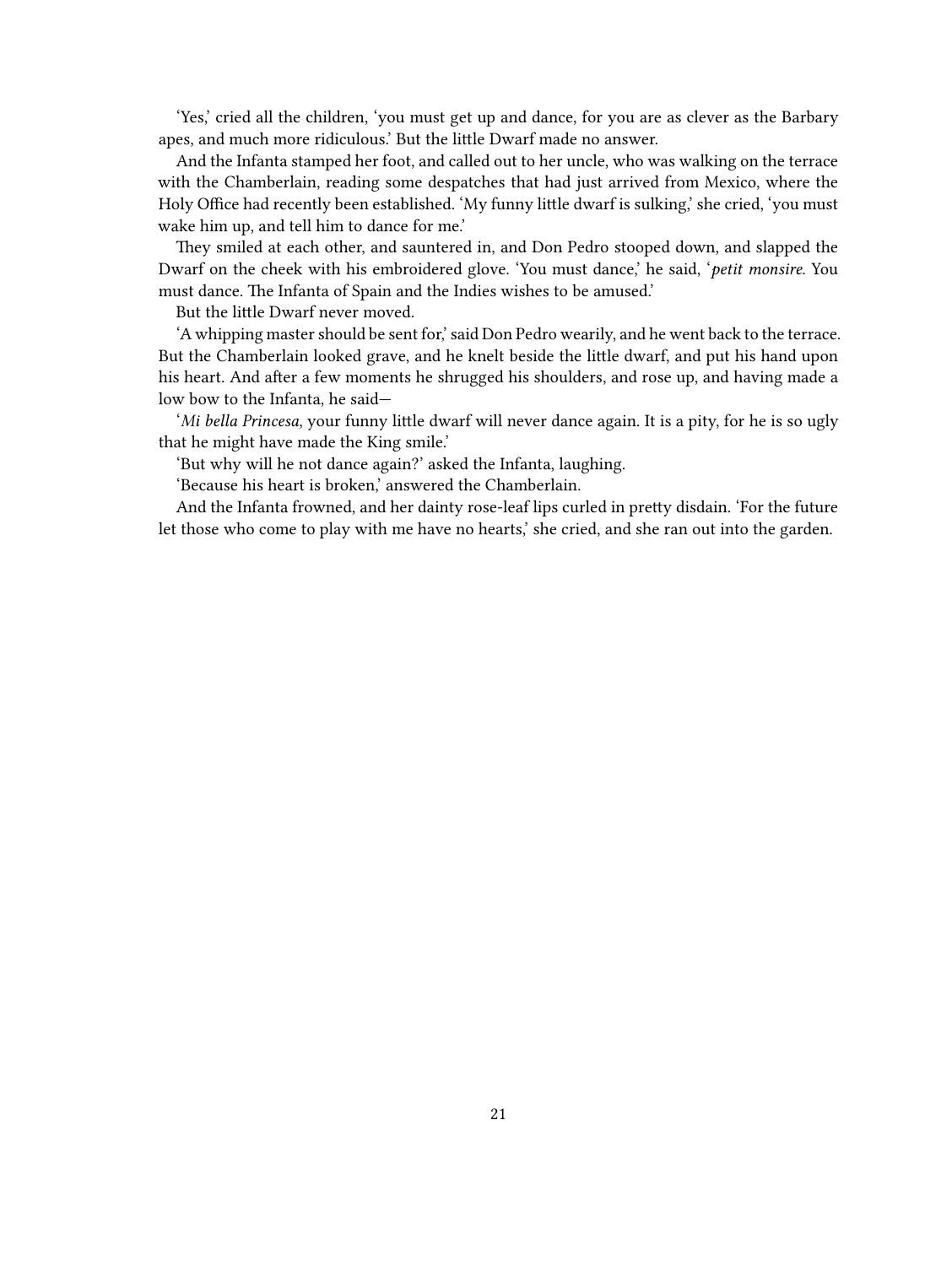### <span id="page-21-0"></span>**The Fisherman and His Soul**

TO H.S.H. ALICE, PRINCESS OF MONACO

Every evening the young Fisherman went out upon the sea, and threw his nets into the water. When the wind blew from the land he caught nothing, or but little at best, for it was a bitter and black-winged wind, and rough waves rose up to meet it. But when the wind blew to the shore, the fish came in from the deep, and swam into the meshes of his nets, and he took them to the market-place and sold them.

Every evening he went out upon the sea, and one evening the net was so heavy that hardly could he draw it into the boat. And he laughed, and said to himself, 'Surely I have caught all the fish that swim, or snared some dull monster that will be a marvel to men, or some thing of horror that the great Queen will desire,' and putting forth all his strength, he tugged at the coarse ropes till, like lines of blue enamel round a vase of bronze, the long veins rose up on his arms. He tugged at the thin ropes, and nearer and nearer came the circle of flat corks, and the net rose at last to the top of the water.

But no fish at all was in it, nor any monster or thing of horror, but only a little Mermaid lying fast asleep.

Her hair was as a wet fleece of gold, and each separate hair as a thread of fine gold in a cup of glass. Her body was as white ivory, and her tail was of silver and pearl. Silver and pearl was her tail, and the green weeds of the sea coiled round it; and like sea-shells were her ears, and her lips were like sea-coral. The cold waves dashed over her cold breasts, and the salt glistened upon her eyelids.

So beautiful was she that when the young Fisherman saw her he was filled with wonder, and he put out his hand and drew the net close to him, and leaning over the side he clasped her in his arms. And when he touched her, she gave a cry like a startled sea-gull, and woke, and looked at him in terror with her mauve-amethyst eyes, and struggled that she might escape. But he held her tightly to him, and would not suffer her to depart.

And when she saw that she could in no way escape from him, she began to weep, and said, 'I pray thee let me go, for I am the only daughter of a King, and my father is aged and alone.'

But the young Fisherman answered, 'I will not let thee go save thou makest me a promise that whenever I call thee, thou wilt come and sing to me, for the fish delight to listen to the song of the Sea-folk, and so shall my nets be full.'

'Wilt thou in very truth let me go, if I promise thee this?' cried the Mermaid.

'In very truth I will let thee go,' said the young Fisherman.

So she made him the promise he desired, and sware it by the oath of the Sea-folk. And he loosened his arms from about her, and she sank down into the water, trembling with a strange fear.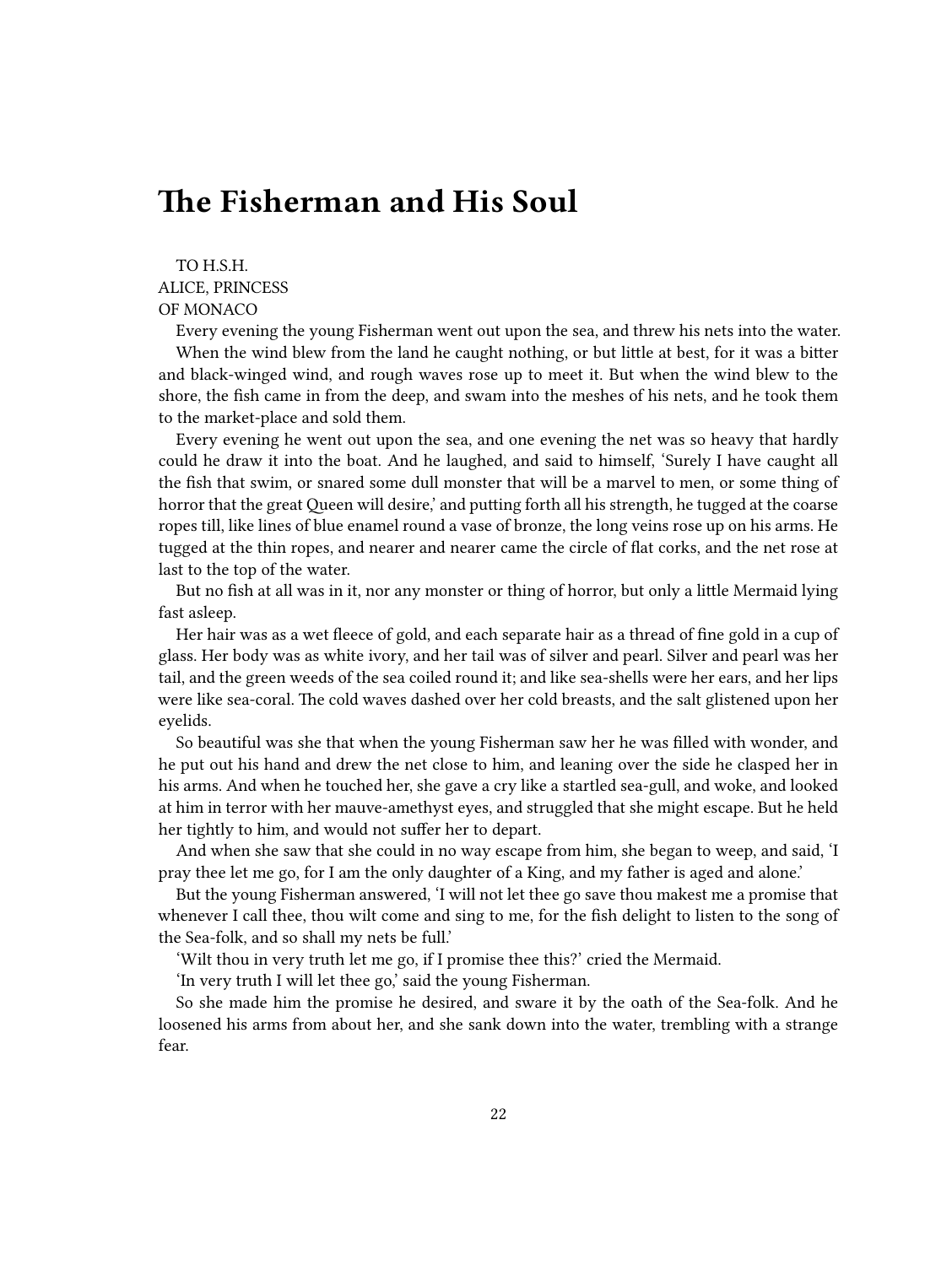Every evening the young Fisherman went out upon the sea, and called to the Mermaid, and she rose out of the water and sang to him. Round and round her swam the dolphins, and the wild gulls wheeled above her head.

And she sang a marvellous song. For she sang of the Sea-folk who drive their flocks from cave to cave, and carry the little calves on their shoulders; of the Tritons who have long green beards, and hairy breasts, and blow through twisted conchs when the King passes by; of the palace of the King which is all of amber, with a roof of clear emerald, and a pavement of bright pearl; and of the gardens of the sea where the great filigrane fans of coral wave all day long, and the fish dart about like silver birds, and the anemones cling to the rocks, and the pinks bourgeon in the ribbed yellow sand. She sang of the big whales that come down from the north seas and have sharp icicles hanging to their fins; of the Sirens who tell of such wonderful things that the merchants have to stop their ears with wax lest they should hear them, and leap into the water and be drowned; of the sunken galleys with their tall masts, and the frozen sailors clinging to the rigging, and the mackerel swimming in and out of the open portholes; of the little barnacles who are great travellers, and cling to the keels of the ships and go round and round the world; and of the cuttlefish who live in the sides of the cliffs and stretch out their long black arms, and can make night come when they will it. She sang of the nautilus who has a boat of her own that is carved out of an opal and steered with a silken sail; of the happy Mermen who play upon harps and can charm the great Kraken to sleep; of the little children who catch hold of the slippery porpoises and ride laughing upon their backs; of the Mermaids who lie in the white foam and hold out their arms to the mariners; and of the sea-lions with their curved tusks, and the sea-horses with their floating manes.

And as she sang, all the tunny-fish came in from the deep to listen to her, and the young Fisherman threw his nets round them and caught them, and others he took with a spear. And when his boat was well-laden, the Mermaid would sink down into the sea, smiling at him.

Yet would she never come near him that he might touch her. Oftentimes he called to her and prayed of her, but she would not; and when he sought to seize her she dived into the water as a seal might dive, nor did he see her again that day. And each day the sound of her voice became sweeter to his ears. So sweet was her voice that he forgot his nets and his cunning, and had no care of his craft. Vermilion-finned and with eyes of bossy gold, the tunnies went by in shoals, but he heeded them not. His spear lay by his side unused, and his baskets of plaited osier were empty. With lips parted, and eyes dim with wonder, he sat idle in his boat and listened, listening till the sea-mists crept round him, and the wandering moon stained his brown limbs with silver.

And one evening he called to her, and said: 'Little Mermaid, little Mermaid, I love thee. Take me for thy bridegroom, for I love thee.'

But the Mermaid shook her head. 'Thou hast a human soul,' she answered. 'If only thou wouldst send away thy soul, then could I love thee.'

And the young Fisherman said to himself, 'Of what use is my soul to me? I cannot see it. I may not touch it. I do not know it. Surely I will send it away from me, and much gladness shall be mine.' And a cry of joy broke from his lips, and standing up in the painted boat, he held out his arms to the Mermaid. 'I will send my soul away,' he cried, 'and you shall be my bride, and I will be thy bridegroom, and in the depth of the sea we will dwell together, and all that thou hast sung of thou shalt show me, and all that thou desirest I will do, nor shall our lives be divided.'

And the little Mermaid laughed for pleasure and hid her face in her hands.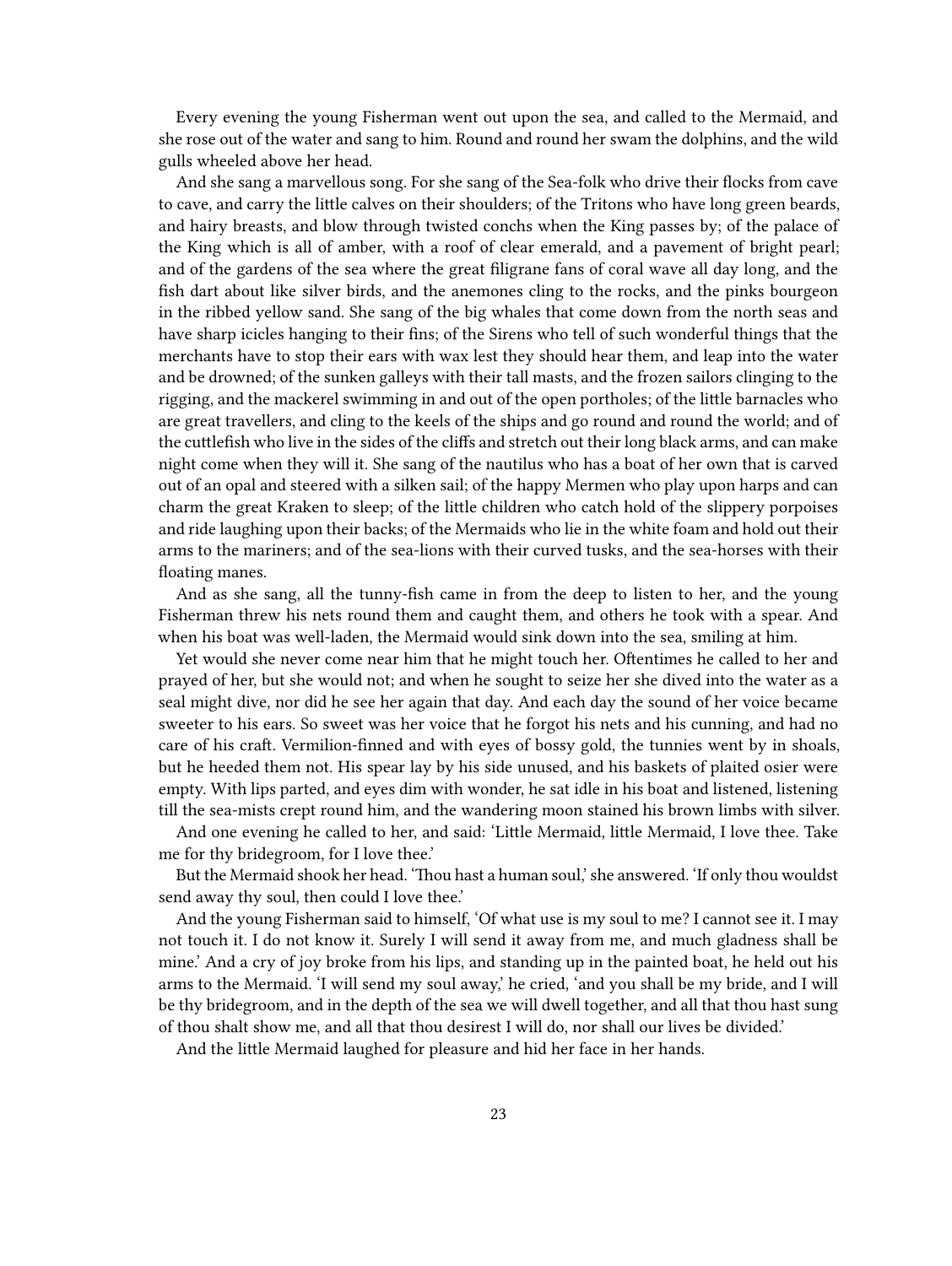'But how shall I send my soul from me?' cried the young Fisherman. 'Tell me how I may do it, and lo! it shall be done.'

'Alas! I know not,' said the little Mermaid: 'the Sea-folk have no souls.' And she sank down into the deep, looking wistfully at him.

Now early on the next morning, before the sun was the span of a man's hand above the hill, the young Fisherman went to the house of the Priest and knocked three times at the door.

The novice looked out through the wicket, and when he saw who it was, he drew back the latch and said to him, 'Enter.'

And the young Fisherman passed in, and knelt down on the sweet-smelling rushes of the floor, and cried to the Priest who was reading out of the Holy Book and said to him, 'Father, I am in love with one of the Sea-folk, and my soul hindereth me from having my desire. Tell me how I can send my soul away from me, for in truth I have no need of it. Of what value is my soul to me? I cannot see it. I may not touch it. I do not know it.'

And the Priest beat his breast, and answered, 'Alack, alack, thou art mad, or hast eaten of some poisonous herb, for the soul is the noblest part of man, and was given to us by God that we should nobly use it. There is no thing more precious than a human soul, nor any earthly thing that can be weighed with it. It is worth all the gold that is in the world, and is more precious than the rubies of the kings. Therefore, my son, think not any more of this matter, for it is a sin that may not be forgiven. And as for the Sea-folk, they are lost, and they who would traffic with them are lost also. They are as the beasts of the field that know not good from evil, and for them the Lord has not died.'

The young Fisherman's eyes filled with tears when he heard the bitter words of the Priest, and he rose up from his knees and said to him, 'Father, the Fauns live in the forest and are glad, and on the rocks sit the Mermen with their harps of red gold. Let me be as they are, I beseech thee, for their days are as the days of flowers. And as for my soul, what doth my soul profit me, if it stand between me and the thing that I love?'

'The love of the body is vile,' cried the Priest, knitting his brows, 'and vile and evil are the pagan things God suffers to wander through His world. Accursed be the Fauns of the woodland, and accursed be the singers of the sea! I have heard them at night-time, and they have sought to lure me from my beads. They tap at the window, and laugh. They whisper into my ears the tale of their perilous joys. They tempt me with temptations, and when I would pray they make mouths at me. They are lost, I tell thee, they are lost. For them there is no heaven nor hell, and in neither shall they praise God's name.'

'Father,' cried the young Fisherman, 'thou knowest not what thou sayest. Once in my net I snared the daughter of a King. She is fairer than the morning star, and whiter than the moon. For her body I would give my soul, and for her love I would surrender heaven. Tell me what I ask of thee, and let me go in peace.'

'Away! Away!' cried the Priest: 'thy leman is lost, and thou shalt be lost with her.'

And he gave him no blessing, but drove him from his door.

And the young Fisherman went down into the market-place, and he walked slowly, and with bowed head, as one who is in sorrow.

And when the merchants saw him coming, they began to whisper to each other, and one of them came forth to meet him, and called him by name, and said to him, 'What hast thou to sell?'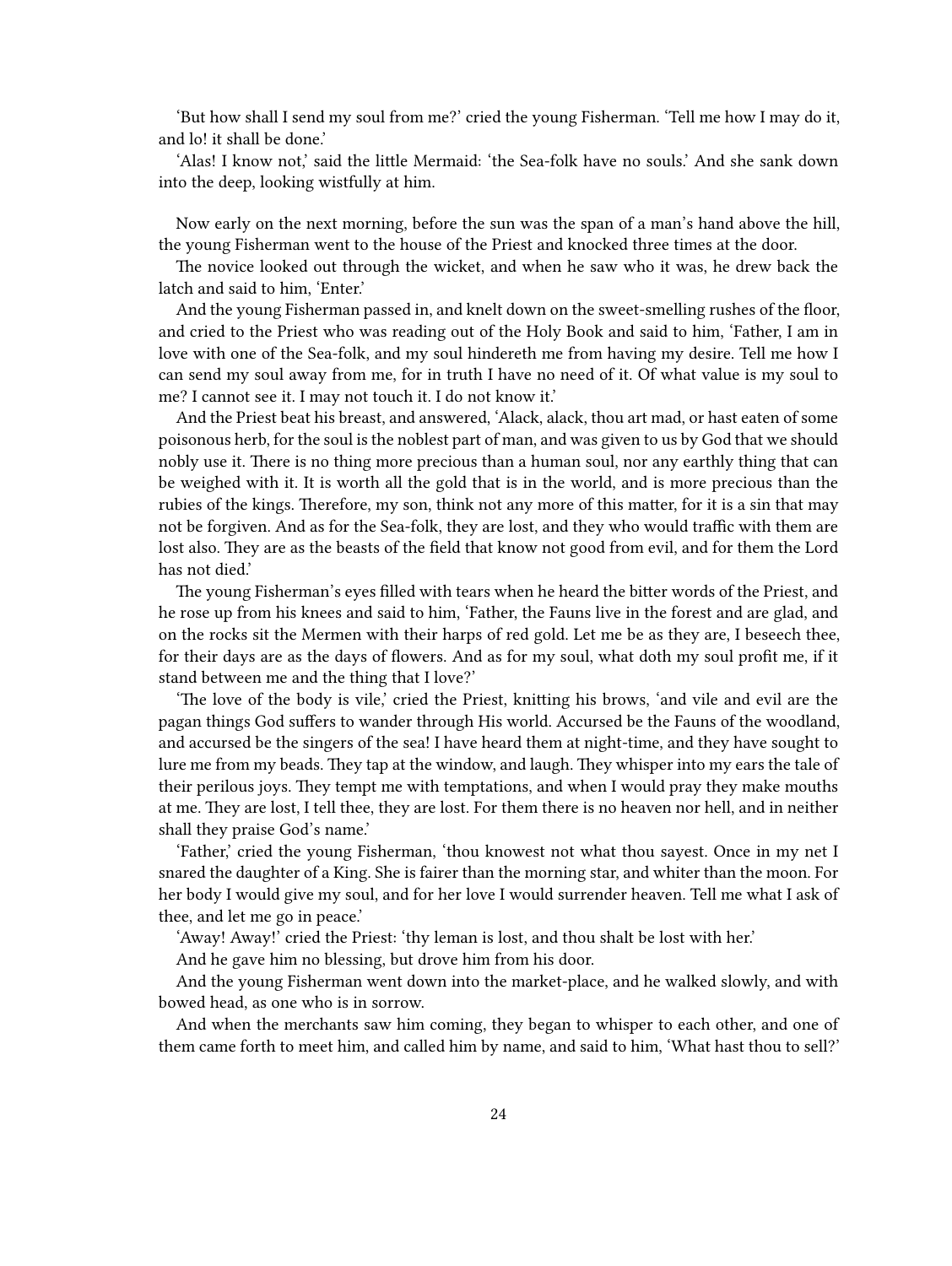'I will sell thee my soul,' he answered. 'I pray thee buy it of me, for I am weary of it. Of what use is my soul to me? I cannot see it. I may not touch it. I do not know it.'

But the merchants mocked at him, and said, 'Of what use is a man's soul to us? It is not worth a clipped piece of silver. Sell us thy body for a slave, and we will clothe thee in sea-purple, and put a ring upon thy finger, and make thee the minion of the great Queen. But talk not of the soul, for to us it is nought, nor has it any value for our service.'

And the young Fisherman said to himself: 'How strange a thing this is! The Priest telleth me that the soul is worth all the gold in the world, and the merchants say that it is not worth a clipped piece of silver.' And he passed out of the market-place, and went down to the shore of the sea, and began to ponder on what he should do.

And at noon he remembered how one of his companions, who was a gatherer of samphire, had told him of a certain young Witch who dwelt in a cave at the head of the bay and was very cunning in her witcheries. And he set to and ran, so eager was he to get rid of his soul, and a cloud of dust followed him as he sped round the sand of the shore. By the itching of her palm the young Witch knew his coming, and she laughed and let down her red hair. With her red hair falling around her, she stood at the opening of the cave, and in her hand she had a spray of wild hemlock that was blossoming.

'What d'ye lack? What d'ye lack?' she cried, as he came panting up the steep, and bent down before her. 'Fish for thy net, when the wind is foul? I have a little reed-pipe, and when I blow on it the mullet come sailing into the bay. But it has a price, pretty boy, it has a price. What d'ye lack? What d'ye lack? A storm to wreck the ships, and wash the chests of rich treasure ashore? I have more storms than the wind has, for I serve one who is stronger than the wind, and with a sieve and a pail of water I can send the great galleys to the bottom of the sea. But I have a price, pretty boy, I have a price. What d'ye lack? What d'ye lack? I know a flower that grows in the valley, none knows it but I. It has purple leaves, and a star in its heart, and its juice is as white as milk. Shouldst thou touch with this flower the hard lips of the Queen, she would follow thee all over the world. Out of the bed of the King she would rise, and over the whole world she would follow thee. And it has a price, pretty boy, it has a price. What d'ye lack? What d'ye lack? I can pound a toad in a mortar, and make broth of it, and stir the broth with a dead man's hand. Sprinkle it on thine enemy while he sleeps, and he will turn into a black viper, and his own mother will slay him. With a wheel I can draw the Moon from heaven, and in a crystal I can show thee Death. What d'ye lack? What d'ye lack? Tell me thy desire, and I will give it thee, and thou shalt pay me a price, pretty boy, thou shalt pay me a price.'

'My desire is but for a little thing,' said the young Fisherman, 'yet hath the Priest been wroth with me, and driven me forth. It is but for a little thing, and the merchants have mocked at me, and denied me. Therefore am I come to thee, though men call thee evil, and whatever be thy price I shall pay it.'

'What wouldst thou?' asked the Witch, coming near to him.

'I would send my soul away from me,' answered the young Fisherman.

The Witch grew pale, and shuddered, and hid her face in her blue mantle. 'Pretty boy, pretty boy,' she muttered, 'that is a terrible thing to do.'

He tossed his brown curls and laughed. 'My soul is nought to me,' he answered. 'I cannot see it. I may not touch it. I do not know it.'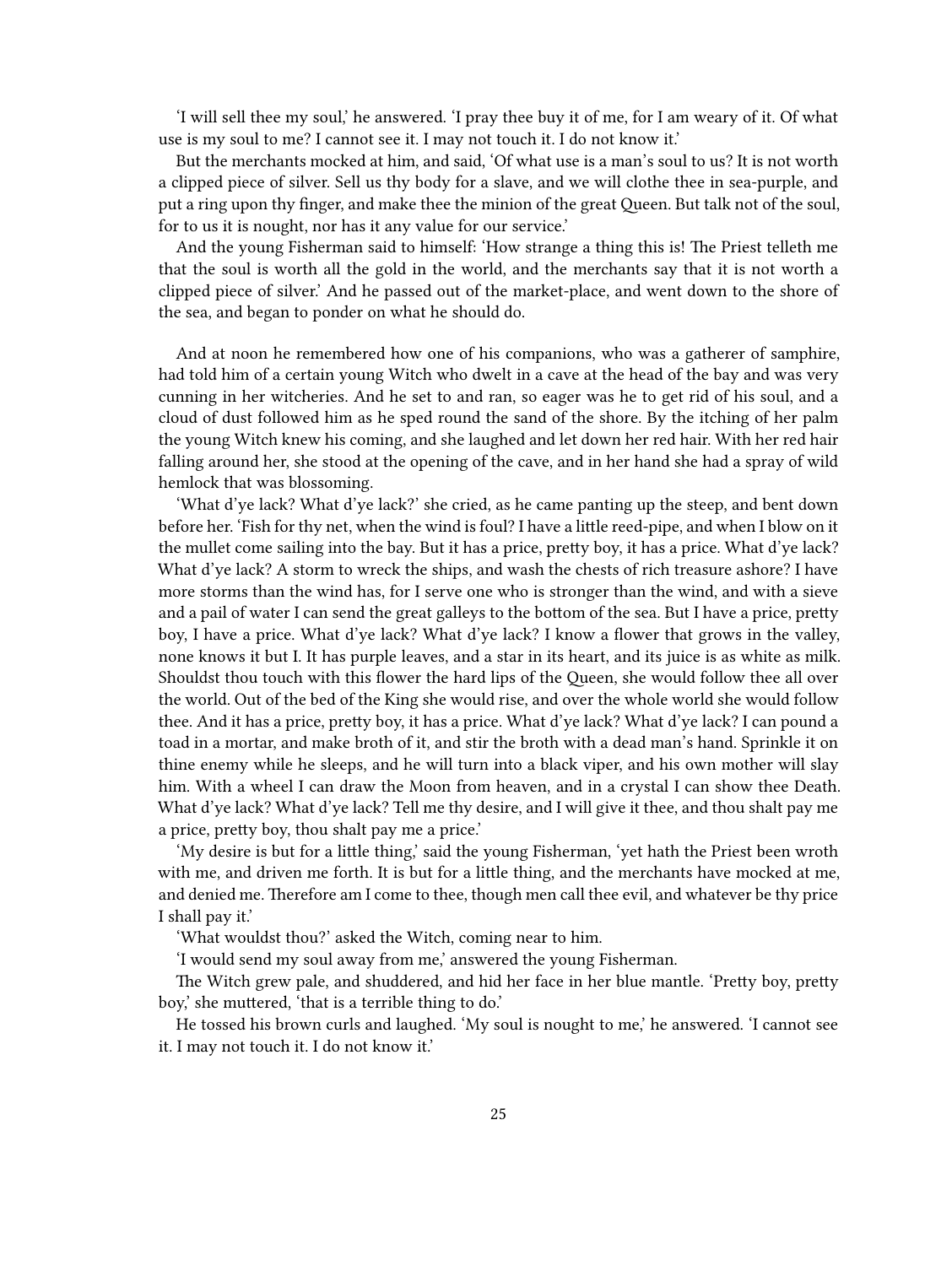'What wilt thou give me if I tell thee?' asked the Witch, looking down at him with her beautiful eyes.

'Five pieces of gold,' he said, 'and my nets, and the wattled house where I live, and the painted boat in which I sail. Only tell me how to get rid of my soul, and I will give thee all that I possess.' She laughed mockingly at him, and struck him with the spray of hemlock. 'I can turn the

autumn leaves into gold,' she answered, 'and I can weave the pale moonbeams into silver if I will it. He whom I serve is richer than all the kings of this world, and has their dominions.'

'What then shall I give thee,' he cried, 'if thy price be neither gold nor silver?'

The Witch stroked his hair with her thin white hand. 'Thou must dance with me, pretty boy,' she murmured, and she smiled at him as she spoke.

'Nought but that?' cried the young Fisherman in wonder and he rose to his feet.

'Nought but that,' she answered, and she smiled at him again.

'Then at sunset in some secret place we shall dance together,' he said, 'and after that we have danced thou shalt tell me the thing which I desire to know.'

She shook her head. 'When the moon is full, when the moon is full,' she muttered. Then she peered all round, and listened. A blue bird rose screaming from its nest and circled over the dunes, and three spotted birds rustled through the coarse grey grass and whistled to each other. There was no other sound save the sound of a wave fretting the smooth pebbles below. So she reached out her hand, and drew him near to her and put her dry lips close to his ear.

'To-night thou must come to the top of the mountain,' she whispered. 'It is a Sabbath, and He will be there.'

The young Fisherman started and looked at her, and she showed her white teeth and laughed. 'Who is He of whom thou speakest?' he asked.

'It matters not,' she answered. 'Go thou to-night, and stand under the branches of the hornbeam, and wait for my coming. If a black dog run towards thee, strike it with a rod of willow, and it will go away. If an owl speak to thee, make it no answer. When the moon is full I shall be with thee, and we will dance together on the grass.'

'But wilt thou swear to me to tell me how I may send my soul from me?' he made question.

She moved out into the sunlight, and through her red hair rippled the wind. 'By the hoofs of the goat I swear it,' she made answer.

'Thou art the best of the witches,' cried the young Fisherman, 'and I will surely dance with thee to-night on the top of the mountain. I would indeed that thou hadst asked of me either gold or silver. But such as thy price is thou shalt have it, for it is but a little thing.' And he doffed his cap to her, and bent his head low, and ran back to the town filled with a great joy.

And the Witch watched him as he went, and when he had passed from her sight she entered her cave, and having taken a mirror from a box of carved cedarwood, she set it up on a frame, and burned vervain on lighted charcoal before it, and peered through the coils of the smoke. And after a time she clenched her hands in anger. 'He should have been mine,' she muttered, 'I am as fair as she is.'

And that evening, when the moon had risen, the young Fisherman climbed up to the top of the mountain, and stood under the branches of the hornbeam. Like a targe of polished metal the round sea lay at his feet, and the shadows of the fishing-boats moved in the little bay. A great owl, with yellow sulphurous eyes, called to him by his name, but he made it no answer. A black dog ran towards him and snarled. He struck it with a rod of willow, and it went away whining.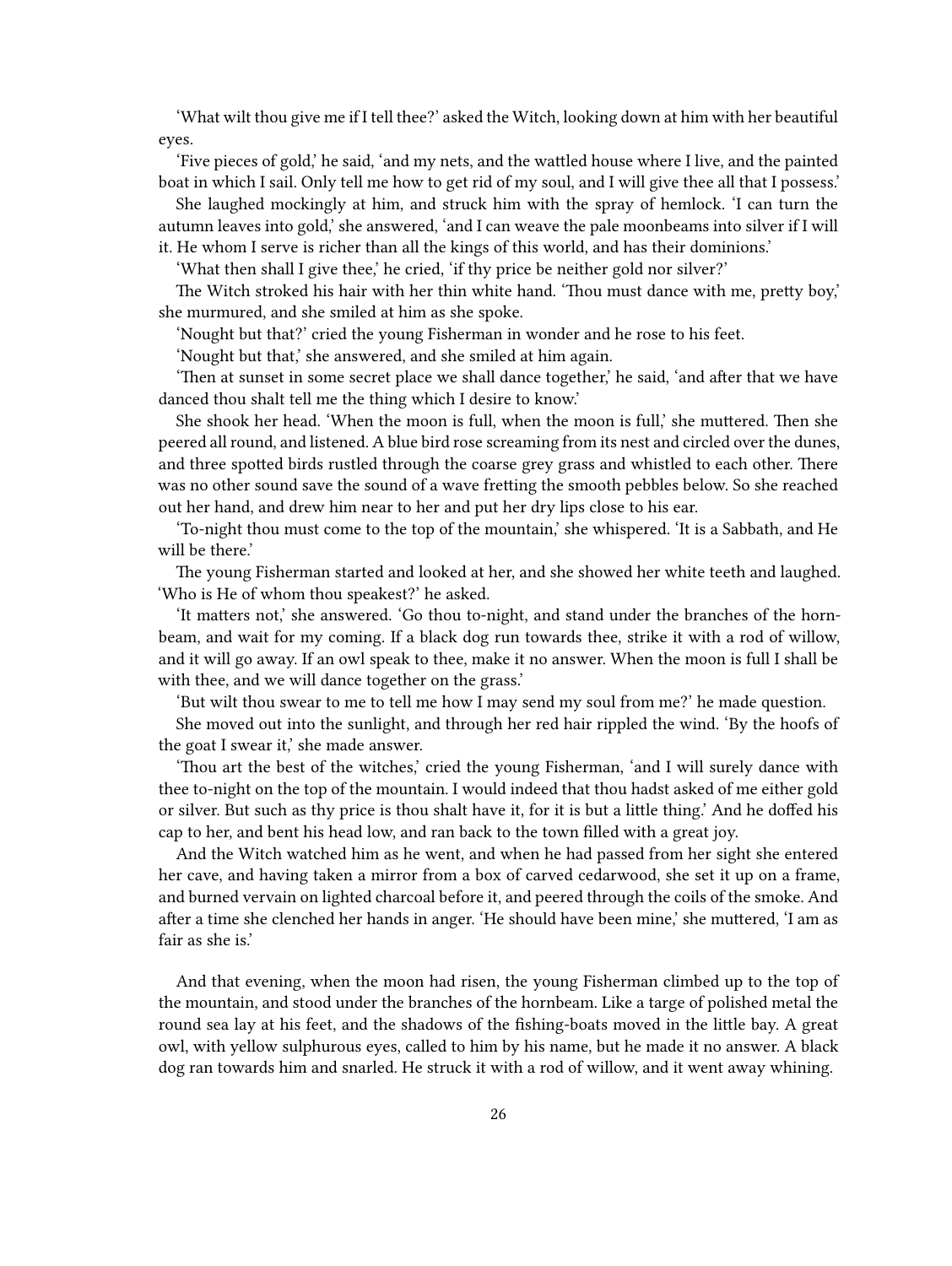At midnight the witches came flying through the air like bats. 'Phew!' they cried, as they lit upon the ground, 'there is some one here we know not!' and they sniffed about, and chattered to each other, and made signs. Last of all came the young Witch, with her red hair streaming in the wind. She wore a dress of gold tissue embroidered with peacocks' eyes, and a little cap of green velvet was on her head.

'Where is he, where is he?' shrieked the witches when they saw her, but she only laughed, and ran to the hornbeam, and taking the Fisherman by the hand she led him out into the moonlight and began to dance.

Round and round they whirled, and the young Witch jumped so high that he could see the scarlet heels of her shoes. Then right across the dancers came the sound of the galloping of a horse, but no horse was to be seen, and he felt afraid.

'Faster,' cried the Witch, and she threw her arms about his neck, and her breath was hot upon his face. 'Faster, faster!' she cried, and the earth seemed to spin beneath his feet, and his brain grew troubled, and a great terror fell on him, as of some evil thing that was watching him, and at last he became aware that under the shadow of a rock there was a figure that had not been there before.

It was a man dressed in a suit of black velvet, cut in the Spanish fashion. His face was strangely pale, but his lips were like a proud red flower. He seemed weary, and was leaning back toying in a listless manner with the pommel of his dagger. On the grass beside him lay a plumed hat, and a pair of riding-gloves gauntleted with gilt lace, and sewn with seed-pearls wrought into a curious device. A short cloak lined with sables hang from his shoulder, and his delicate white hands were gemmed with rings. Heavy eyelids drooped over his eyes.

The young Fisherman watched him, as one snared in a spell. At last their eyes met, and wherever he danced it seemed to him that the eyes of the man were upon him. He heard the Witch laugh, and caught her by the waist, and whirled her madly round and round.

Suddenly a dog bayed in the wood, and the dancers stopped, and going up two by two, knelt down, and kissed the man's hands. As they did so, a little smile touched his proud lips, as a bird's wing touches the water and makes it laugh. But there was disdain in it. He kept looking at the young Fisherman.

'Come! let us worship,' whispered the Witch, and she led him up, and a great desire to do as she besought him seized on him, and he followed her. But when he came close, and without knowing why he did it, he made on his breast the sign of the Cross, and called upon the holy name.

No sooner had he done so than the witches screamed like hawks and flew away, and the pallid face that had been watching him twitched with a spasm of pain. The man went over to a little wood, and whistled. A jennet with silver trappings came running to meet him. As he leapt upon the saddle he turned round, and looked at the young Fisherman sadly.

And the Witch with the red hair tried to fly away also, but the Fisherman caught her by her wrists, and held her fast.

'Loose me,' she cried, 'and let me go. For thou hast named what should not be named, and shown the sign that may not be looked at.'

'Nay,' he answered, 'but I will not let thee go till thou hast told me the secret.'

'What secret?' said the Witch, wrestling with him like a wild cat, and biting her foam-flecked lips.

'Thou knowest,' he made answer.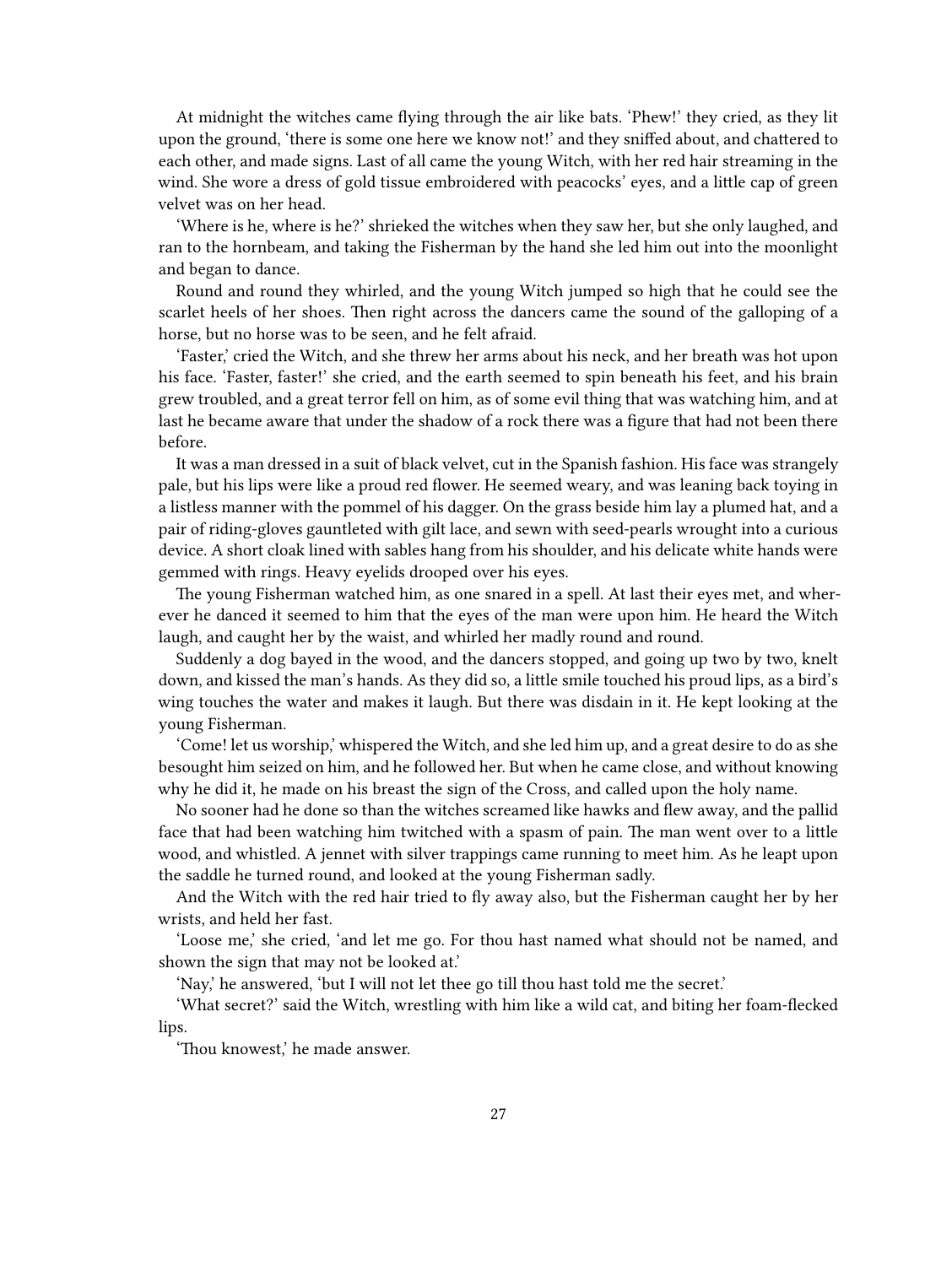Her grass-green eyes grew dim with tears, and she said to the Fisherman, 'Ask me anything but that!'

He laughed, and held her all the more tightly.

And when she saw that she could not free herself, she whispered to him, 'Surely I am as fair as the daughters of the sea, and as comely as those that dwell in the blue waters,' and she fawned on him and put her face close to his.

But he thrust her back frowning, and said to her, 'If thou keepest not the promise that thou madest to me I will slay thee for a false witch.'

She grew grey as a blossom of the Judas tree, and shuddered. 'Be it so,' she muttered. 'It is thy soul and not mine. Do with it as thou wilt.' And she took from her girdle a little knife that had a handle of green viper's skin, and gave it to him.

'What shall this serve me?' he asked of her, wondering.

She was silent for a few moments, and a look of terror came over her face. Then she brushed her hair back from her forehead, and smiling strangely she said to him, 'What men call the shadow of the body is not the shadow of the body, but is the body of the soul. Stand on the sea-shore with thy back to the moon, and cut away from around thy feet thy shadow, which is thy soul's body, and bid thy soul leave thee, and it will do so.'

The young Fisherman trembled. 'Is this true?' he murmured.

'It is true, and I would that I had not told thee of it,' she cried, and she clung to his knees weeping.

He put her from him and left her in the rank grass, and going to the edge of the mountain he placed the knife in his belt and began to climb down.

And his Soul that was within him called out to him and said, 'Lo! I have dwelt with thee for all these years, and have been thy servant. Send me not away from thee now, for what evil have I done thee?'

And the young Fisherman laughed. 'Thou hast done me no evil, but I have no need of thee,' he answered. 'The world is wide, and there is Heaven also, and Hell, and that dim twilight house that lies between. Go wherever thou wilt, but trouble me not, for my love is calling to me.'

And his Soul besought him piteously, but he heeded it not, but leapt from crag to crag, being sure-footed as a wild goat, and at last he reached the level ground and the yellow shore of the sea.

Bronze-limbed and well-knit, like a statue wrought by a Grecian, he stood on the sand with his back to the moon, and out of the foam came white arms that beckoned to him, and out of the waves rose dim forms that did him homage. Before him lay his shadow, which was the body of his soul, and behind him hung the moon in the honey-coloured air.

And his Soul said to him, 'If indeed thou must drive me from thee, send me not forth without a heart. The world is cruel, give me thy heart to take with me.'

He tossed his head and smiled. 'With what should I love my love if I gave thee my heart?' he cried.

'Nay, but be merciful,' said his Soul: 'give me thy heart, for the world is very cruel, and I am afraid.'

'My heart is my love's,' he answered, 'therefore tarry not, but get thee gone.'

'Should I not love also?' asked his Soul.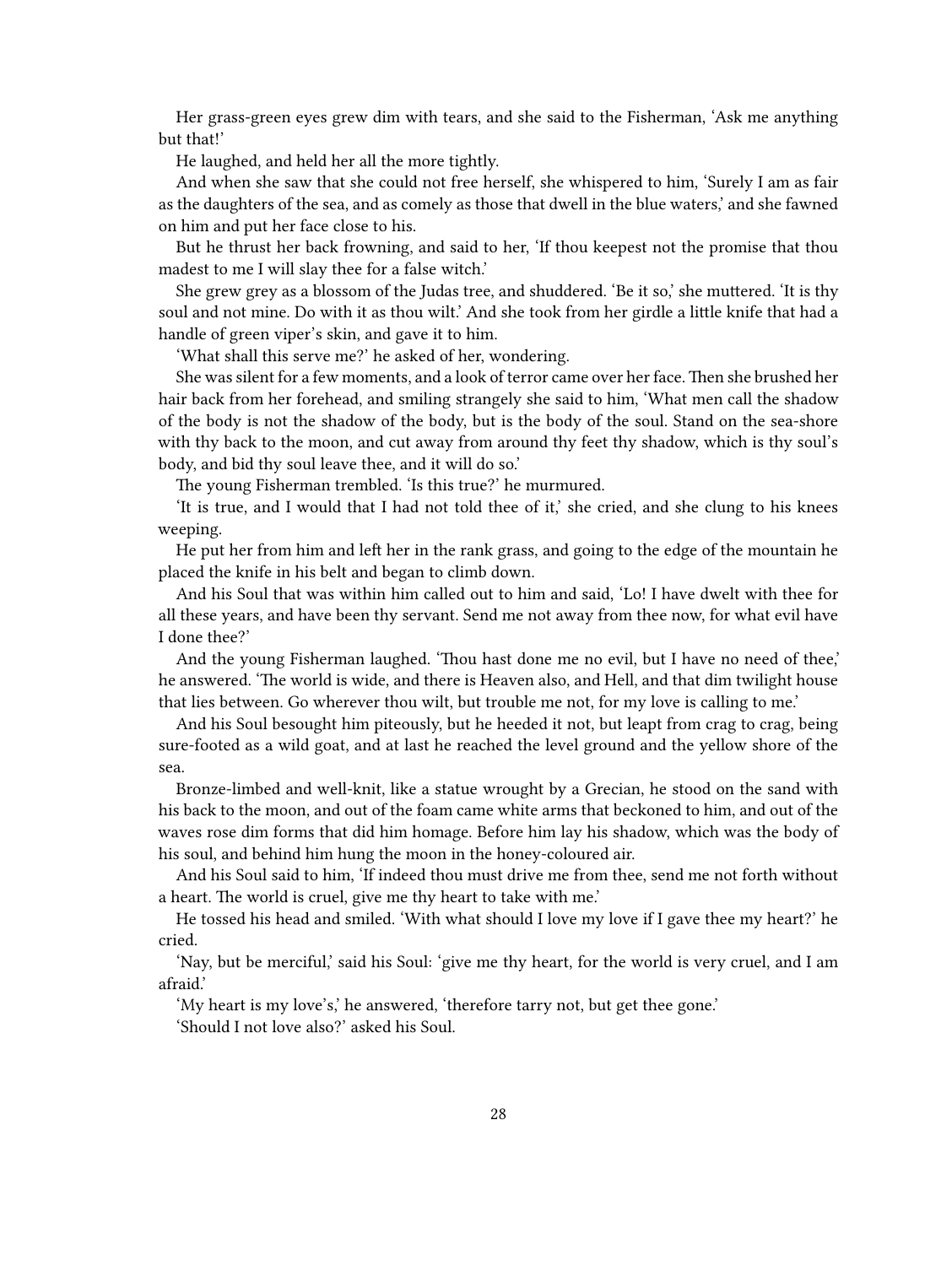'Get thee gone, for I have no need of thee,' cried the young Fisherman, and he took the little knife with its handle of green viper's skin, and cut away his shadow from around his feet, and it rose up and stood before him, and looked at him, and it was even as himself.

He crept back, and thrust the knife into his belt, and a feeling of awe came over him. 'Get thee gone,' he murmured, 'and let me see thy face no more.'

'Nay, but we must meet again,' said the Soul. Its voice was low and flute-like, and its lips hardly moved while it spake.

'How shall we meet?' cried the young Fisherman. 'Thou wilt not follow me into the depths of the sea?'

'Once every year I will come to this place, and call to thee,' said the Soul. 'It may be that thou wilt have need of me.'

'What need should I have of thee?' cried the young Fisherman, 'but be it as thou wilt,' and he plunged into the waters and the Tritons blew their horns and the little Mermaid rose up to meet him, and put her arms around his neck and kissed him on the mouth.

And the Soul stood on the lonely beach and watched them. And when they had sunk down into the sea, it went weeping away over the marshes.

And after a year was over the Soul came down to the shore of the sea and called to the young Fisherman, and he rose out of the deep, and said, 'Why dost thou call to me?'

And the Soul answered, 'Come nearer, that I may speak with thee, for I have seen marvellous things.'

So he came nearer, and couched in the shallow water, and leaned his head upon his hand and listened.

And the Soul said to him, 'When I left thee I turned my face to the East and journeyed. From the East cometh everything that is wise. Six days I journeyed, and on the morning of the seventh day I came to a hill that is in the country of the Tartars. I sat down under the shade of a tamarisk tree to shelter myself from the sun. The land was dry and burnt up with the heat. The people went to and fro over the plain like flies crawling upon a disk of polished copper.

'When it was noon a cloud of red dust rose up from the flat rim of the land. When the Tartars saw it, they strung their painted bows, and having leapt upon their little horses they galloped to meet it. The women fled screaming to the waggons, and hid themselves behind the felt curtains.

'At twilight the Tartars returned, but five of them were missing, and of those that came back not a few had been wounded. They harnessed their horses to the waggons and drove hastily away. Three jackals came out of a cave and peered after them. Then they sniffed up the air with their nostrils, and trotted off in the opposite direction.

'When the moon rose I saw a camp-fire burning on the plain, and went towards it. A company of merchants were seated round it on carpets. Their camels were picketed behind them, and the negroes who were their servants were pitching tents of tanned skin upon the sand, and making a high wall of the prickly pear.

'As I came near them, the chief of the merchants rose up and drew his sword, and asked me my business.

'I answered that I was a Prince in my own land, and that I had escaped from the Tartars, who had sought to make me their slave. The chief smiled, and showed me five heads fixed upon long reeds of bamboo.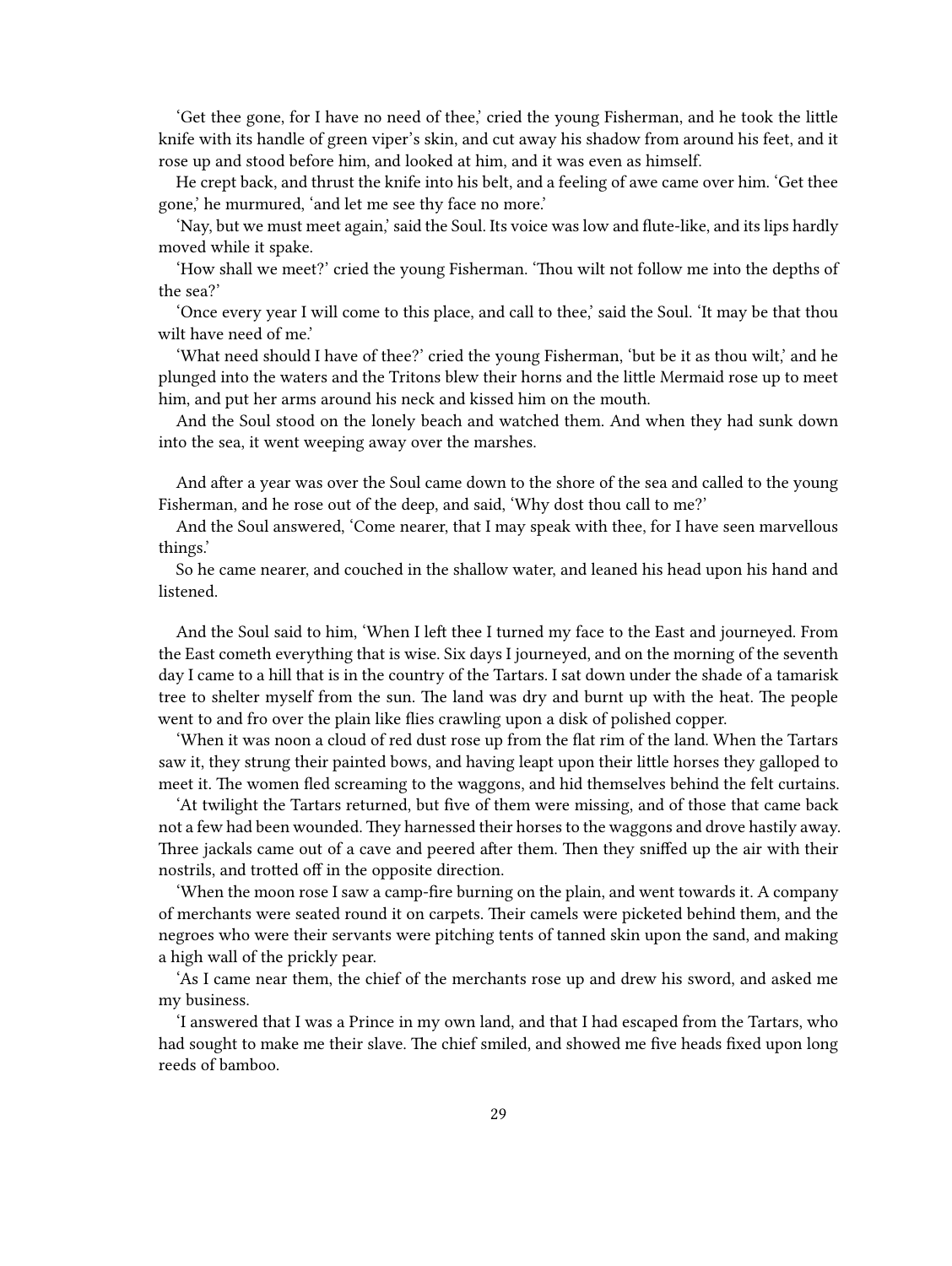'Then he asked me who was the prophet of God, and I answered him Mohammed.

'When he heard the name of the false prophet, he bowed and took me by the hand, and placed me by his side. A negro brought me some mare's milk in a wooden dish, and a piece of lamb's flesh roasted.

'At daybreak we started on our journey. I rode on a red-haired camel by the side of the chief, and a runner ran before us carrying a spear. The men of war were on either hand, and the mules followed with the merchandise. There were forty camels in the caravan, and the mules were twice forty in number.

'We went from the country of the Tartars into the country of those who curse the Moon. We saw the Gryphons guarding their gold on the white rocks, and the scaled Dragons sleeping in their caves. As we passed over the mountains we held our breath lest the snows might fall on us, and each man tied a veil of gauze before his eyes. As we passed through the valleys the Pygmies shot arrows at us from the hollows of the trees, and at night-time we heard the wild men beating on their drums. When we came to the Tower of Apes we set fruits before them, and they did not harm us. When we came to the Tower of Serpents we gave them warm milk in howls of brass, and they let us go by. Three times in our journey we came to the banks of the Oxus. We crossed it on rafts of wood with great bladders of blown hide. The river-horses raged against us and sought to slay us. When the camels saw them they trembled.

'The kings of each city levied tolls on us, but would not suffer us to enter their gates. They threw us bread over the walls, little maize-cakes baked in honey and cakes of fine flour filled with dates. For every hundred baskets we gave them a bead of amber.

'When the dwellers in the villages saw us coming, they poisoned the wells and fled to the hillsummits. We fought with the Magadae who are born old, and grow younger and younger every year, and die when they are little children; and with the Laktroi who say that they are the sons of tigers, and paint themselves yellow and black; and with the Aurantes who bury their dead on the tops of trees, and themselves live in dark caverns lest the Sun, who is their god, should slay them; and with the Krimnians who worship a crocodile, and give it earrings of green glass, and feed it with butter and fresh fowls; and with the Agazonbae, who are dog-faced; and with the Sibans, who have horses' feet, and run more swiftly than horses. A third of our company died in battle, and a third died of want. The rest murmured against me, and said that I had brought them an evil fortune. I took a horned adder from beneath a stone and let it sting me. When they saw that I did not sicken they grew afraid.

'In the fourth month we reached the city of Illel. It was night-time when we came to the grove that is outside the walls, and the air was sultry, for the Moon was travelling in Scorpion. We took the ripe pomegranates from the trees, and brake them, and drank their sweet juices. Then we lay down on our carpets, and waited for the dawn.

'And at dawn we rose and knocked at the gate of the city. It was wrought out of red bronze, and carved with sea-dragons and dragons that have wings. The guards looked down from the battlements and asked us our business. The interpreter of the caravan answered that we had come from the island of Syria with much merchandise. They took hostages, and told us that they would open the gate to us at noon, and bade us tarry till then.

'When it was noon they opened the gate, and as we entered in the people came crowding out of the houses to look at us, and a crier went round the city crying through a shell. We stood in the market-place, and the negroes uncorded the bales of figured cloths and opened the carved chests of sycamore. And when they had ended their task, the merchants set forth their strange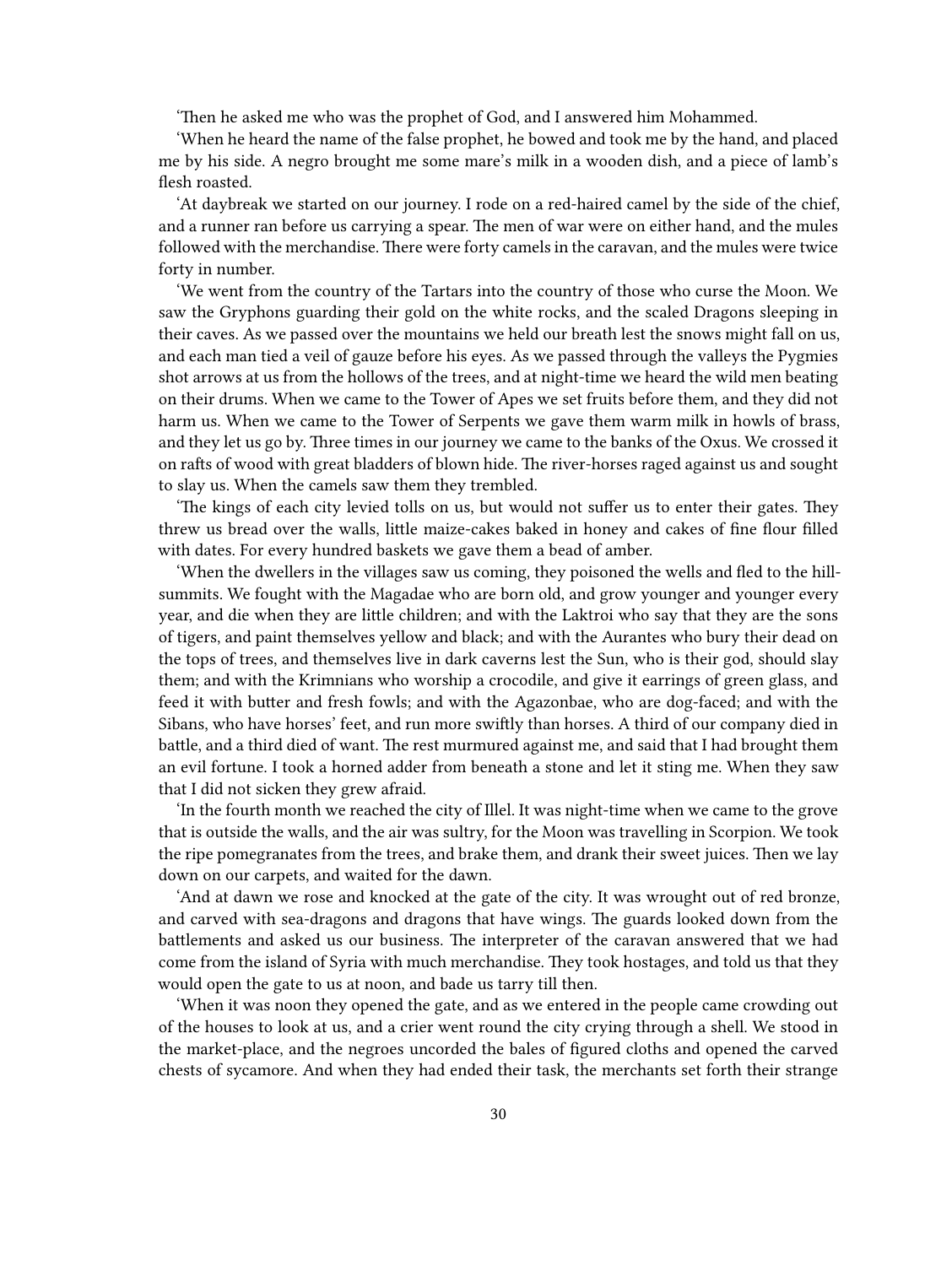wares, the waxed linen from Egypt and the painted linen from the country of the Ethiops, the purple sponges from Tyre and the blue hangings from Sidon, the cups of cold amber and the fine vessels of glass and the curious vessels of burnt clay. From the roof of a house a company of women watched us. One of them wore a mask of gilded leather.

'And on the first day the priests came and bartered with us, and on the second day came the nobles, and on the third day came the craftsmen and the slaves. And this is their custom with all merchants as long as they tarry in the city.

'And we tarried for a moon, and when the moon was waning, I wearied and wandered away through the streets of the city and came to the garden of its god. The priests in their yellow robes moved silently through the green trees, and on a pavement of black marble stood the rose-red house in which the god had his dwelling. Its doors were of powdered lacquer, and bulls and peacocks were wrought on them in raised and polished gold. The tilted roof was of sea-green porcelain, and the jutting eaves were festooned with little bells. When the white doves flew past, they struck the bells with their wings and made them tinkle.

'In front of the temple was a pool of clear water paved with veined onyx. I lay down beside it, and with my pale fingers I touched the broad leaves. One of the priests came towards me and stood behind me. He had sandals on his feet, one of soft serpent-skin and the other of birds' plumage. On his head was a mitre of black felt decorated with silver crescents. Seven yellows were woven into his robe, and his frizzed hair was stained with antimony.

'After a little while he spake to me, and asked me my desire.

'I told him that my desire was to see the god.

'"The god is hunting," said the priest, looking strangely at me with his small slanting eyes.

'"Tell me in what forest, and I will ride with him," I answered.

'He combed out the soft fringes of his tunic with his long pointed nails. "The god is asleep," he murmured.

'"Tell me on what couch, and I will watch by him," I answered.

'"The god is at the feast," he cried.

'"If the wine be sweet I will drink it with him, and if it be bitter I will drink it with him also," was my answer.

'He bowed his head in wonder, and, taking me by the hand, he raised me up, and led me into the temple.

'And in the first chamber I saw an idol seated on a throne of jasper bordered with great orient pearls. It was carved out of ebony, and in stature was of the stature of a man. On its forehead was a ruby, and thick oil dripped from its hair on to its thighs. Its feet were red with the blood of a newly-slain kid, and its loins girt with a copper belt that was studded with seven beryls.

'And I said to the priest, "Is this the god?" And he answered me, "This is the god."

'"Show me the god," I cried, "or I will surely slay thee." And I touched his hand, and it became withered.

'And the priest besought me, saying, "Let my lord heal his servant, and I will show him the god."

'So I breathed with my breath upon his hand, and it became whole again, and he trembled and led me into the second chamber, and I saw an idol standing on a lotus of jade hung with great emeralds. It was carved out of ivory, and in stature was twice the stature of a man. On its forehead was a chrysolite, and its breasts were smeared with myrrh and cinnamon. In one hand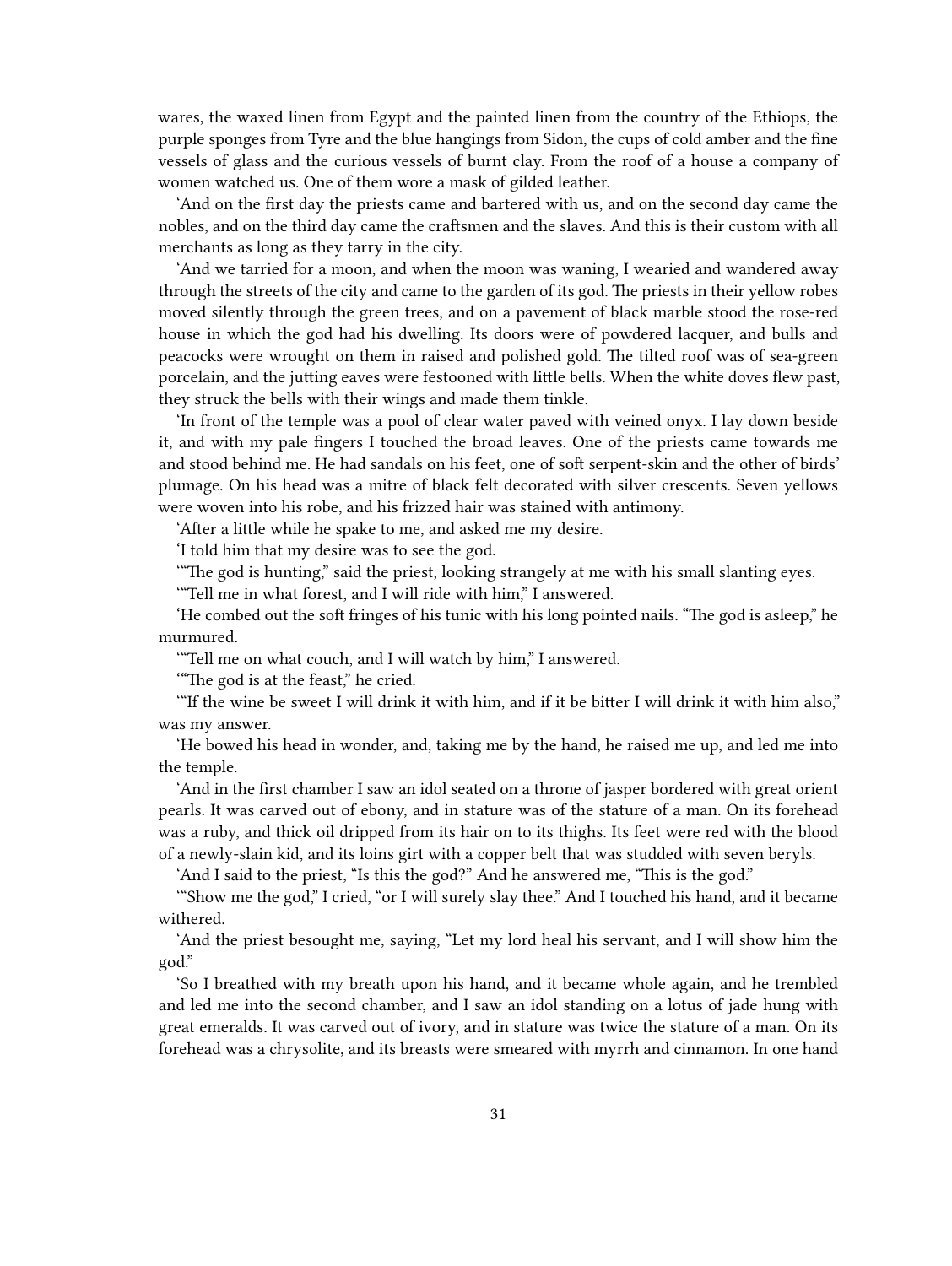it held a crooked sceptre of jade, and in the other a round crystal. It ware buskins of brass, and its thick neck was circled with a circle of selenites.

'And I said to the priest, "Is this the god?"

'And he answered me, "This is the god."

'"Show me the god," I cried, "or I will surely slay thee." And I touched his eyes, and they became blind.

'And the priest besought me, saying, "Let my lord heal his servant, and I will show him the god."

'So I breathed with my breath upon his eyes, and the sight came back to them, and he trembled again, and led me into the third chamber, and lo! there was no idol in it, nor image of any kind, but only a mirror of round metal set on an altar of stone.

'And I said to the priest, "Where is the god?"

'And he answered me: "There is no god but this mirror that thou seest, for this is the Mirror of Wisdom. And it reflecteth all things that are in heaven and on earth, save only the face of him who looketh into it. This it reflecteth not, so that he who looketh into it may be wise. Many other mirrors are there, but they are mirrors of Opinion. This only is the Mirror of Wisdom. And they who possess this mirror know everything, nor is there anything hidden from them. And they who possess it not have not Wisdom. Therefore is it the god, and we worship it." And I looked into the mirror, and it was even as he had said to me.

'And I did a strange thing, but what I did matters not, for in a valley that is but a day's journey from this place have I hidden the Mirror of Wisdom. Do but suffer me to enter into thee again and be thy servant, and thou shalt be wiser than all the wise men, and Wisdom shall be thine. Suffer me to enter into thee, and none will be as wise as thou.'

But the young Fisherman laughed. 'Love is better than Wisdom,' he cried, 'and the little Mermaid loves me.'

'Nay, but there is nothing better than Wisdom,' said the Soul.

'Love is better,' answered the young Fisherman, and he plunged into the deep, and the Soul went weeping away over the marshes.

And after the second year was over, the Soul came down to the shore of the sea, and called to the young Fisherman, and he rose out of the deep and said, 'Why dost thou call to me?'

And the Soul answered, 'Come nearer, that I may speak with thee, for I have seen marvellous things.'

So he came nearer, and couched in the shallow water, and leaned his head upon his hand and listened.

And the Soul said to him, 'When I left thee, I turned my face to the South and journeyed. From the South cometh everything that is precious. Six days I journeyed along the highways that lead to the city of Ashter, along the dusty red-dyed highways by which the pilgrims are wont to go did I journey, and on the morning of the seventh day I lifted up my eyes, and lo! the city lay at my feet, for it is in a valley.

'There are nine gates to this city, and in front of each gate stands a bronze horse that neighs when the Bedouins come down from the mountains. The walls are cased with copper, and the watch-towers on the walls are roofed with brass. In every tower stands an archer with a bow in his hand. At sunrise he strikes with an arrow on a gong, and at sunset he blows through a horn of horn.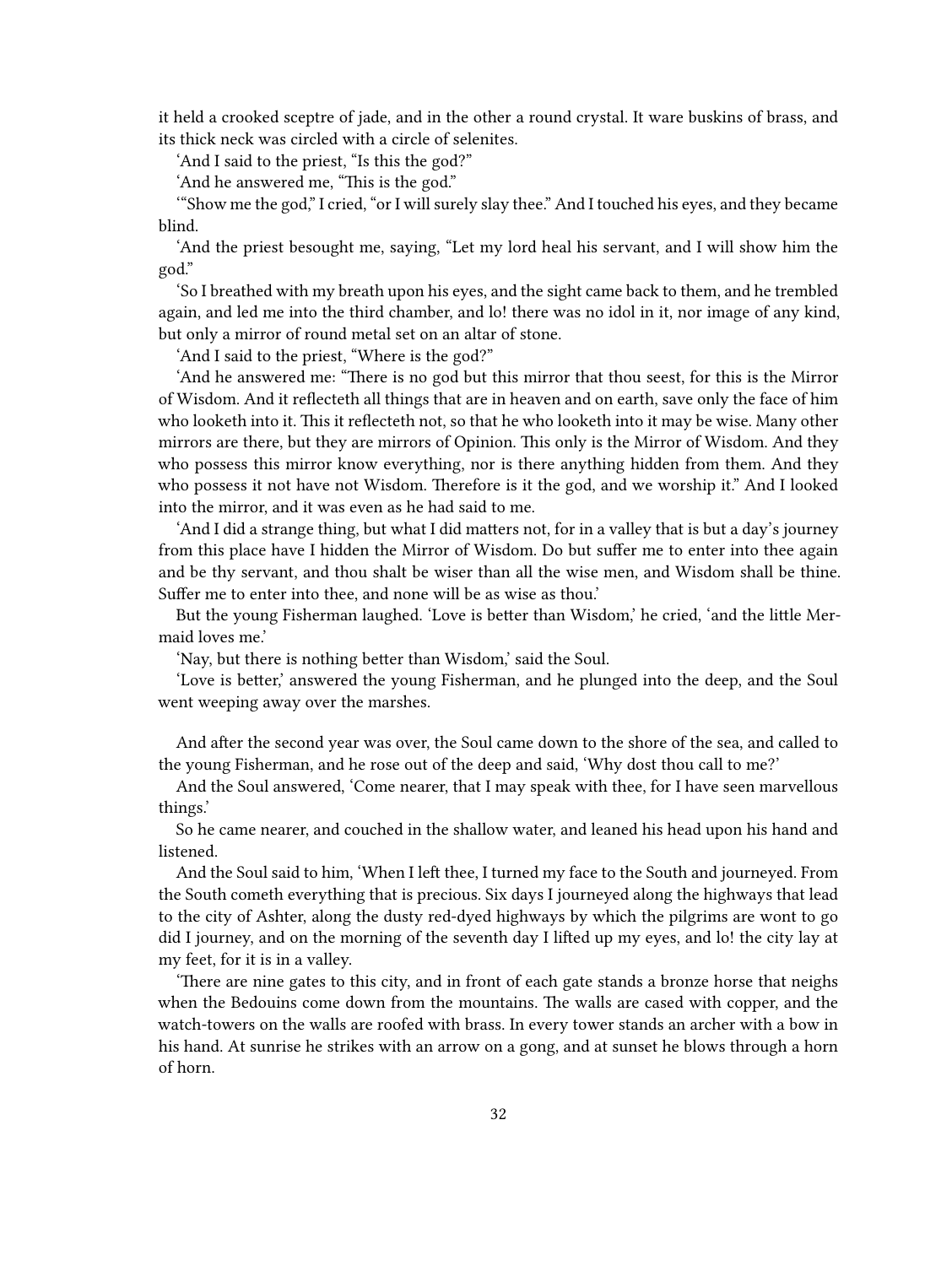'When I sought to enter, the guards stopped me and asked of me who I was. I made answer that I was a Dervish and on my way to the city of Mecca, where there was a green veil on which the Koran was embroidered in silver letters by the hands of the angels. They were filled with wonder, and entreated me to pass in.

'Inside it is even as a bazaar. Surely thou shouldst have been with me. Across the narrow streets the gay lanterns of paper flutter like large butterflies. When the wind blows over the roofs they rise and fall as painted bubbles do. In front of their booths sit the merchants on silken carpets. They have straight black beards, and their turbans are covered with golden sequins, and long strings of amber and carved peach-stones glide through their cool fingers. Some of them sell galbanum and nard, and curious perfumes from the islands of the Indian Sea, and the thick oil of red roses, and myrrh and little nail-shaped cloves. When one stops to speak to them, they throw pinches of frankincense upon a charcoal brazier and make the air sweet. I saw a Syrian who held in his hands a thin rod like a reed. Grey threads of smoke came from it, and its odour as it burned was as the odour of the pink almond in spring. Others sell silver bracelets embossed all over with creamy blue turquoise stones, and anklets of brass wire fringed with little pearls, and tigers' claws set in gold, and the claws of that gilt cat, the leopard, set in gold also, and earrings of pierced emerald, and finger-rings of hollowed jade. From the tea-houses comes the sound of the guitar, and the opium-smokers with their white smiling faces look out at the passers-by.

'Of a truth thou shouldst have been with me. The wine-sellers elbow their way through the crowd with great black skins on their shoulders. Most of them sell the wine of Schiraz, which is as sweet as honey. They serve it in little metal cups and strew rose leaves upon it. In the marketplace stand the fruitsellers, who sell all kinds of fruit: ripe figs, with their bruised purple flesh, melons, smelling of musk and yellow as topazes, citrons and rose-apples and clusters of white grapes, round red-gold oranges, and oval lemons of green gold. Once I saw an elephant go by. Its trunk was painted with vermilion and turmeric, and over its ears it had a net of crimson silk cord. It stopped opposite one of the booths and began eating the oranges, and the man only laughed. Thou canst not think how strange a people they are. When they are glad they go to the birdsellers and buy of them a caged bird, and set it free that their joy may be greater, and when they are sad they scourge themselves with thorns that their sorrow may not grow less.

'One evening I met some negroes carrying a heavy palanquin through the bazaar. It was made of gilded bamboo, and the poles were of vermilion lacquer studded with brass peacocks. Across the windows hung thin curtains of muslin embroidered with beetles' wings and with tiny seedpearls, and as it passed by a pale-faced Circassian looked out and smiled at me. I followed behind, and the negroes hurried their steps and scowled. But I did not care. I felt a great curiosity come over me.

'At last they stopped at a square white house. There were no windows to it, only a little door like the door of a tomb. They set down the palanquin and knocked three times with a copper hammer. An Armenian in a caftan of green leather peered through the wicket, and when he saw them he opened, and spread a carpet on the ground, and the woman stepped out. As she went in, she turned round and smiled at me again. I had never seen any one so pale.

'When the moon rose I returned to the same place and sought for the house, but it was no longer there. When I saw that, I knew who the woman was, and wherefore she had smiled at me.

'Certainly thou shouldst have been with me. On the feast of the New Moon the young Emperor came forth from his palace and went into the mosque to pray. His hair and beard were dyed with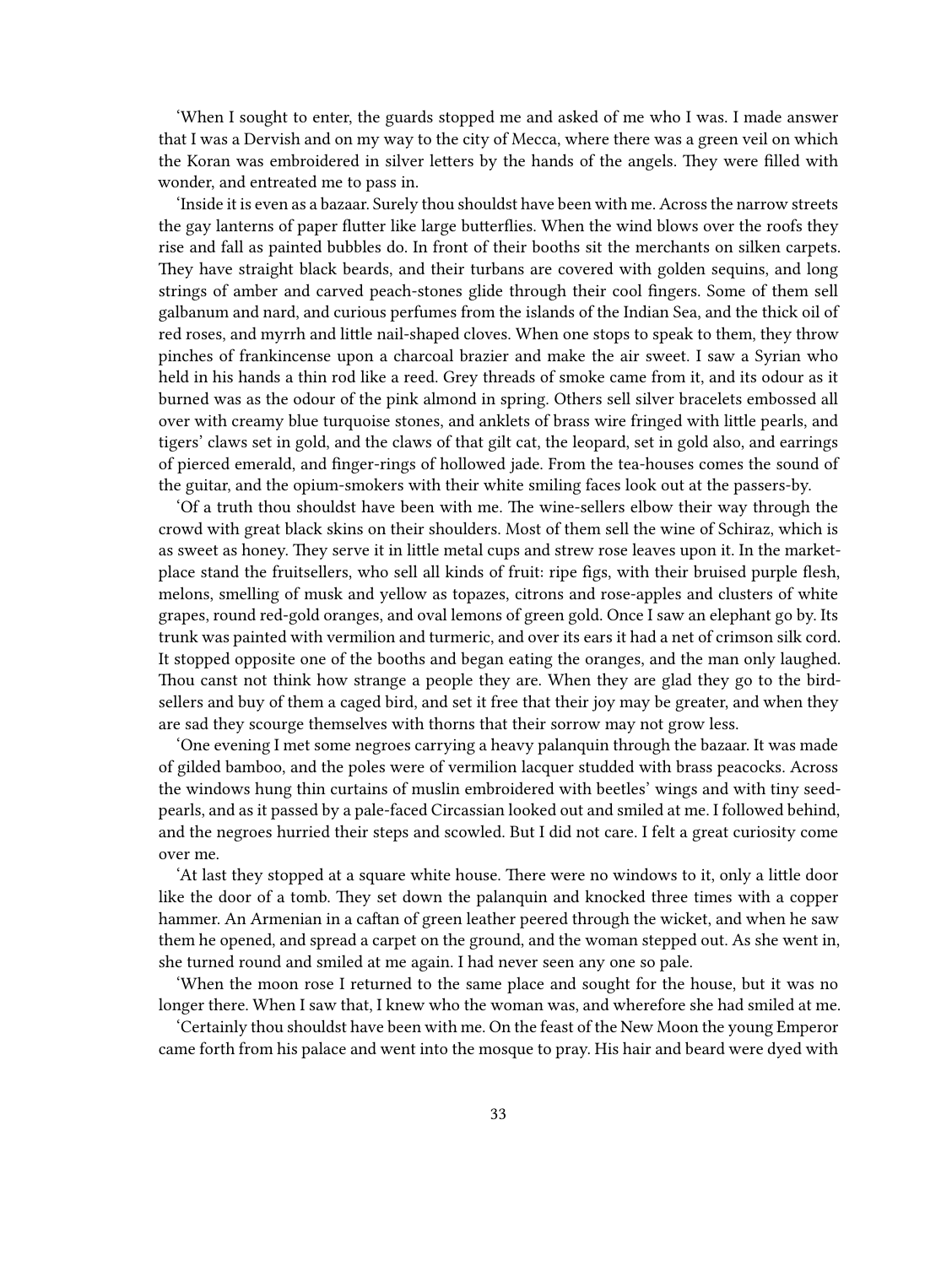rose-leaves, and his cheeks were powdered with a fine gold dust. The palms of his feet and hands were yellow with saffron.

'At sunrise he went forth from his palace in a robe of silver, and at sunset he returned to it again in a robe of gold. The people flung themselves on the ground and hid their faces, but I would not do so. I stood by the stall of a seller of dates and waited. When the Emperor saw me, he raised his painted eyebrows and stopped. I stood quite still, and made him no obeisance. The people marvelled at my boldness, and counselled me to flee from the city. I paid no heed to them, but went and sat with the sellers of strange gods, who by reason of their craft are abominated. When I told them what I had done, each of them gave me a god and prayed me to leave them.

'That night, as I lay on a cushion in the tea-house that is in the Street of Pomegranates, the guards of the Emperor entered and led me to the palace. As I went in they closed each door behind me, and put a chain across it. Inside was a great court with an arcade running all round. The walls were of white alabaster, set here and there with blue and green tiles. The pillars were of green marble, and the pavement of a kind of peach-blossom marble. I had never seen anything like it before.

'As I passed across the court two veiled women looked down from a balcony and cursed me.The guards hastened on, and the butts of the lances rang upon the polished floor. They opened a gate of wrought ivory, and I found myself in a watered garden of seven terraces. It was planted with tulip-cups and moonflowers, and silver-studded aloes. Like a slim reed of crystal a fountain hung in the dusky air. The cypress-trees were like burnt-out torches. From one of them a nightingale was singing.

'At the end of the garden stood a little pavilion. As we approached it two eunuchs came out to meet us. Their fat bodies swayed as they walked, and they glanced curiously at me with their yellow-lidded eyes. One of them drew aside the captain of the guard, and in a low voice whispered to him. The other kept munching scented pastilles, which he took with an affected gesture out of an oval box of lilac enamel.

'After a few moments the captain of the guard dismissed the soldiers. They went back to the palace, the eunuchs following slowly behind and plucking the sweet mulberries from the trees as they passed. Once the elder of the two turned round, and smiled at me with an evil smile.

'Then the captain of the guard motioned me towards the entrance of the pavilion. I walked on without trembling, and drawing the heavy curtain aside I entered in.

'The young Emperor was stretched on a couch of dyed lion skins, and a gerfalcon perched upon his wrist. Behind him stood a brass-turbaned Nubian, naked down to the waist, and with heavy earrings in his split ears. On a table by the side of the couch lay a mighty scimitar of steel.

'When the Emperor saw me he frowned, and said to me, "What is thy name? Knowest thou not that I am Emperor of this city?" But I made him no answer.

'He pointed with his finger at the scimitar, and the Nubian seized it, and rushing forward struck at me with great violence. The blade whizzed through me, and did me no hurt. The man fell sprawling on the floor, and when he rose up his teeth chattered with terror and he hid himself behind the couch.

'The Emperor leapt to his feet, and taking a lance from a stand of arms, he threw it at me. I caught it in its flight, and brake the shaft into two pieces. He shot at me with an arrow, but I held up my hands and it stopped in mid-air. Then he drew a dagger from a belt of white leather, and stabbed the Nubian in the throat lest the slave should tell of his dishonour. The man writhed like a trampled snake, and a red foam bubbled from his lips.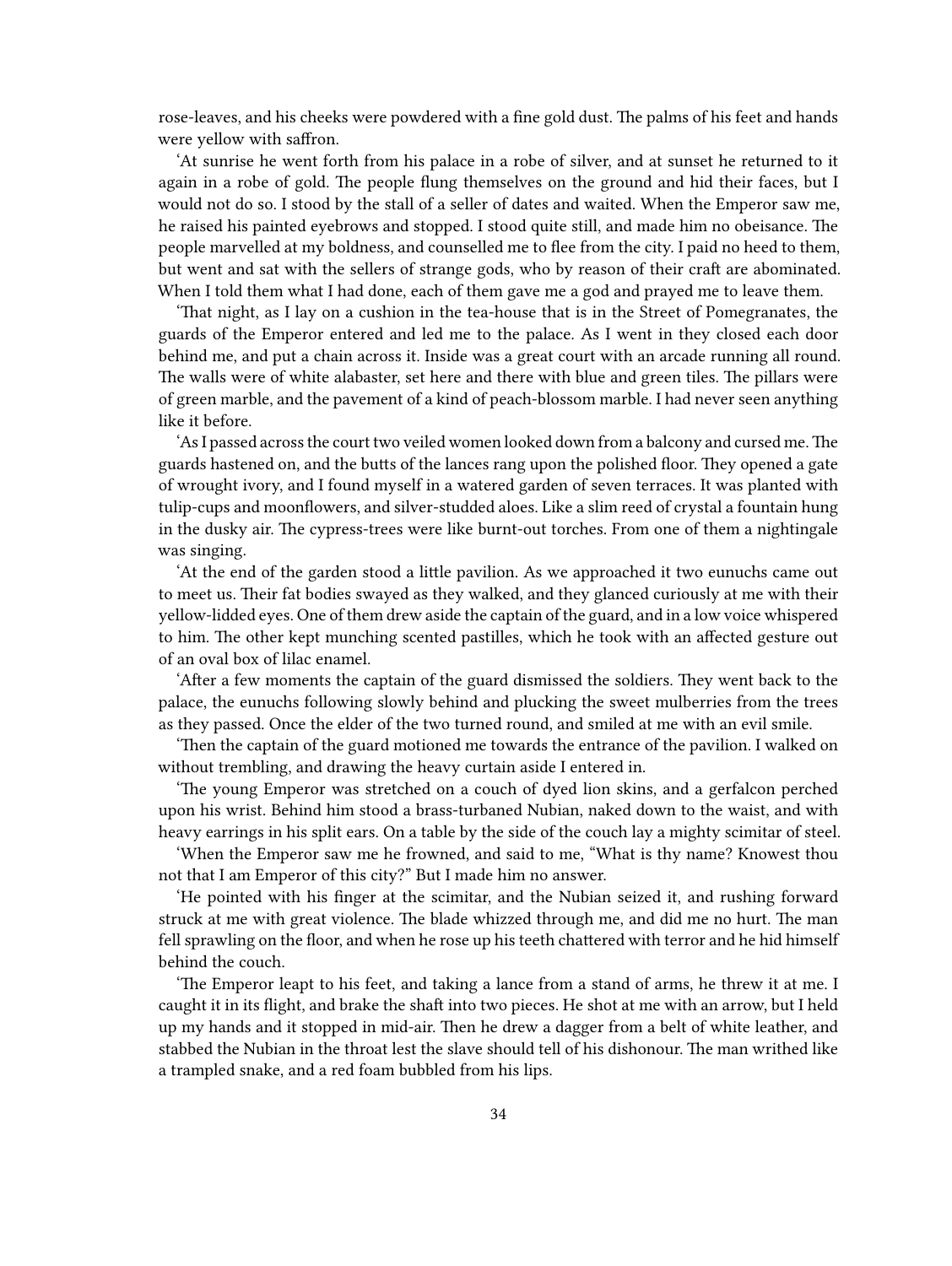'As soon as he was dead the Emperor turned to me, and when he had wiped away the bright sweat from his brow with a little napkin of purfled and purple silk, he said to me, "Art thou a prophet, that I may not harm thee, or the son of a prophet, that I can do thee no hurt? I pray thee leave my city to-night, for while thou art in it I am no longer its lord."

'And I answered him, "I will go for half of thy treasure. Give me half of thy treasure, and I will go away."

'He took me by the hand, and led me out into the garden. When the captain of the guard saw me, he wondered. When the eunuchs saw me, their knees shook and they fell upon the ground in fear.

'There is a chamber in the palace that has eight walls of red porphyry, and a brass-sealed ceiling hung with lamps. The Emperor touched one of the walls and it opened, and we passed down a corridor that was lit with many torches. In niches upon each side stood great wine-jars filled to the brim with silver pieces. When we reached the centre of the corridor the Emperor spake the word that may not be spoken, and a granite door swung back on a secret spring, and he put his hands before his face lest his eyes should be dazzled.

'Thou couldst not believe how marvellous a place it was. There were huge tortoise-shells full of pearls, and hollowed moonstones of great size piled up with red rubies. The gold was stored in coffers of elephant-hide, and the gold-dust in leather bottles. There were opals and sapphires, the former in cups of crystal, and the latter in cups of jade. Round green emeralds were ranged in order upon thin plates of ivory, and in one corner were silk bags filled, some with turquoisestones, and others with beryls. The ivory horns were heaped with purple amethysts, and the horns of brass with chalcedonies and sards. The pillars, which were of cedar, were hung with strings of yellow lynx-stones. In the flat oval shields there were carbuncles, both wine-coloured and coloured like grass. And yet I have told thee but a tithe of what was there.

'And when the Emperor had taken away his hands from before his face he said to me: "This is my house of treasure, and half that is in it is thine, even as I promised to thee. And I will give thee camels and camel drivers, and they shall do thy bidding and take thy share of the treasure to whatever part of the world thou desirest to go. And the thing shall be done to-night, for I would not that the Sun, who is my father, should see that there is in my city a man whom I cannot slay."

'But I answered him, "The gold that is here is thine, and the silver also is thine, and thine are the precious jewels and the things of price. As for me, I have no need of these. Nor shall I take aught from thee but that little ring that thou wearest on the finger of thy hand."

'And the Emperor frowned. "It is but a ring of lead," he cried, "nor has it any value. Therefore take thy half of the treasure and go from my city."

'"Nay," I answered, "but I will take nought but that leaden ring, for I know what is written within it, and for what purpose."

'And the Emperor trembled, and besought me and said, "Take all the treasure and go from my city. The half that is mine shall be thine also."

'And I did a strange thing, but what I did matters not, for in a cave that is but a day's journey from this place have, I hidden the Ring of Riches. It is but a day's journey from this place, and it waits for thy coming. He who has this Ring is richer than all the kings of the world. Come therefore and take it, and the world's riches shall be thine.'

But the young Fisherman laughed. 'Love is better than Riches,' he cried, 'and the little Mermaid loves me.'

'Nay, but there is nothing better than Riches,' said the Soul.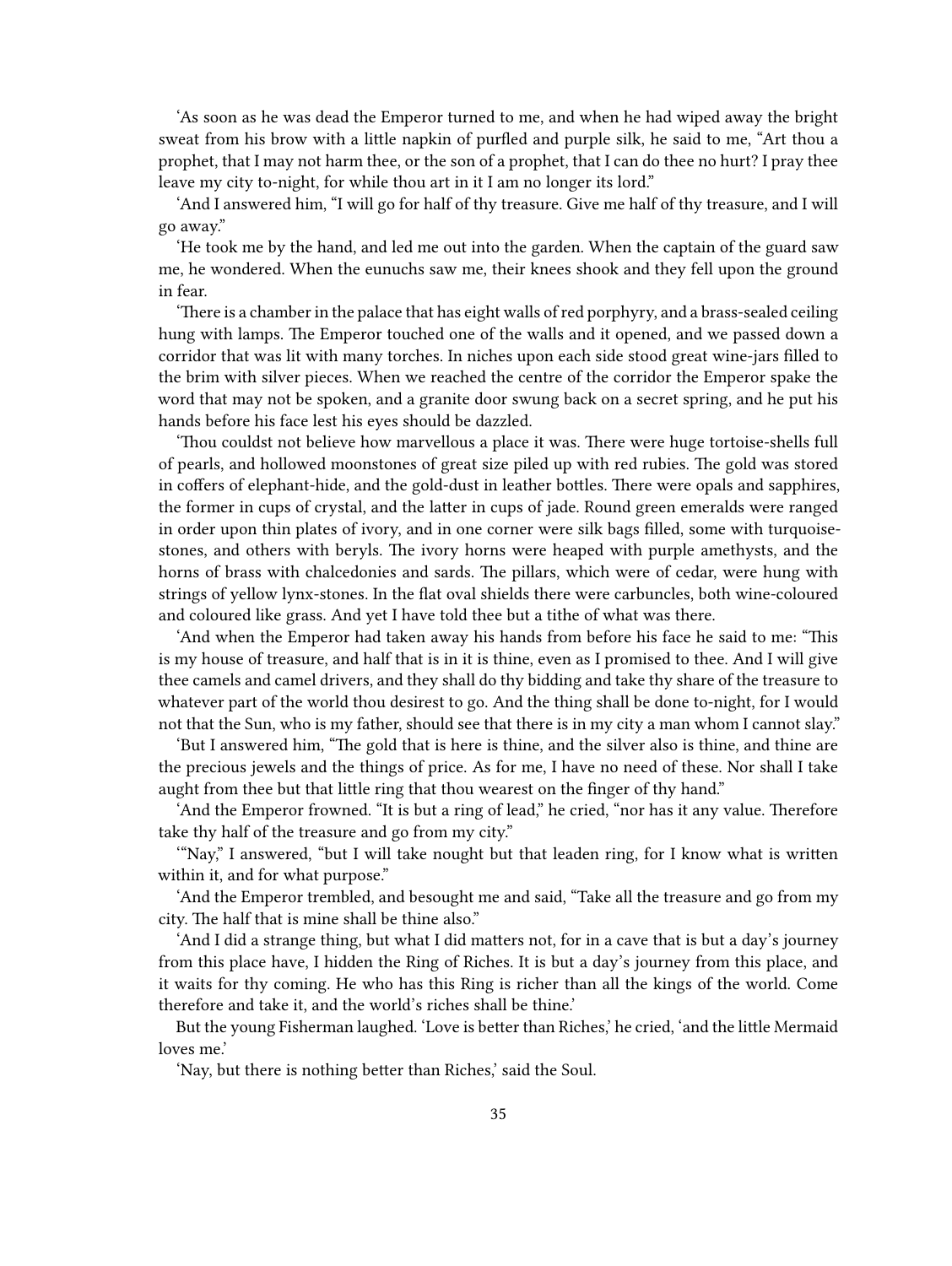'Love is better,' answered the young Fisherman, and he plunged into the deep, and the Soul went weeping away over the marshes.

And after the third year was over, the Soul came down to the shore of the sea, and called to the young Fisherman, and he rose out of the deep and said, 'Why dost thou call to me?'

And the Soul answered, 'Come nearer, that I may speak with thee, for I have seen marvellous things.'

So he came nearer, and couched in the shallow water, and leaned his head upon his hand and listened.

And the Soul said to him, 'In a city that I know of there is an inn that standeth by a river. I sat there with sailors who drank of two different-coloured wines, and ate bread made of barley, and little salt fish served in bay leaves with vinegar. And as we sat and made merry, there entered to us an old man bearing a leathern carpet and a lute that had two horns of amber. And when he had laid out the carpet on the floor, he struck with a quill on the wire strings of his lute, and a girl whose face was veiled ran in and began to dance before us. Her face was veiled with a veil of gauze, but her feet were naked. Naked were her feet, and they moved over the carpet like little white pigeons. Never have I seen anything so marvellous; and the city in which she dances is but a day's journey from this place.'

Now when the young Fisherman heard the words of his Soul, he remembered that the little Mermaid had no feet and could not dance. And a great desire came over him, and he said to himself, 'It is but a day's journey, and I can return to my love,' and he laughed, and stood up in the shallow water, and strode towards the shore.

And when he had reached the dry shore he laughed again, and held out his arms to his Soul. And his Soul gave a great cry of joy and ran to meet him, and entered into him, and the young Fisherman saw stretched before him upon the sand that shadow of the body that is the body of the Soul.

And his Soul said to him, 'Let us not tarry, but get hence at once, for the Sea-gods are jealous, and have monsters that do their bidding.'

So they made haste, and all that night they journeyed beneath the moon, and all the next day they journeyed beneath the sun, and on the evening of the day they came to a city.

And the young Fisherman said to his Soul, 'Is this the city in which she dances of whom thou didst speak to me?'

And his Soul answered him, 'It is not this city, but another. Nevertheless let us enter in.' So they entered in and passed through the streets, and as they passed through the Street of the Jewellers the young Fisherman saw a fair silver cup set forth in a booth. And his Soul said to him, 'Take that silver cup and hide it.'

So he took the cup and hid it in the fold of his tunic, and they went hurriedly out of the city.

And after that they had gone a league from the city, the young Fisherman frowned, and flung the cup away, and said to his Soul, 'Why didst thou tell me to take this cup and hide it, for it was an evil thing to do?'

But his Soul answered him, 'Be at peace, be at peace.'

And on the evening of the second day they came to a city, and the young Fisherman said to his Soul, 'Is this the city in which she dances of whom thou didst speak to me?'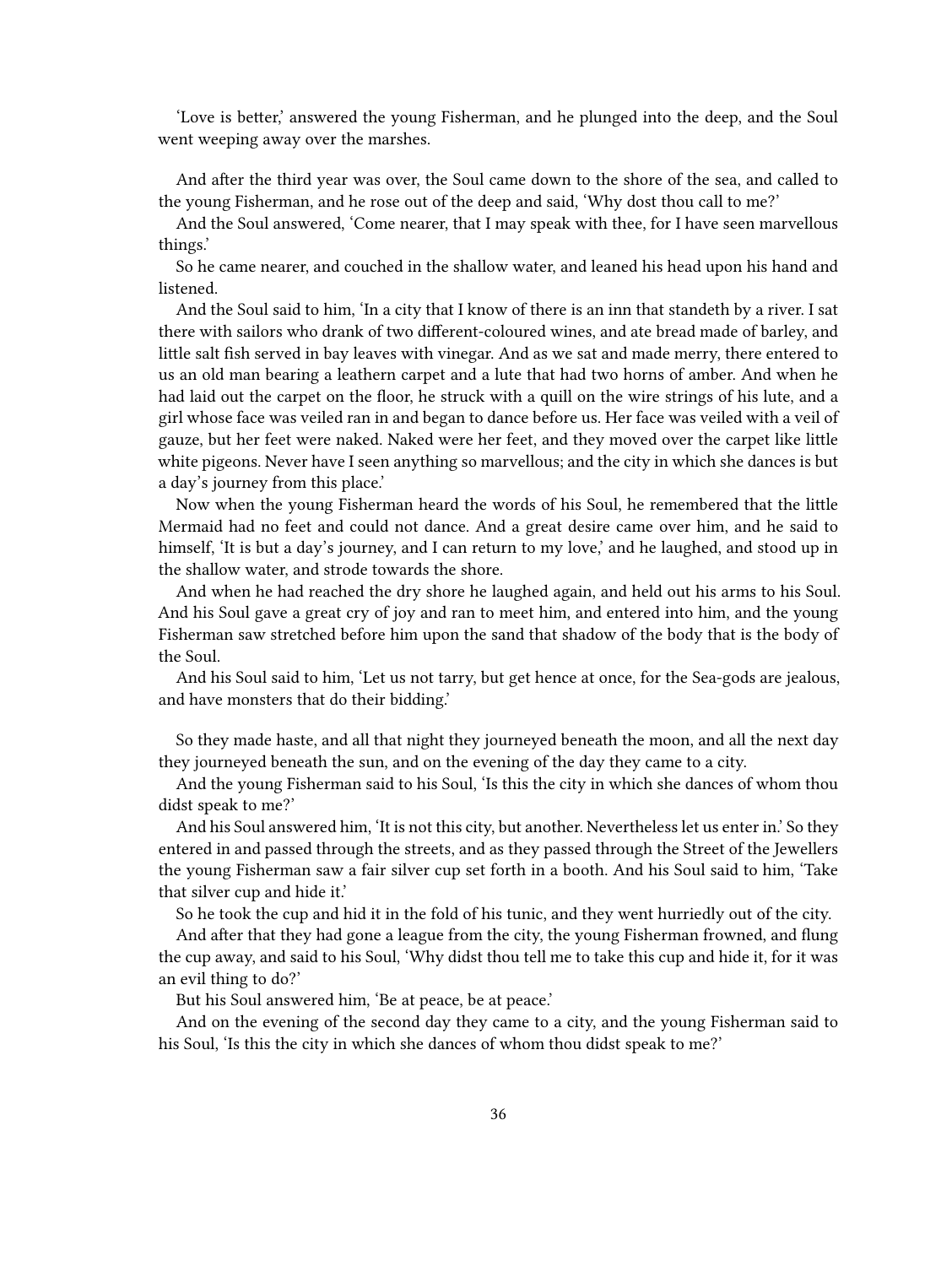And his Soul answered him, 'It is not this city, but another. Nevertheless let us enter in.' So they entered in and passed through the streets, and as they passed through the Street of the Sellers of Sandals, the young Fisherman saw a child standing by a jar of water. And his Soul said to him, 'Smite that child.' So he smote the child till it wept, and when he had done this they went hurriedly out of the city.

And after that they had gone a league from the city the young Fisherman grew wroth, and said to his Soul, 'Why didst thou tell me to smite the child, for it was an evil thing to do?'

But his Soul answered him, 'Be at peace, be at peace.'

And on the evening of the third day they came to a city, and the young Fisherman said to his Soul, 'Is this the city in which she dances of whom thou didst speak to me?'

And his Soul answered him, 'It may be that it is in this city, therefore let us enter in.'

So they entered in and passed through the streets, but nowhere could the young Fisherman find the river or the inn that stood by its side. And the people of the city looked curiously at him, and he grew afraid and said to his Soul, 'Let us go hence, for she who dances with white feet is not here.'

But his Soul answered, 'Nay, but let us tarry, for the night is dark and there will be robbers on the way.'

So he sat him down in the market-place and rested, and after a time there went by a hooded merchant who had a cloak of cloth of Tartary, and bare a lantern of pierced horn at the end of a jointed reed. And the merchant said to him, 'Why dost thou sit in the market-place, seeing that the booths are closed and the bales corded?'

And the young Fisherman answered him, 'I can find no inn in this city, nor have I any kinsman who might give me shelter.'

'Are we not all kinsmen?' said the merchant. 'And did not one God make us? Therefore come with me, for I have a guest-chamber.'

So the young Fisherman rose up and followed the merchant to his house. And when he had passed through a garden of pomegranates and entered into the house, the merchant brought him rose-water in a copper dish that he might wash his hands, and ripe melons that he might quench his thirst, and set a bowl of rice and a piece of roasted kid before him.

And after that he had finished, the merchant led him to the guest-chamber, and bade him sleep and be at rest. And the young Fisherman gave him thanks, and kissed the ring that was on his hand, and flung himself down on the carpets of dyed goat's-hair. And when he had covered himself with a covering of black lamb's-wool he fell asleep.

And three hours before dawn, and while it was still night, his Soul waked him and said to him, 'Rise up and go to the room of the merchant, even to the room in which he sleepeth, and slay him, and take from him his gold, for we have need of it.'

And the young Fisherman rose up and crept towards the room of the merchant, and over the feet of the merchant there was lying a curved sword, and the tray by the side of the merchant held nine purses of gold. And he reached out his hand and touched the sword, and when he touched it the merchant started and awoke, and leaping up seized himself the sword and cried to the young Fisherman, 'Dost thou return evil for good, and pay with the shedding of blood for the kindness that I have shown thee?'

And his Soul said to the young Fisherman, 'Strike him,' and he struck him so that he swooned and he seized then the nine purses of gold, and fled hastily through the garden of pomegranates, and set his face to the star that is the star of morning.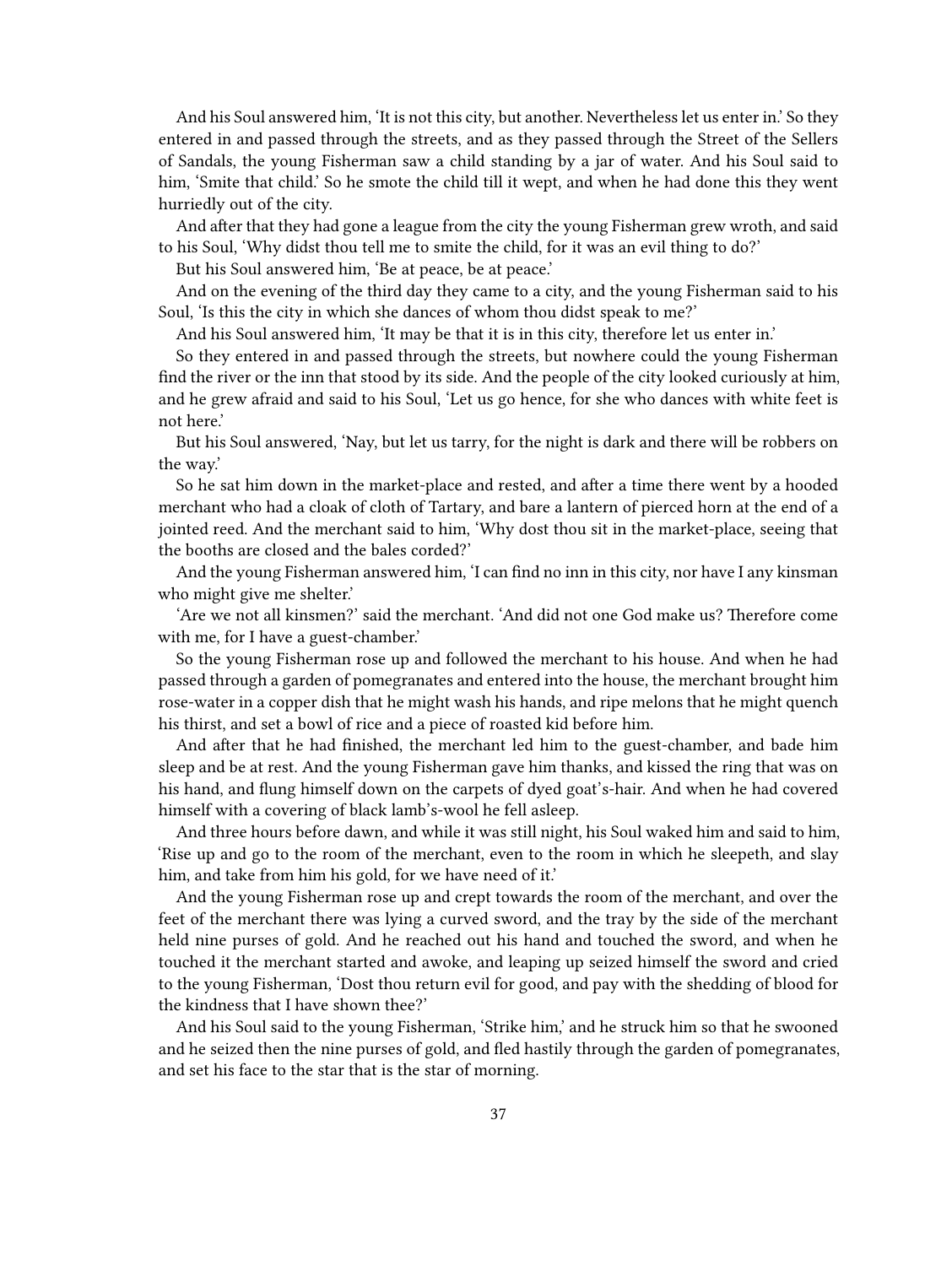And when they had gone a league from the city, the young Fisherman beat his breast, and said to his Soul, 'Why didst thou bid me slay the merchant and take his gold? Surely thou art evil.'

But his Soul answered him, 'Be at peace, be at peace.'

'Nay,' cried the young Fisherman, 'I may not be at peace, for all that thou hast made me to do I hate. Thee also I hate, and I bid thee tell me wherefore thou hast wrought with me in this wise.'

And his Soul answered him, 'When thou didst send me forth into the world thou gavest me no heart, so I learned to do all these things and love them.'

'What sayest thou?' murmured the young Fisherman.

'Thou knowest,' answered his Soul, 'thou knowest it well. Hast thou forgotten that thou gavest me no heart? I trow not. And so trouble not thyself nor me, but be at peace, for there is no pain that thou shalt not give away, nor any pleasure that thou shalt not receive.'

And when the young Fisherman heard these words he trembled and said to his Soul, 'Nay, but thou art evil, and hast made me forget my love, and hast tempted me with temptations, and hast set my feet in the ways of sin.'

And his Soul answered him, 'Thou hast not forgotten that when thou didst send me forth into the world thou gavest me no heart. Come, let us go to another city, and make merry, for we have nine purses of gold.'

But the young Fisherman took the nine purses of gold, and flung them down, and trampled on them.

'Nay,' he cried, 'but I will have nought to do with thee, nor will I journey with thee anywhere, but even as I sent thee away before, so will I send thee away now, for thou hast wrought me no good.' And he turned his back to the moon, and with the little knife that had the handle of green viper's skin he strove to cut from his feet that shadow of the body which is the body of the Soul.

Yet his Soul stirred not from him, nor paid heed to his command, but said to him, 'The spell that the Witch told thee avails thee no more, for I may not leave thee, nor mayest thou drive me forth. Once in his life may a man send his Soul away, but he who receiveth back his Soul must keep it with him for ever, and this is his punishment and his reward.'

And the young Fisherman grew pale and clenched his hands and cried, 'She was a false Witch in that she told me not that.'

'Nay,' answered his Soul, 'but she was true to Him she worships, and whose servant she will be ever.'

And when the young Fisherman knew that he could no longer get rid of his Soul, and that it was an evil Soul and would abide with him always, he fell upon the ground weeping bitterly.

And when it was day the young Fisherman rose up and said to his Soul, 'I will bind my hands that I may not do thy bidding, and close my lips that I may not speak thy words, and I will return to the place where she whom I love has her dwelling. Even to the sea will I return, and to the little bay where she is wont to sing, and I will call to her and tell her the evil I have done and the evil thou hast wrought on me.'

And his Soul tempted him and said, 'Who is thy love, that thou shouldst return to her? The world has many fairer than she is.There are the dancing-girls of Samaris who dance in the manner of all kinds of birds and beasts. Their feet are painted with henna, and in their hands they have little copper bells. They laugh while they dance, and their laughter is as clear as the laughter of water. Come with me and I will show them to thee. For what is this trouble of thine about the things of sin? Is that which is pleasant to eat not made for the eater? Is there poison in that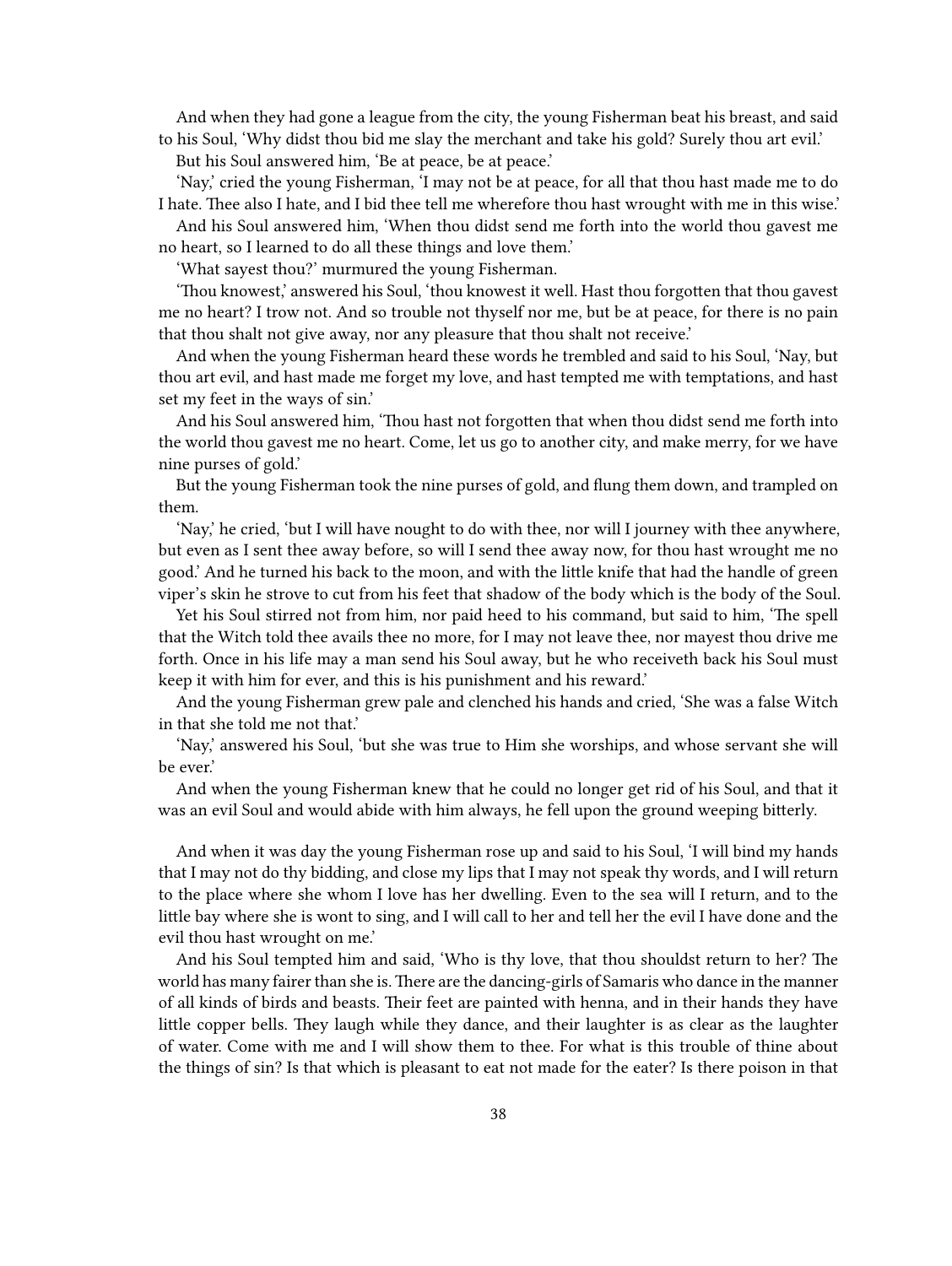which is sweet to drink? Trouble not thyself, but come with me to another city. There is a little city hard by in which there is a garden of tulip-trees. And there dwell in this comely garden white peacocks and peacocks that have blue breasts. Their tails when they spread them to the sun are like disks of ivory and like gilt disks. And she who feeds them dances for their pleasure, and sometimes she dances on her hands and at other times she dances with her feet. Her eyes are coloured with stibium, and her nostrils are shaped like the wings of a swallow. From a hook in one of her nostrils hangs a flower that is carved out of a pearl. She laughs while she dances, and the silver rings that are about her ankles tinkle like bells of silver. And so trouble not thyself any more, but come with me to this city.'

But the young Fisherman answered not his Soul, but closed his lips with the seal of silence and with a tight cord bound his hands, and journeyed back to the place from which he had come, even to the little bay where his love had been wont to sing. And ever did his Soul tempt him by the way, but he made it no answer, nor would he do any of the wickedness that it sought to make him to do, so great was the power of the love that was within him.

And when he had reached the shore of the sea, he loosed the cord from his hands, and took the seal of silence from his lips, and called to the little Mermaid. But she came not to his call, though he called to her all day long and besought her.

And his Soul mocked him and said, 'Surely thou hast but little joy out of thy love. Thou art as one who in time of death pours water into a broken vessel. Thou givest away what thou hast, and nought is given to thee in return. It were better for thee to come with me, for I know where the Valley of Pleasure lies, and what things are wrought there.'

But the young Fisherman answered not his Soul, but in a cleft of the rock he built himself a house of wattles, and abode there for the space of a year. And every morning he called to the Mermaid, and every noon he called to her again, and at night-time he spake her name. Yet never did she rise out of the sea to meet him, nor in any place of the sea could he find her though he sought for her in the caves and in the green water, in the pools of the tide and in the wells that are at the bottom of the deep.

And ever did his Soul tempt him with evil, and whisper of terrible things. Yet did it not prevail against him, so great was the power of his love.

And after the year was over, the Soul thought within himself, 'I have tempted my master with evil, and his love is stronger than I am. I will tempt him now with good, and it may be that he will come with me.'

So he spake to the young Fisherman and said, 'I have told thee of the joy of the world, and thou hast turned a deaf ear to me. Suffer me now to tell thee of the world's pain, and it may be that thou wilt hearken. For of a truth pain is the Lord of this world, nor is there any one who escapes from its net. There be some who lack raiment, and others who lack bread. There be widows who sit in purple, and widows who sit in rags. To and fro over the fens go the lepers, and they are cruel to each other. The beggars go up and down on the highways, and their wallets are empty. Through the streets of the cities walks Famine, and the Plague sits at their gates. Come, let us go forth and mend these things, and make them not to be. Wherefore shouldst thou tarry here calling to thy love, seeing she comes not to thy call? And what is love, that thou shouldst set this high store upon it?'

But the young Fisherman answered it nought, so great was the power of his love. And every morning he called to the Mermaid, and every noon he called to her again, and at night-time he spake her name. Yet never did she rise out of the sea to meet him, nor in any place of the sea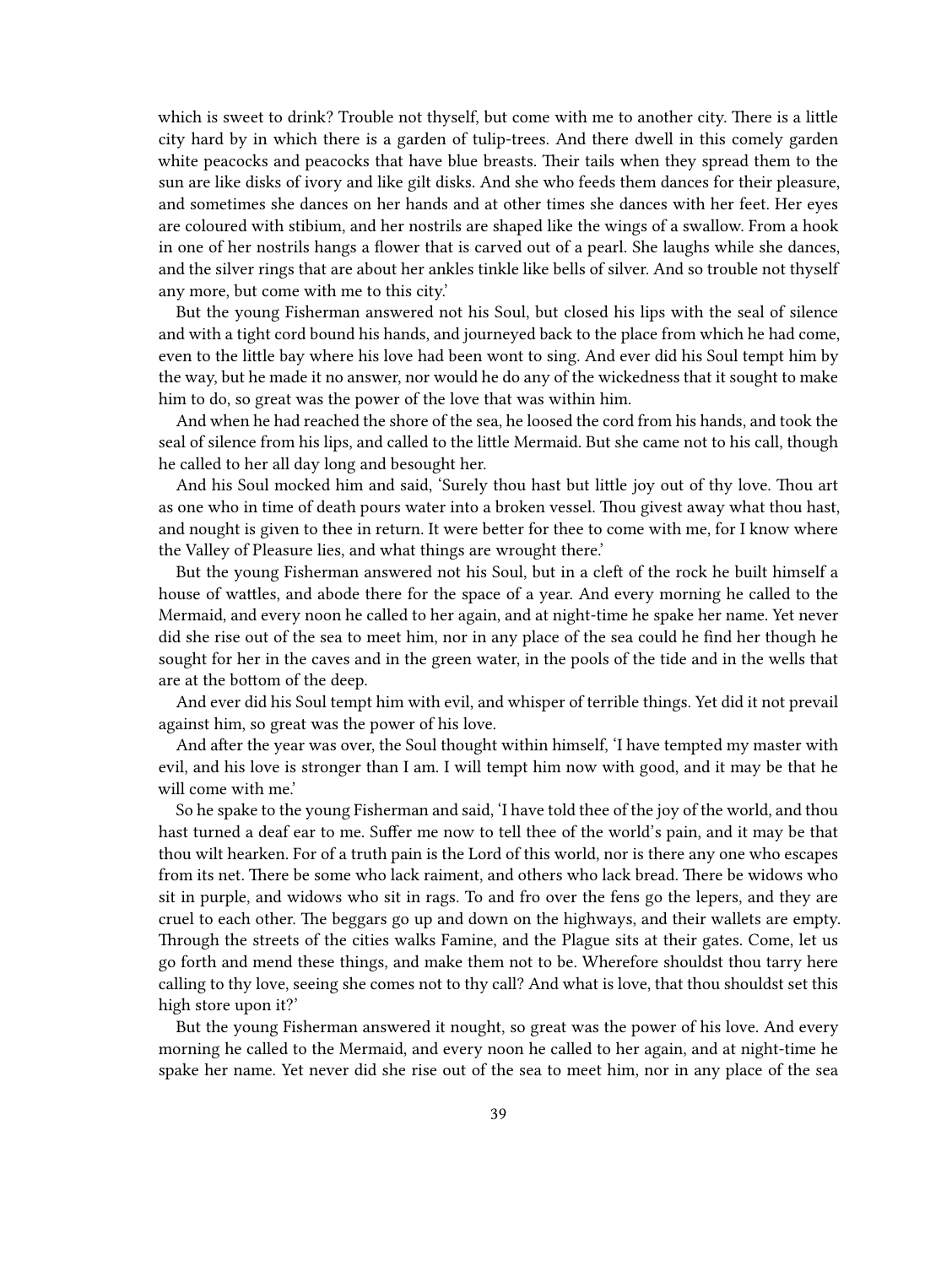could he find her, though he sought for her in the rivers of the sea, and in the valleys that are under the waves, in the sea that the night makes purple, and in the sea that the dawn leaves grey.

And after the second year was over, the Soul said to the young Fisherman at night-time, and as he sat in the wattled house alone, 'Lo! now I have tempted thee with evil, and I have tempted thee with good, and thy love is stronger than I am. Wherefore will I tempt thee no longer, but I pray thee to suffer me to enter thy heart, that I may be one with thee even as before.'

'Surely thou mayest enter,' said the young Fisherman, 'for in the days when with no heart thou didst go through the world thou must have much suffered.'

'Alas!' cried his Soul, 'I can find no place of entrance, so compassed about with love is this heart of thine.'

'Yet I would that I could help thee,' said the young Fisherman.

And as he spake there came a great cry of mourning from the sea, even the cry that men hear when one of the Sea-folk is dead. And the young Fisherman leapt up, and left his wattled house, and ran down to the shore. And the black waves came hurrying to the shore, bearing with them a burden that was whiter than silver. White as the surf it was, and like a flower it tossed on the waves. And the surf took it from the waves, and the foam took it from the surf, and the shore received it, and lying at his feet the young Fisherman saw the body of the little Mermaid. Dead at his feet it was lying.

Weeping as one smitten with pain he flung himself down beside it, and he kissed the cold red of the mouth, and toyed with the wet amber of the hair. He flung himself down beside it on the sand, weeping as one trembling with joy, and in his brown arms he held it to his breast. Cold were the lips, yet he kissed them. Salt was the honey of the hair, yet he tasted it with a bitter joy. He kissed the closed eyelids, and the wild spray that lay upon their cups was less salt than his tears.

And to the dead thing he made confession. Into the shells of its ears he poured the harsh wine of his tale. He put the little hands round his neck, and with his fingers he touched the thin reed of the throat. Bitter, bitter was his joy, and full of strange gladness was his pain.

The black sea came nearer, and the white foam moaned like a leper. With white claws of foam the sea grabbled at the shore. From the palace of the Sea-King came the cry of mourning again, and far out upon the sea the great Tritons blew hoarsely upon their horns.

'Flee away,' said his Soul, 'for ever doth the sea come nigher, and if thou tarriest it will slay thee. Flee away, for I am afraid, seeing that thy heart is closed against me by reason of the greatness of thy love. Flee away to a place of safety. Surely thou wilt not send me without a heart into another world?'

But the young Fisherman listened not to his Soul, but called on the little Mermaid and said, 'Love is better than wisdom, and more precious than riches, and fairer than the feet of the daughters of men. The fires cannot destroy it, nor can the waters quench it. I called on thee at dawn, and thou didst not come to my call. The moon heard thy name, yet hadst thou no heed of me. For evilly had I left thee, and to my own hurt had I wandered away. Yet ever did thy love abide with me, and ever was it strong, nor did aught prevail against it, though I have looked upon evil and looked upon good. And now that thou art dead, surely I will die with thee also.'

And his Soul besought him to depart, but he would not, so great was his love. And the sea came nearer, and sought to cover him with its waves, and when he knew that the end was at hand he kissed with mad lips the cold lips of the Mermaid, and the heart that was within him brake. And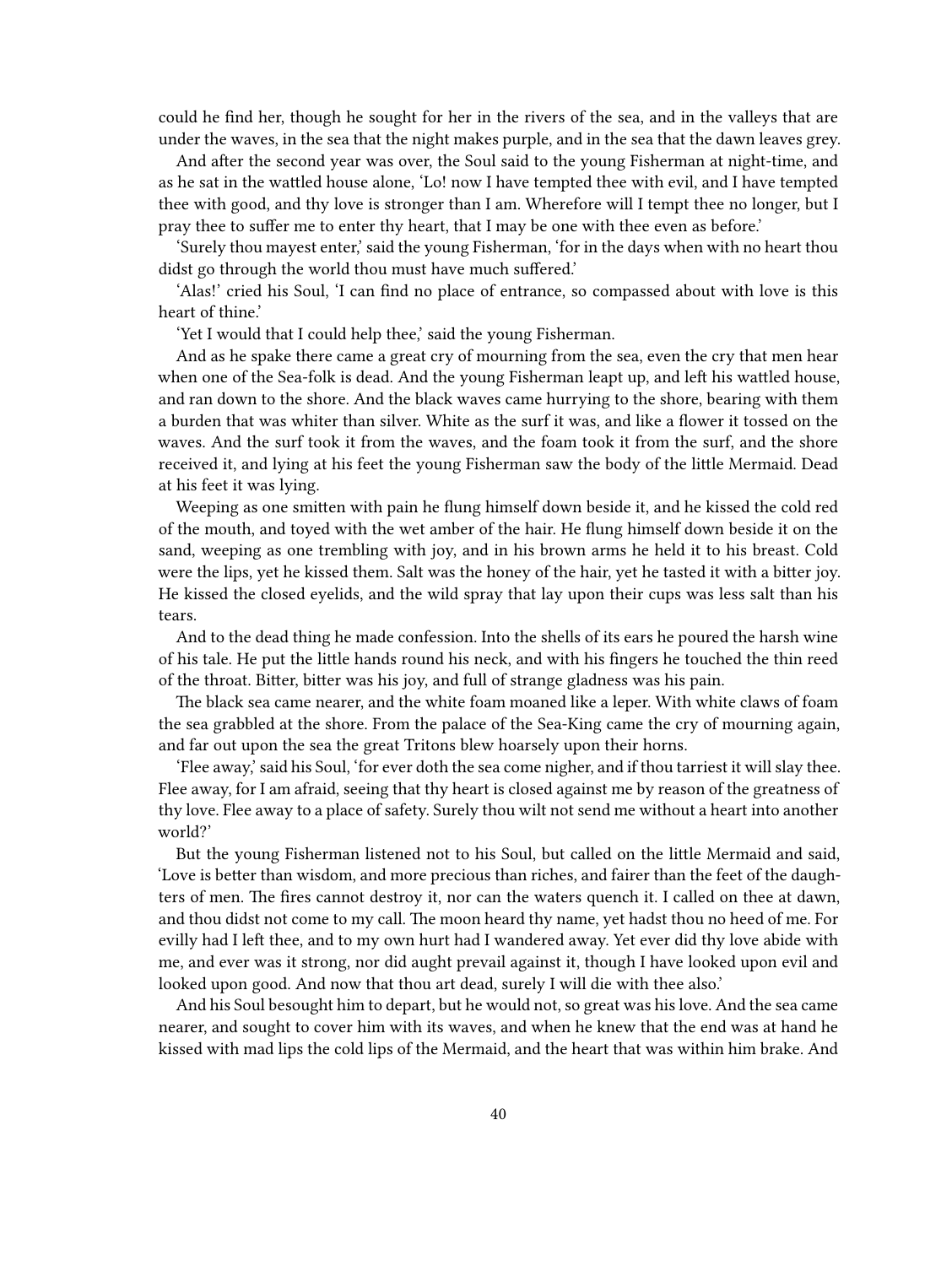as through the fulness of his love his heart did break, the Soul found an entrance and entered in, and was one with him even as before. And the sea covered the young Fisherman with its waves.

And in the morning the Priest went forth to bless the sea, for it had been troubled. And with him went the monks and the musicians, and the candle-bearers, and the swingers of censers, and a great company.

And when the Priest reached the shore he saw the young Fisherman lying drowned in the surf, and clasped in his arms was the body of the little Mermaid. And he drew back frowning, and having made the sign of the cross, he cried aloud and said, 'I will not bless the sea nor anything that is in it. Accursed be the Sea-folk, and accursed be all they who traffic with them. And as for him who for love's sake forsook God, and so lieth here with his leman slain by God's judgment, take up his body and the body of his leman, and bury them in the corner of the Field of the Fullers, and set no mark above them, nor sign of any kind, that none may know the place of their resting. For accursed were they in their lives, and accursed shall they be in their deaths also.'

And the people did as he commanded them, and in the corner of the Field of the Fullers, where no sweet herbs grew, they dug a deep pit, and laid the dead things within it.

And when the third year was over, and on a day that was a holy day, the Priest went up to the chapel, that he might show to the people the wounds of the Lord, and speak to them about the wrath of God.

And when he had robed himself with his robes, and entered in and bowed himself before the altar, he saw that the altar was covered with strange flowers that never had been seen before. Strange were they to look at, and of curious beauty, and their beauty troubled him, and their odour was sweet in his nostrils. And he felt glad, and understood not why he was glad.

And after that he had opened the tabernacle, and incensed the monstrance that was in it, and shown the fair wafer to the people, and hid it again behind the veil of veils, he began to speak to the people, desiring to speak to them of the wrath of God. But the beauty of the white flowers troubled him, and their odour was sweet in his nostrils, and there came another word into his lips, and he spake not of the wrath of God, but of the God whose name is Love. And why he so spake, he knew not.

And when he had finished his word the people wept, and the Priest went back to the sacristy, and his eyes were full of tears. And the deacons came in and began to unrobe him, and took from him the alb and the girdle, the maniple and the stole. And he stood as one in a dream.

And after that they had unrobed him, he looked at them and said, 'What are the flowers that stand on the altar, and whence do they come?'

And they answered him, 'What flowers they are we cannot tell, but they come from the corner of the Fullers' Field.' And the Priest trembled, and returned to his own house and prayed.

And in the morning, while it was still dawn, he went forth with the monks and the musicians, and the candle-bearers and the swingers of censers, and a great company, and came to the shore of the sea, and blessed the sea, and all the wild things that are in it. The Fauns also he blessed, and the little things that dance in the woodland, and the bright-eyed things that peer through the leaves. All the things in God's world he blessed, and the people were filled with joy and wonder. Yet never again in the corner of the Fullers' Field grew flowers of any kind, but the field remained barren even as before. Nor came the Sea-folk into the bay as they had been wont to do, for they went to another part of the sea.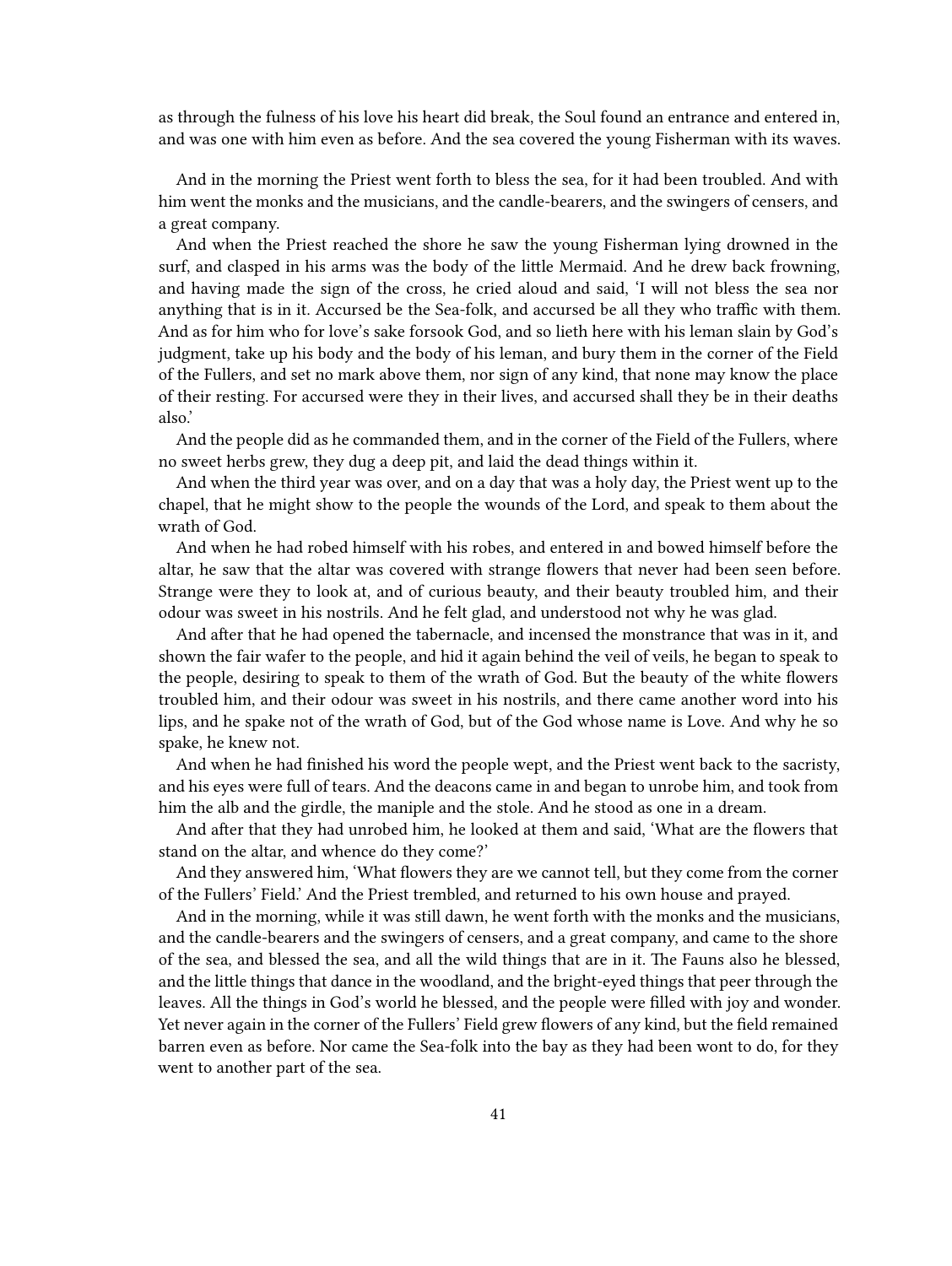# <span id="page-41-0"></span>**The Star-Child**

TO

### MISS MARGOT TENNANT [MRS. ASQUITH]

Once upon a time two poor Woodcutters were making their way home through a great pineforest. It was winter, and a night of bitter cold. The snow lay thick upon the ground, and upon the branches of the trees: the frost kept snapping the little twigs on either side of them, as they passed: and when they came to the Mountain-Torrent she was hanging motionless in air, for the Ice-King had kissed her.

So cold was it that even the animals and the birds did not know what to make of it.

'Ugh!' snarled the Wolf, as he limped through the brushwood with his tail between his legs, 'this is perfectly monstrous weather. Why doesn't the Government look to it?'

'Weet! weet! weet!' twittered the green Linnets, 'the old Earth is dead and they have laid her out in her white shroud.'

'The Earth is going to be married, and this is her bridal dress,' whispered the Turtle-doves to each other. Their little pink feet were quite frost-bitten, but they felt that it was their duty to take a romantic view of the situation.

'Nonsense!' growled the Wolf. 'I tell you that it is all the fault of the Government, and if you don't believe me I shall eat you.' The Wolf had a thoroughly practical mind, and was never at a loss for a good argument.

'Well, for my own part,' said the Woodpecker, who was a born philosopher, 'I don't care an atomic theory for explanations. If a thing is so, it is so, and at present it is terribly cold.'

Terribly cold it certainly was. The little Squirrels, who lived inside the tall fir-tree, kept rubbing each other's noses to keep themselves warm, and the Rabbits curled themselves up in their holes, and did not venture even to look out of doors. The only people who seemed to enjoy it were the great horned Owls. Their feathers were quite stiff with rime, but they did not mind, and they rolled their large yellow eyes, and called out to each other across the forest, 'Tu-whit! Tu-whoo! Tu-whit! Tu-whoo! what delightful weather we are having!'

On and on went the two Woodcutters, blowing lustily upon their fingers, and stamping with their huge iron-shod boots upon the caked snow. Once they sank into a deep drift, and came out as white as millers are, when the stones are grinding; and once they slipped on the hard smooth ice where the marsh-water was frozen, and their faggots fell out of their bundles, and they had to pick them up and bind them together again; and once they thought that they had lost their way, and a great terror seized on them, for they knew that the Snow is cruel to those who sleep in her arms. But they put their trust in the good Saint Martin, who watches over all travellers, and retraced their steps, and went warily, and at last they reached the outskirts of the forest, and saw, far down in the valley beneath them, the lights of the village in which they dwelt.

So overjoyed were they at their deliverance that they laughed aloud, and the Earth seemed to them like a flower of silver, and the Moon like a flower of gold.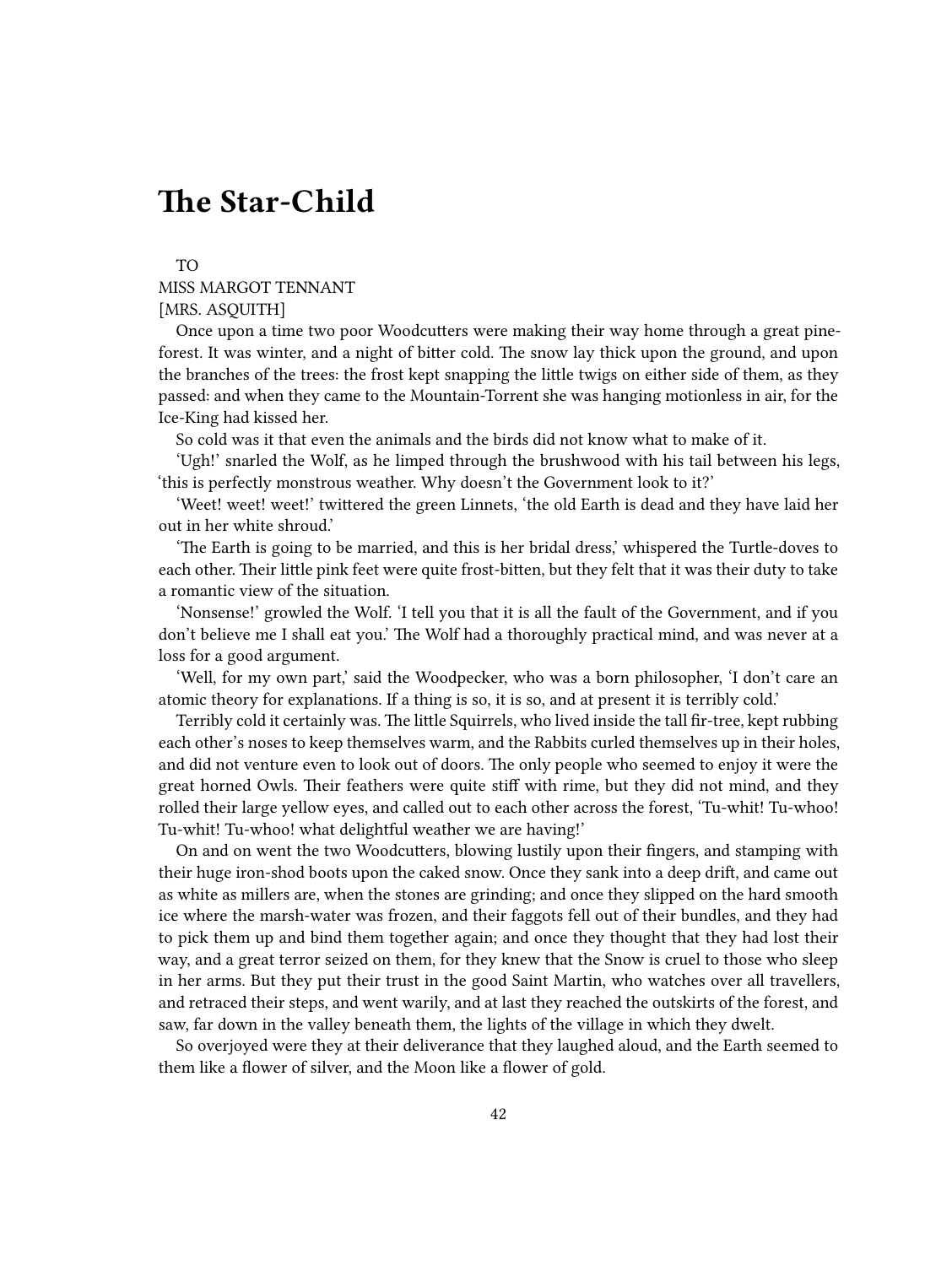Yet, after that they had laughed they became sad, for they remembered their poverty, and one of them said to the other, 'Why did we make merry, seeing that life is for the rich, and not for such as we are? Better that we had died of cold in the forest, or that some wild beast had fallen upon us and slain us.'

'Truly,' answered his companion, 'much is given to some, and little is given to others. Injustice has parcelled out the world, nor is there equal division of aught save of sorrow.'

But as they were bewailing their misery to each other this strange thing happened. There fell from heaven a very bright and beautiful star. It slipped down the side of the sky, passing by the other stars in its course, and, as they watched it wondering, it seemed to them to sink behind a clump of willow-trees that stood hard by a little sheepfold no more than a stone's-throw away.

'Why! there is a crook of gold for whoever finds it,' they cried, and they set to and ran, so eager were they for the gold.

And one of them ran faster than his mate, and outstripped him, and forced his way through the willows, and came out on the other side, and lo! there was indeed a thing of gold lying on the white snow. So he hastened towards it, and stooping down placed his hands upon it, and it was a cloak of golden tissue, curiously wrought with stars, and wrapped in many folds. And he cried out to his comrade that he had found the treasure that had fallen from the sky, and when his comrade had come up, they sat them down in the snow, and loosened the folds of the cloak that they might divide the pieces of gold. But, alas! no gold was in it, nor silver, nor, indeed, treasure of any kind, but only a little child who was asleep.

And one of them said to the other: 'This is a bitter ending to our hope, nor have we any good fortune, for what doth a child profit to a man? Let us leave it here, and go our way, seeing that we are poor men, and have children of our own whose bread we may not give to another.'

But his companion answered him: 'Nay, but it were an evil thing to leave the child to perish here in the snow, and though I am as poor as thou art, and have many mouths to feed, and but little in the pot, yet will I bring it home with me, and my wife shall have care of it.'

So very tenderly he took up the child, and wrapped the cloak around it to shield it from the harsh cold, and made his way down the hill to the village, his comrade marvelling much at his foolishness and softness of heart.

And when they came to the village, his comrade said to him, 'Thou hast the child, therefore give me the cloak, for it is meet that we should share.'

But he answered him: 'Nay, for the cloak is neither mine nor thine, but the child's only,' and he bade him Godspeed, and went to his own house and knocked.

And when his wife opened the door and saw that her husband had returned safe to her, she put her arms round his neck and kissed him, and took from his back the bundle of faggots, and brushed the snow off his boots, and bade him come in.

But he said to her, 'I have found something in the forest, and I have brought it to thee to have care of it,' and he stirred not from the threshold.

'What is it?' she cried. 'Show it to me, for the house is bare, and we have need of many things.' And he drew the cloak back, and showed her the sleeping child.

'Alack, goodman!' she murmured, 'have we not children of our own, that thou must needs bring a changeling to sit by the hearth? And who knows if it will not bring us bad fortune? And how shall we tend it?' And she was wroth against him.

'Nay, but it is a Star-Child,' he answered; and he told her the strange manner of the finding of it.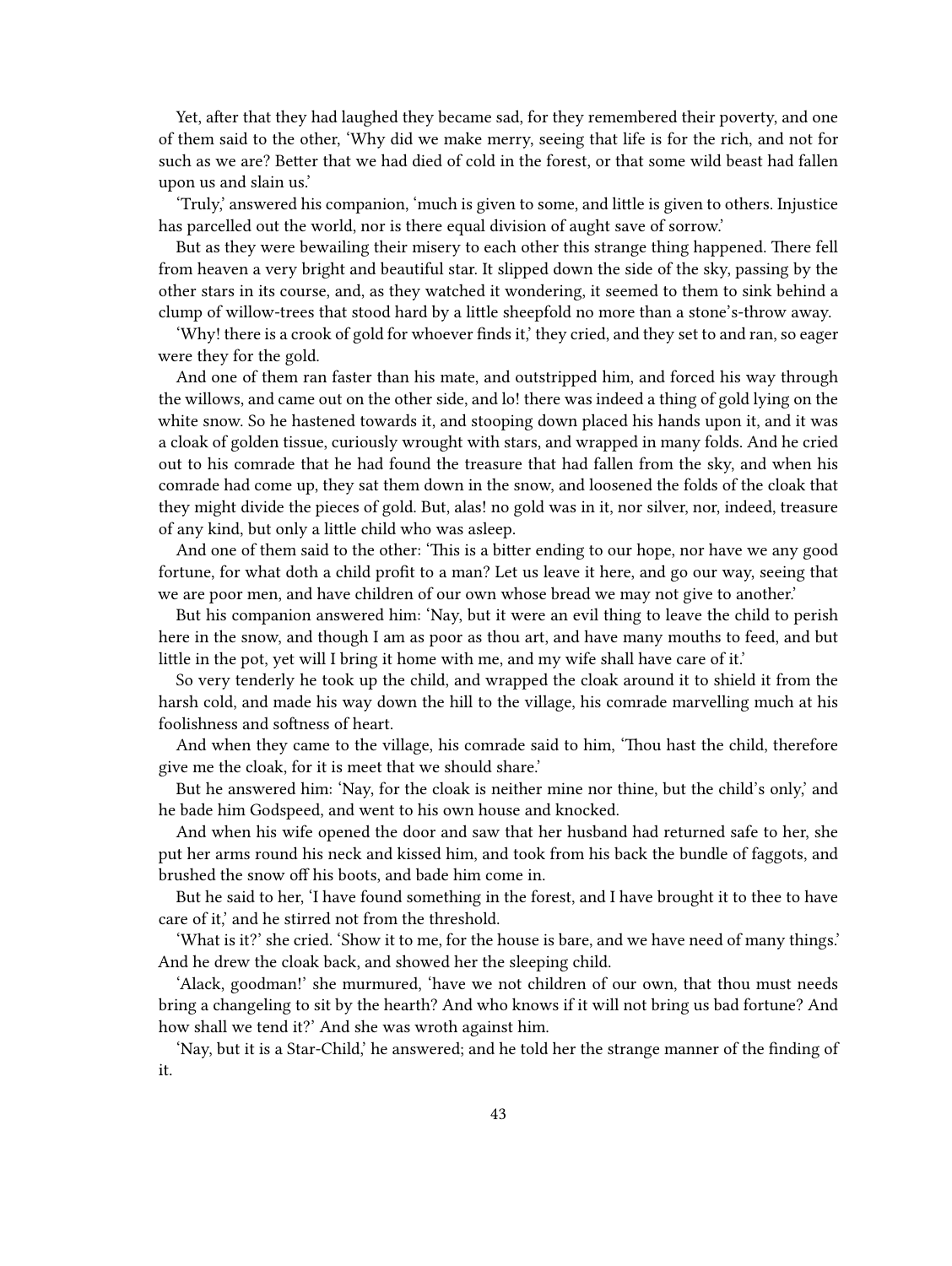But she would not be appeased, but mocked at him, and spoke angrily, and cried: 'Our children lack bread, and shall we feed the child of another? Who is there who careth for us? And who giveth us food?'

'Nay, but God careth for the sparrows even, and feedeth them,' he answered.

'Do not the sparrows die of hunger in the winter?' she asked. 'And is it not winter now?'

And the man answered nothing, but stirred not from the threshold.

And a bitter wind from the forest came in through the open door, and made her tremble, and she shivered, and said to him: 'Wilt thou not close the door? There cometh a bitter wind into the house, and I am cold.'

'Into a house where a heart is hard cometh there not always a bitter wind?' he asked. And the woman answered him nothing, but crept closer to the fire.

And after a time she turned round and looked at him, and her eyes were full of tears. And he came in swiftly, and placed the child in her arms, and she kissed it, and laid it in a little bed where the youngest of their own children was lying. And on the morrow the Woodcutter took the curious cloak of gold and placed it in a great chest, and a chain of amber that was round the child's neck his wife took and set it in the chest also.

So the Star-Child was brought up with the children of the Woodcutter, and sat at the same board with them, and was their playmate. And every year he became more beautiful to look at, so that all those who dwelt in the village were filled with wonder, for, while they were swarthy and black-haired, he was white and delicate as sawn ivory, and his curls were like the rings of the daffodil. His lips, also, were like the petals of a red flower, and his eyes were like violets by a river of pure water, and his body like the narcissus of a field where the mower comes not.

Yet did his beauty work him evil. For he grew proud, and cruel, and selfish. The children of the Woodcutter, and the other children of the village, he despised, saying that they were of mean parentage, while he was noble, being sprang from a Star, and he made himself master over them, and called them his servants. No pity had he for the poor, or for those who were blind or maimed or in any way afflicted, but would cast stones at them and drive them forth on to the highway, and bid them beg their bread elsewhere, so that none save the outlaws came twice to that village to ask for alms. Indeed, he was as one enamoured of beauty, and would mock at the weakly and ill-favoured, and make jest of them; and himself he loved, and in summer, when the winds were still, he would lie by the well in the priest's orchard and look down at the marvel of his own face, and laugh for the pleasure he had in his fairness.

Often did the Woodcutter and his wife chide him, and say: 'We did not deal with thee as thou dealest with those who are left desolate, and have none to succour them. Wherefore art thou so cruel to all who need pity?'

Often did the old priest send for him, and seek to teach him the love of living things, saying to him: 'The fly is thy brother. Do it no harm. The wild birds that roam through the forest have their freedom. Snare them not for thy pleasure. God made the blind-worm and the mole, and each has its place. Who art thou to bring pain into God's world? Even the cattle of the field praise Him.'

But the Star-Child heeded not their words, but would frown and flout, and go back to his companions, and lead them. And his companions followed him, for he was fair, and fleet of foot, and could dance, and pipe, and make music. And wherever the Star-Child led them they followed, and whatever the Star-Child bade them do, that did they. And when he pierced with a sharp reed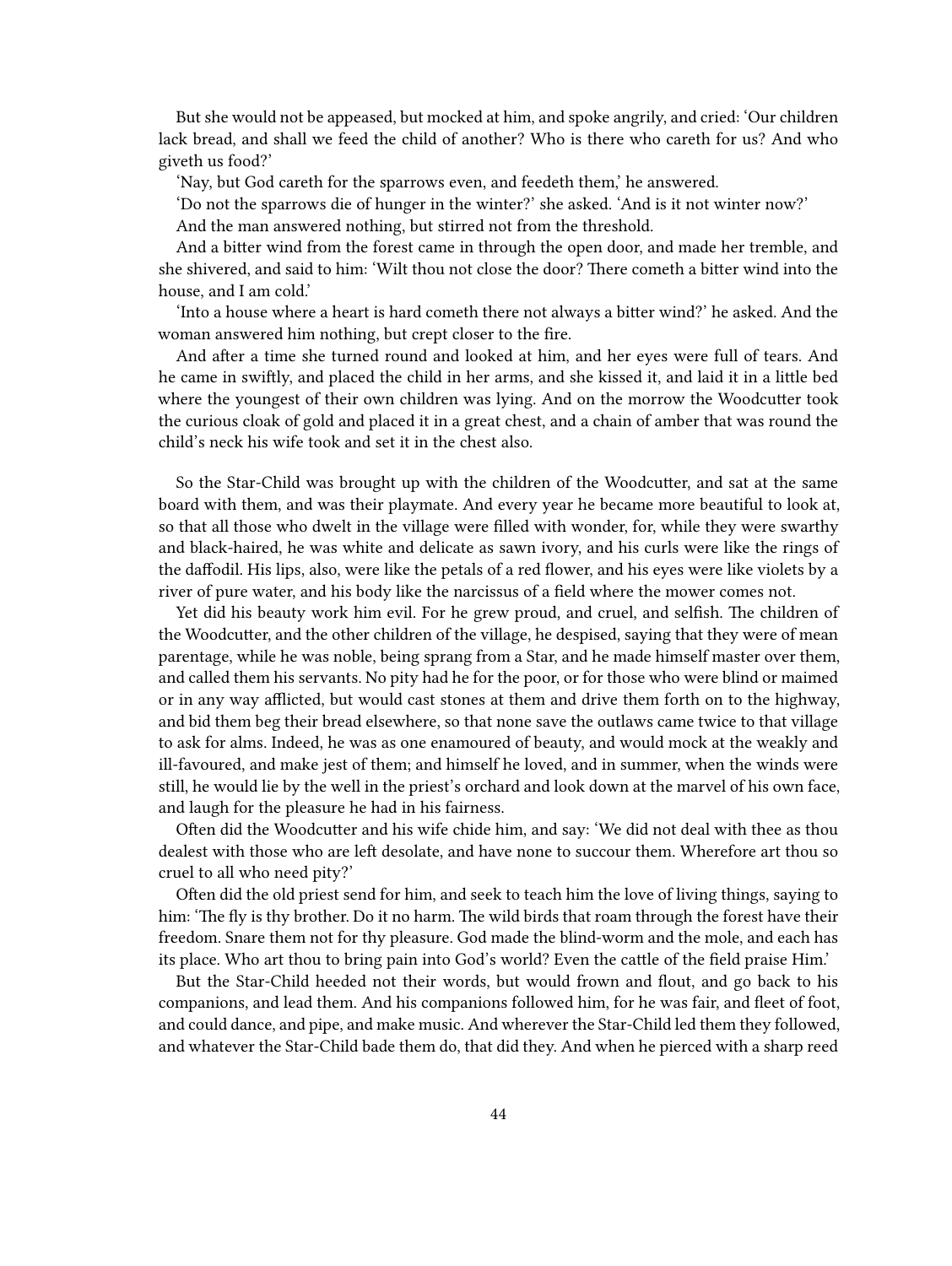the dim eyes of the mole, they laughed, and when he cast stones at the leper they laughed also. And in all things he ruled them, and they became hard of heart even as he was.

Now there passed one day through the village a poor beggar-woman. Her garments were torn and ragged, and her feet were bleeding from the rough road on which she had travelled, and she was in very evil plight. And being weary she sat her down under a chestnut-tree to rest.

But when the Star-Child saw her, he said to his companions, 'See! There sitteth a foul beggarwoman under that fair and green-leaved tree. Come, let us drive her hence, for she is ugly and ill-favoured.'

So he came near and threw stones at her, and mocked her, and she looked at him with terror in her eyes, nor did she move her gaze from him. And when the Woodcutter, who was cleaving logs in a haggard hard by, saw what the Star-Child was doing, he ran up and rebuked him, and said to him: 'Surely thou art hard of heart and knowest not mercy, for what evil has this poor woman done to thee that thou shouldst treat her in this wise?'

And the Star-Child grew red with anger, and stamped his foot upon the ground, and said, 'Who art thou to question me what I do? I am no son of thine to do thy bidding.'

'Thou speakest truly,' answered the Woodcutter, 'yet did I show thee pity when I found thee in the forest.'

And when the woman heard these words she gave a loud cry, and fell into a swoon. And the Woodcutter carried her to his own house, and his wife had care of her, and when she rose up from the swoon into which she had fallen, they set meat and drink before her, and bade her have comfort.

But she would neither eat nor drink, but said to the Woodcutter, 'Didst thou not say that the child was found in the forest? And was it not ten years from this day?'

And the Woodcutter answered, 'Yea, it was in the forest that I found him, and it is ten years from this day.'

'And what signs didst thou find with him?' she cried. 'Bare he not upon his neck a chain of amber? Was not round him a cloak of gold tissue broidered with stars?'

'Truly,' answered the Woodcutter, 'it was even as thou sayest.' And he took the cloak and the amber chain from the chest where they lay, and showed them to her.

And when she saw them she wept for joy, and said, 'He is my little son whom I lost in the forest. I pray thee send for him quickly, for in search of him have I wandered over the whole world.'

So the Woodcutter and his wife went out and called to the Star-Child, and said to him, 'Go into the house, and there shalt thou find thy mother, who is waiting for thee.'

So he ran in, filled with wonder and great gladness. But when he saw her who was waiting there, he laughed scornfully and said, 'Why, where is my mother? For I see none here but this vile beggar-woman.'

And the woman answered him, 'I am thy mother.'

'Thou art mad to say so,' cried the Star-Child angrily. 'I am no son of thine, for thou art a beggar, and ugly, and in rags. Therefore get thee hence, and let me see thy foul face no more.'

'Nay, but thou art indeed my little son, whom I bare in the forest,' she cried, and she fell on her knees, and held out her arms to him. 'The robbers stole thee from me, and left thee to die,' she murmured, 'but I recognised thee when I saw thee, and the signs also have I recognised, the cloak of golden tissue and the amber chain. Therefore I pray thee come with me, for over the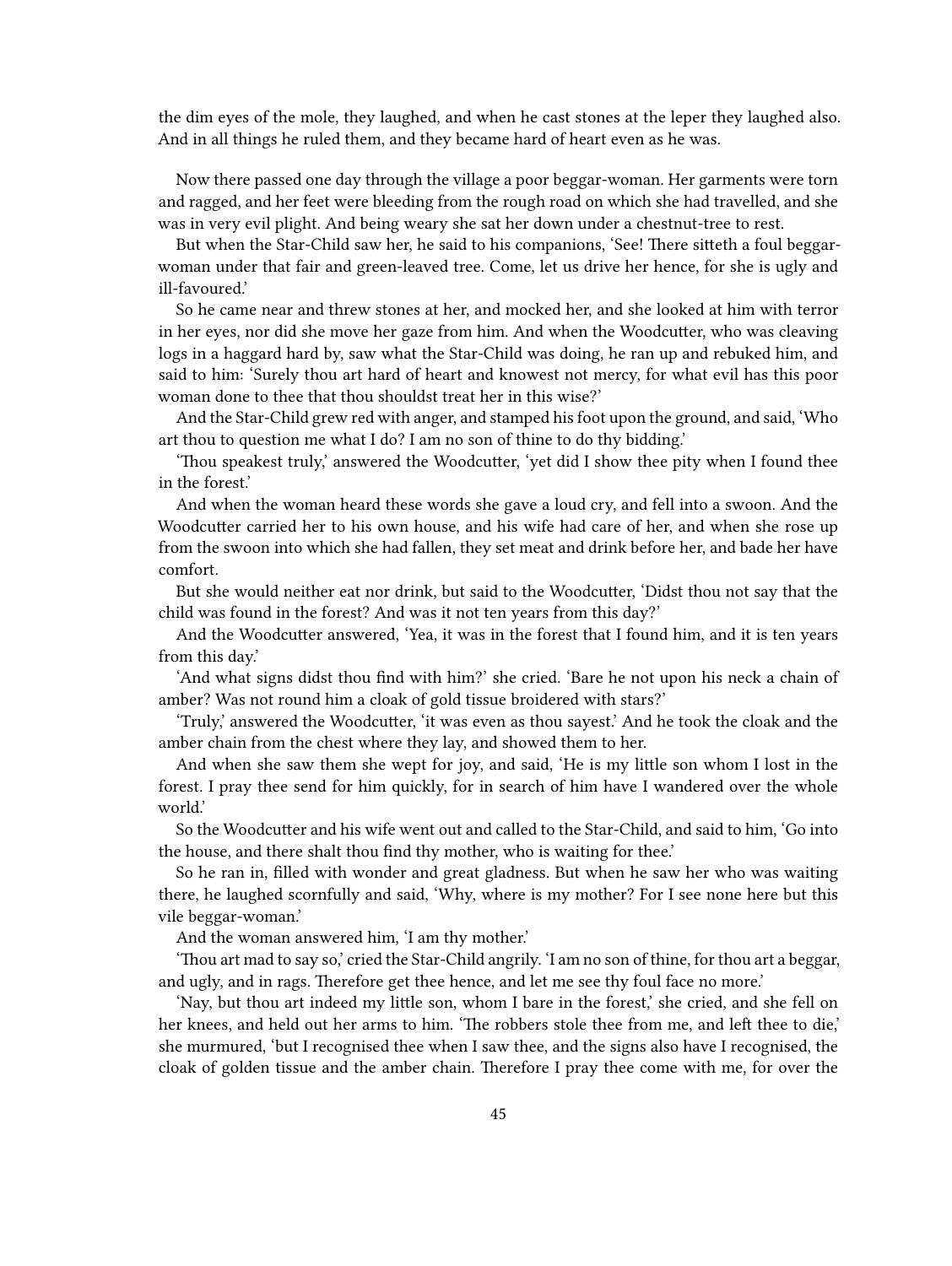whole world have I wandered in search of thee. Come with me, my son, for I have need of thy love.'

But the Star-Child stirred not from his place, but shut the doors of his heart against her, nor was there any sound heard save the sound of the woman weeping for pain.

And at last he spoke to her, and his voice was hard and bitter. 'If in very truth thou art my mother,' he said, 'it had been better hadst thou stayed away, and not come here to bring me to shame, seeing that I thought I was the child of some Star, and not a beggar's child, as thou tellest me that I am. Therefore get thee hence, and let me see thee no more.'

'Alas! my son,' she cried, 'wilt thou not kiss me before I go? For I have suffered much to find thee.'

'Nay,' said the Star-Child, 'but thou art too foul to look at, and rather would I kiss the adder or the toad than thee.'

So the woman rose up, and went away into the forest weeping bitterly, and when the Star-Child saw that she had gone, he was glad, and ran back to his playmates that he might play with them.

But when they beheld him coming, they mocked him and said, 'Why, thou art as foul as the toad, and as loathsome as the adder. Get thee hence, for we will not suffer thee to play with us,' and they drave him out of the garden.

And the Star-Child frowned and said to himself, 'What is this that they say to me? I will go to the well of water and look into it, and it shall tell me of my beauty.'

So he went to the well of water and looked into it, and lo! his face was as the face of a toad, and his body was sealed like an adder. And he flung himself down on the grass and wept, and said to himself, 'Surely this has come upon me by reason of my sin. For I have denied my mother, and driven her away, and been proud, and cruel to her. Wherefore I will go and seek her through the whole world, nor will I rest till I have found her.'

And there came to him the little daughter of the Woodcutter, and she put her hand upon his shoulder and said, 'What doth it matter if thou hast lost thy comeliness? Stay with us, and I will not mock at thee.'

And he said to her, 'Nay, but I have been cruel to my mother, and as a punishment has this evil been sent to me. Wherefore I must go hence, and wander through the world till I find her, and she give me her forgiveness.'

So he ran away into the forest and called out to his mother to come to him, but there was no answer. All day long he called to her, and, when the sun set he lay down to sleep on a bed of leaves, and the birds and the animals fled from him, for they remembered his cruelty, and he was alone save for the toad that watched him, and the slow adder that crawled past.

And in the morning he rose up, and plucked some bitter berries from the trees and ate them, and took his way through the great wood, weeping sorely. And of everything that he met he made inquiry if perchance they had seen his mother.

He said to the Mole, 'Thou canst go beneath the earth. Tell me, is my mother there?'

And the Mole answered, 'Thou hast blinded mine eyes. How should I know?'

He said to the Linnet, 'Thou canst fly over the tops of the tall trees, and canst see the whole world. Tell me, canst thou see my mother?'

And the Linnet answered, 'Thou hast clipt my wings for thy pleasure. How should I fly?'

And to the little Squirrel who lived in the fir-tree, and was lonely, he said, 'Where is my mother?'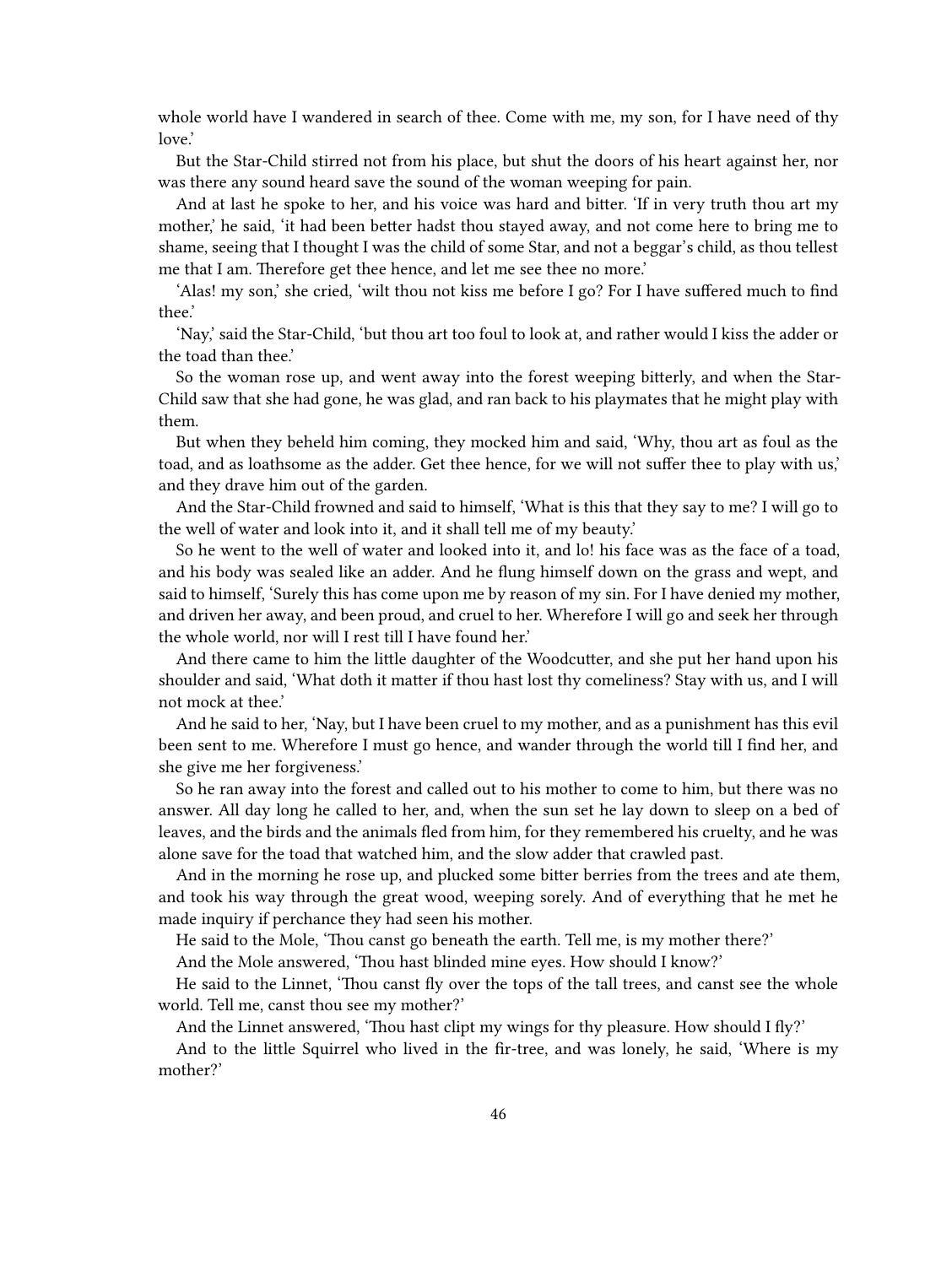And the Squirrel answered, 'Thou hast slain mine. Dost thou seek to slay thine also?'

And the Star-Child wept and bowed his head, and prayed forgiveness of God's things, and went on through the forest, seeking for the beggar-woman. And on the third day he came to the other side of the forest and went down into the plain.

And when he passed through the villages the children mocked him, and threw stones at him, and the carlots would not suffer him even to sleep in the byres lest he might bring mildew on the stored corn, so foul was he to look at, and their hired men drave him away, and there was none who had pity on him. Nor could he hear anywhere of the beggar-woman who was his mother, though for the space of three years he wandered over the world, and often seemed to see her on the road in front of him, and would call to her, and run after her till the sharp flints made his feet to bleed. But overtake her he could not, and those who dwelt by the way did ever deny that they had seen her, or any like to her, and they made sport of his sorrow.

For the space of three years he wandered over the world, and in the world there was neither love nor loving-kindness nor charity for him, but it was even such a world as he had made for himself in the days of his great pride.

And one evening he came to the gate of a strong-walled city that stood by a river, and, weary and footsore though he was, he made to enter in. But the soldiers who stood on guard dropped their halberts across the entrance, and said roughly to him, 'What is thy business in the city?'

'I am seeking for my mother,' he answered, 'and I pray ye to suffer me to pass, for it may be that she is in this city.'

But they mocked at him, and one of them wagged a black beard, and set down his shield and cried, 'Of a truth, thy mother will not be merry when she sees thee, for thou art more ill-favoured than the toad of the marsh, or the adder that crawls in the fen. Get thee gone. Get thee gone. Thy mother dwells not in this city.'

And another, who held a yellow banner in his hand, said to him, 'Who is thy mother, and wherefore art thou seeking for her?'

And he answered, 'My mother is a beggar even as I am, and I have treated her evilly, and I pray ye to suffer me to pass that she may give me her forgiveness, if it be that she tarrieth in this city.' But they would not, and pricked him with their spears.

And, as he turned away weeping, one whose armour was inlaid with gilt flowers, and on whose helmet couched a lion that had wings, came up and made inquiry of the soldiers who it was who had sought entrance. And they said to him, 'It is a beggar and the child of a beggar, and we have driven him away.'

'Nay,' he cried, laughing, 'but we will sell the foul thing for a slave, and his price shall be the price of a bowl of sweet wine.'

And an old and evil-visaged man who was passing by called out, and said, 'I will buy him for that price,' and, when he had paid the price, he took the Star-Child by the hand and led him into the city.

And after that they had gone through many streets they came to a little door that was set in a wall that was covered with a pomegranate tree. And the old man touched the door with a ring of graved jasper and it opened, and they went down five steps of brass into a garden filled with black poppies and green jars of burnt clay. And the old man took then from his turban a scarf of figured silk, and bound with it the eyes of the Star-Child, and drave him in front of him. And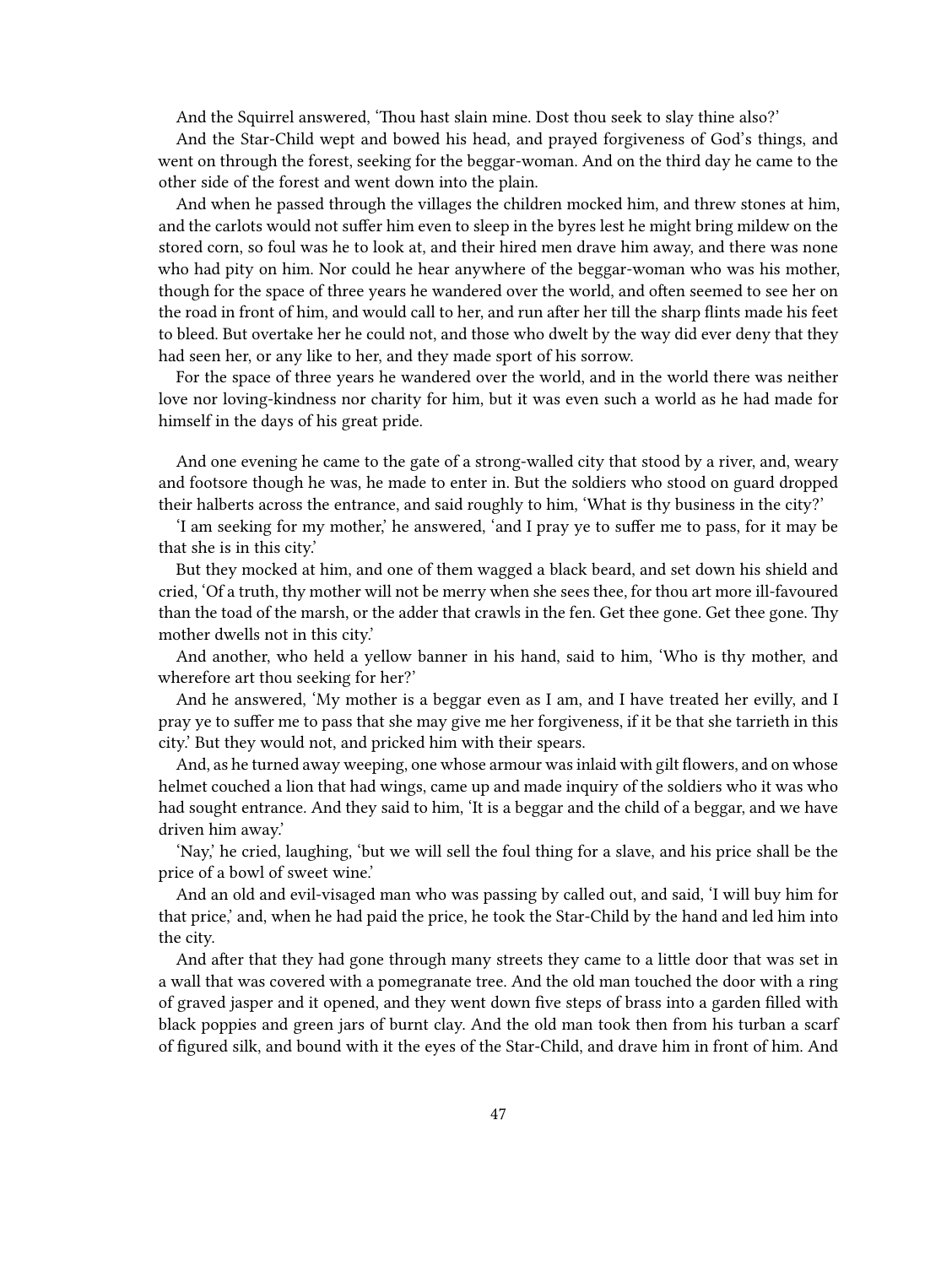when the scarf was taken off his eyes, the Star-Child found himself in a dungeon, that was lit by a lantern of horn.

And the old man set before him some mouldy bread on a trencher and said, 'Eat,' and some brackish water in a cup and said, 'Drink,' and when he had eaten and drunk, the old man went out, locking the door behind him and fastening it with an iron chain.

And on the morrow the old man, who was indeed the subtlest of the magicians of Libya and had learned his art from one who dwelt in the tombs of the Nile, came in to him and frowned at him, and said, 'In a wood that is nigh to the gate of this city of Giaours there are three pieces of gold. One is of white gold, and another is of yellow gold, and the gold of the third one is red. To-day thou shalt bring me the piece of white gold, and if thou bringest it not back, I will beat thee with a hundred stripes. Get thee away quickly, and at sunset I will be waiting for thee at the door of the garden. See that thou bringest the white gold, or it shall go ill with thee, for thou art my slave, and I have bought thee for the price of a bowl of sweet wine.' And he bound the eyes of the Star-Child with the scarf of figured silk, and led him through the house, and through the garden of poppies, and up the five steps of brass. And having opened the little door with his ring he set him in the street.

And the Star-Child went out of the gate of the city, and came to the wood of which the Magician had spoken to him.

Now this wood was very fair to look at from without, and seemed full of singing birds and of sweet-scented flowers, and the Star-Child entered it gladly. Yet did its beauty profit him little, for wherever he went harsh briars and thorns shot up from the ground and encompassed him, and evil nettles stung him, and the thistle pierced him with her daggers, so that he was in sore distress. Nor could he anywhere find the piece of white gold of which the Magician had spoken, though he sought for it from morn to noon, and from noon to sunset. And at sunset he set his face towards home, weeping bitterly, for he knew what fate was in store for him.

But when he had reached the outskirts of the wood, he heard from a thicket a cry as of some one in pain. And forgetting his own sorrow he ran back to the place, and saw there a little Hare caught in a trap that some hunter had set for it.

And the Star-Child had pity on it, and released it, and said to it, 'I am myself but a slave, yet may I give thee thy freedom.'

And the Hare answered him, and said: 'Surely thou hast given me freedom, and what shall I give thee in return?'

And the Star-Child said to it, 'I am seeking for a piece of white gold, nor can I anywhere find it, and if I bring it not to my master he will beat me.'

'Come thou with me,' said the Hare, 'and I will lead thee to it, for I know where it is hidden, and for what purpose.'

So the Star-Child went with the Hare, and lo! in the cleft of a great oak-tree he saw the piece of white gold that he was seeking. And he was filled with joy, and seized it, and said to the Hare, 'The service that I did to thee thou hast rendered back again many times over, and the kindness that I showed thee thou hast repaid a hundred-fold.'

'Nay,' answered the Hare, 'but as thou dealt with me, so I did deal with thee,' and it ran away swiftly, and the Star-Child went towards the city.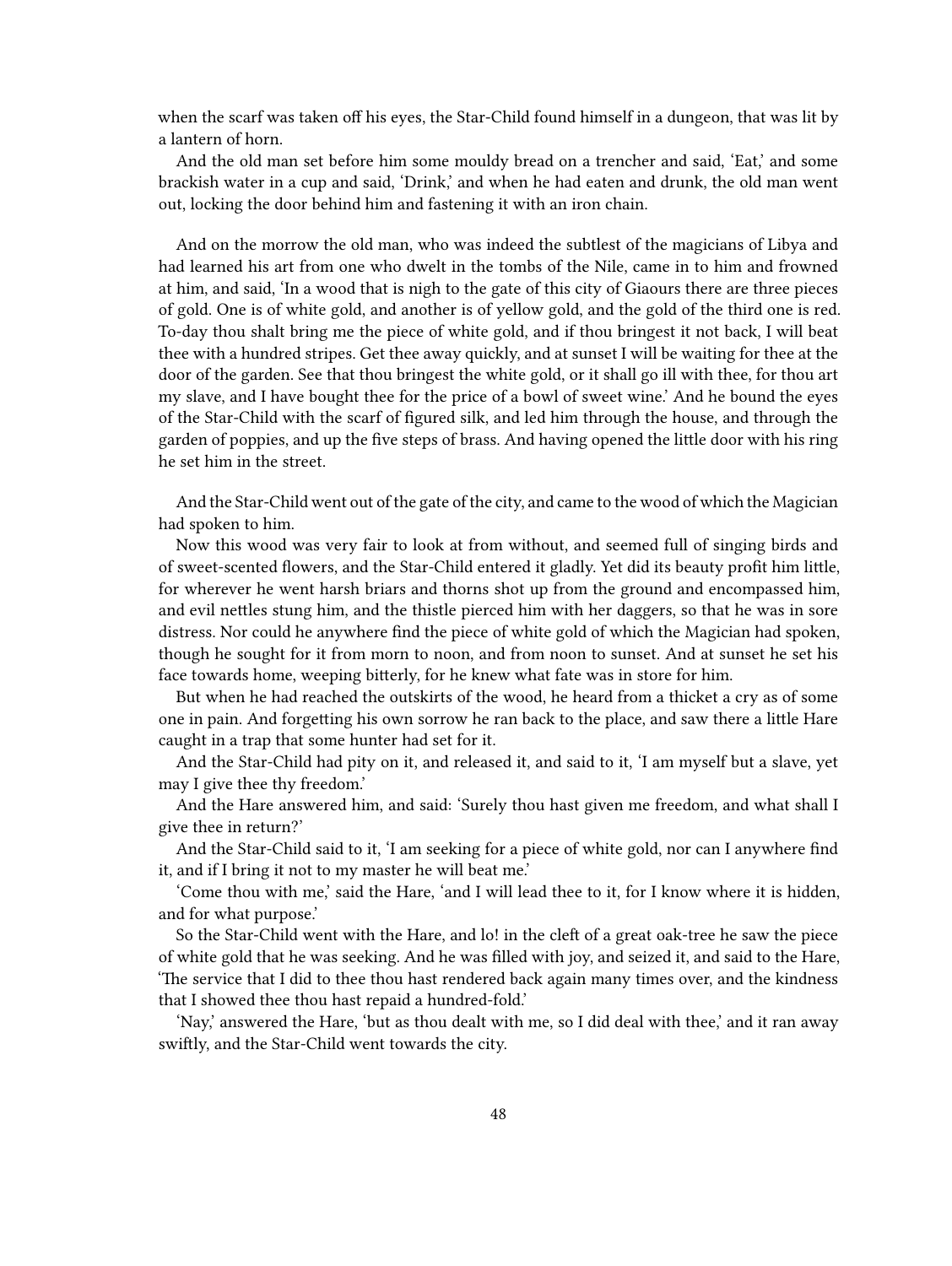Now at the gate of the city there was seated one who was a leper. Over his face hung a cowl of grey linen, and through the eyelets his eyes gleamed like red coals. And when he saw the Star-Child coming, he struck upon a wooden bowl, and clattered his bell, and called out to him, and said, 'Give me a piece of money, or I must die of hunger. For they have thrust me out of the city, and there is no one who has pity on me.'

'Alas!' cried the Star-Child, 'I have but one piece of money in my wallet, and if I bring it not to my master he will beat me, for I am his slave.'

But the leper entreated him, and prayed of him, till the Star-Child had pity, and gave him the piece of white gold.

And when he came to the Magician's house, the Magician opened to him, and brought him in, and said to him, 'Hast thou the piece of white gold?' And the Star-Child answered, 'I have it not.' So the Magician fell upon him, and beat him, and set before him an empty trencher, and said, 'Eat,' and an empty cup, and said, 'Drink,' and flung him again into the dungeon.

And on the morrow the Magician came to him, and said, 'If to-day thou bringest me not the piece of yellow gold, I will surely keep thee as my slave, and give thee three hundred stripes.'

So the Star-Child went to the wood, and all day long he searched for the piece of yellow gold, but nowhere could he find it. And at sunset he sat him down and began to weep, and as he was weeping there came to him the little Hare that he had rescued from the trap.

And the Hare said to him, 'Why art thou weeping? And what dost thou seek in the wood?'

And the Star-Child answered, 'I am seeking for a piece of yellow gold that is hidden here, and if I find it not my master will beat me, and keep me as a slave.'

'Follow me,' cried the Hare, and it ran through the wood till it came to a pool of water. And at the bottom of the pool the piece of yellow gold was lying.

'How shall I thank thee?' said the Star-Child, 'for lo! this is the second time that you have succoured me.'

'Nay, but thou hadst pity on me first,' said the Hare, and it ran away swiftly.

And the Star-Child took the piece of yellow gold, and put it in his wallet, and hurried to the city. But the leper saw him coming, and ran to meet him, and knelt down and cried, 'Give me a piece of money or I shall die of hunger.'

And the Star-Child said to him, 'I have in my wallet but one piece of yellow gold, and if I bring it not to my master he will beat me and keep me as his slave.'

But the leper entreated him sore, so that the Star-Child had pity on him, and gave him the piece of yellow gold.

And when he came to the Magician's house, the Magician opened to him, and brought him in, and said to him, 'Hast thou the piece of yellow gold?' And the Star-Child said to him, 'I have it not.' So the Magician fell upon him, and beat him, and loaded him with chains, and cast him again into the dungeon.

And on the morrow the Magician came to him, and said, 'If to-day thou bringest me the piece of red gold I will set thee free, but if thou bringest it not I will surely slay thee.'

So the Star-Child went to the wood, and all day long he searched for the piece of red gold, but nowhere could he find it. And at evening he sat him down and wept, and as he was weeping there came to him the little Hare.

And the Hare said to him, 'The piece of red gold that thou seekest is in the cavern that is behind thee. Therefore weep no more but be glad.'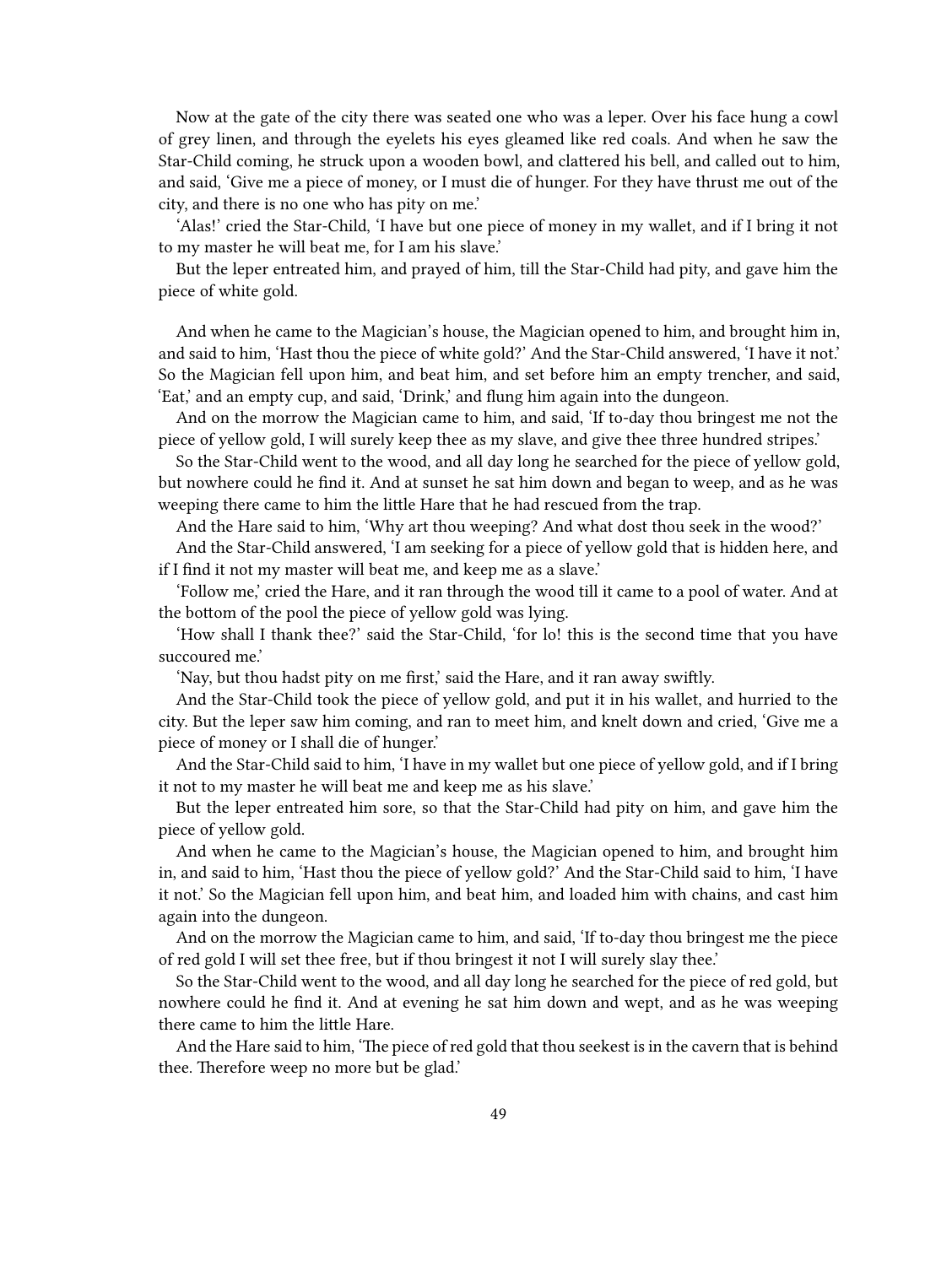'How shall I reward thee?' cried the Star-Child, 'for lo! this is the third time thou hast succoured me.'

'Nay, but thou hadst pity on me first,' said the Hare, and it ran away swiftly.

And the Star-Child entered the cavern, and in its farthest corner he found the piece of red gold. So he put it in his wallet, and hurried to the city. And the leper seeing him coming, stood in the centre of the road, and cried out, and said to him, 'Give me the piece of red money, or I must die,' and the Star-Child had pity on him again, and gave him the piece of red gold, saying, 'Thy need is greater than mine.' Yet was his heart heavy, for he knew what evil fate awaited him.

But lo! as he passed through the gate of the city, the guards bowed down and made obeisance to him, saying, 'How beautiful is our lord!' and a crowd of citizens followed him, and cried out, 'Surely there is none so beautiful in the whole world!' so that the Star-Child wept, and said to himself, 'They are mocking me, and making light of my misery.' And so large was the concourse of the people, that he lost the threads of his way, and found himself at last in a great square, in which there was a palace of a King.

And the gate of the palace opened, and the priests and the high officers of the city ran forth to meet him, and they abased themselves before him, and said, 'Thou art our lord for whom we have been waiting, and the son of our King.'

And the Star-Child answered them and said, 'I am no king's son, but the child of a poor beggarwoman. And how say ye that I am beautiful, for I know that I am evil to look at?'

Then he, whose armour was inlaid with gilt flowers, and on whose helmet crouched a lion that had wings, held up a shield, and cried, 'How saith my lord that he is not beautiful?'

And the Star-Child looked, and lo! his face was even as it had been, and his comeliness had come back to him, and he saw that in his eyes which he had not seen there before.

And the priests and the high officers knelt down and said to him, 'It was prophesied of old that on this day should come he who was to rule over us. Therefore, let our lord take this crown and this sceptre, and be in his justice and mercy our King over us.'

But he said to them, 'I am not worthy, for I have denied the mother who bare me, nor may I rest till I have found her, and known her forgiveness. Therefore, let me go, for I must wander again over the world, and may not tarry here, though ye bring me the crown and the sceptre.' And as he spake he turned his face from them towards the street that led to the gate of the city, and lo! amongst the crowd that pressed round the soldiers, he saw the beggar-woman who was his mother, and at her side stood the leper, who had sat by the road.

And a cry of joy broke from his lips, and he ran over, and kneeling down he kissed the wounds on his mother's feet, and wet them with his tears. He bowed his head in the dust, and sobbing, as one whose heart might break, he said to her: 'Mother, I denied thee in the hour of my pride. Accept me in the hour of my humility. Mother, I gave thee hatred. Do thou give me love. Mother, I rejected thee. Receive thy child now.' But the beggar-woman answered him not a word.

And he reached out his hands, and clasped the white feet of the leper, and said to him: 'Thrice did I give thee of my mercy. Bid my mother speak to me once.' But the leper answered him not a word.

And he sobbed again and said: 'Mother, my suffering is greater than I can bear. Give me thy forgiveness, and let me go back to the forest.' And the beggar-woman put her hand on his head, and said to him, 'Rise,' and the leper put his hand on his head, and said to him, 'Rise,' also.

And he rose up from his feet, and looked at them, and lo! they were a King and a Queen.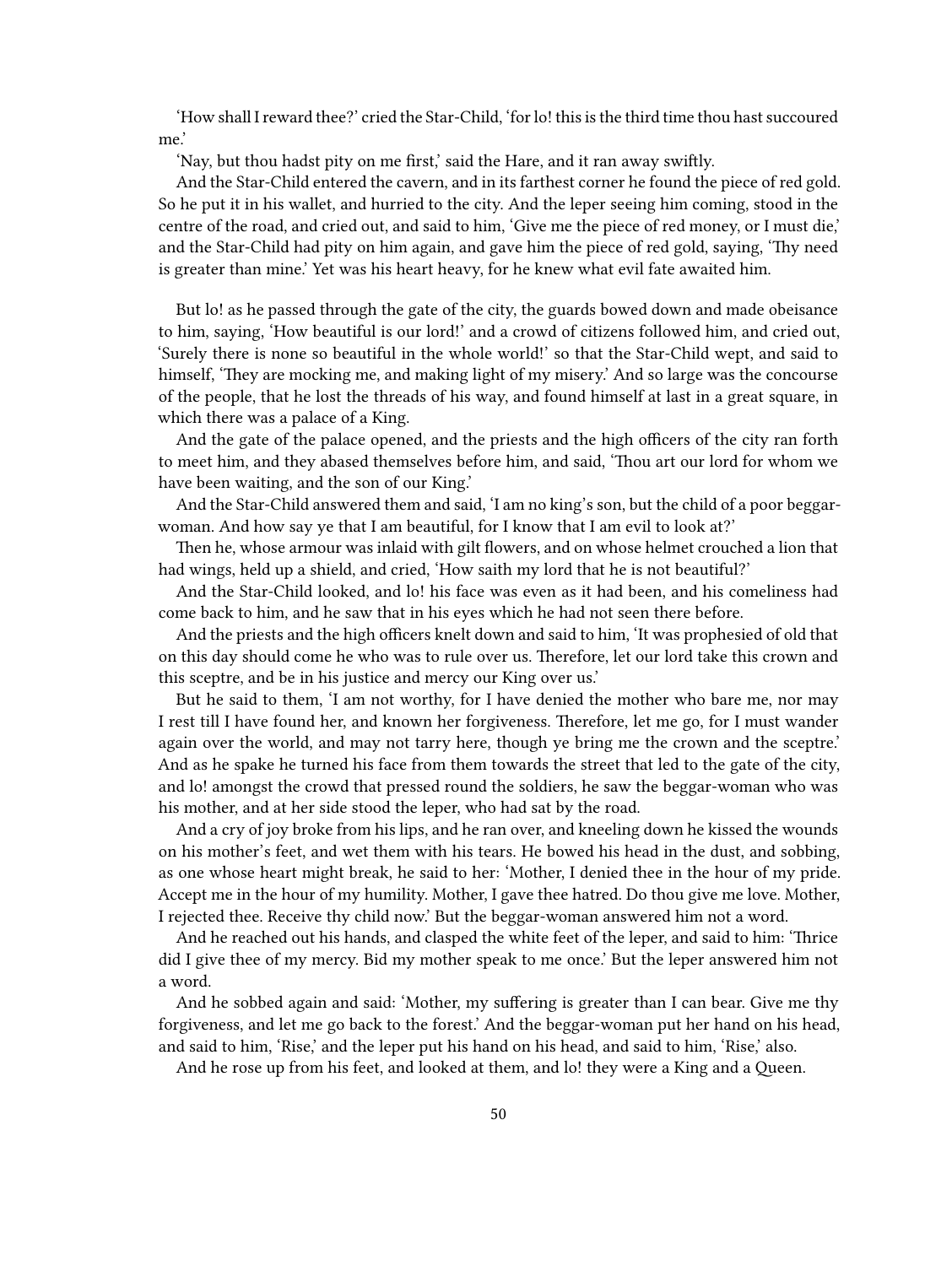And the Queen said to him, 'This is thy father whom thou hast succoured.'

And the King said, 'This is thy mother whose feet thou hast washed with thy tears.' And they fell on his neck and kissed him, and brought him into the palace and clothed him in fair raiment, and set the crown upon his head, and the sceptre in his hand, and over the city that stood by the river he ruled, and was its lord. Much justice and mercy did he show to all, and the evil Magician he banished, and to the Woodcutter and his wife he sent many rich gifts, and to their children he gave high honour. Nor would he suffer any to be cruel to bird or beast, but taught love and loving-kindness and charity, and to the poor he gave bread, and to the naked he gave raiment, and there was peace and plenty in the land.

Yet ruled he not long, so great had been his suffering, and so bitter the fire of his testing, for after the space of three years he died. And he who came after him ruled evilly.